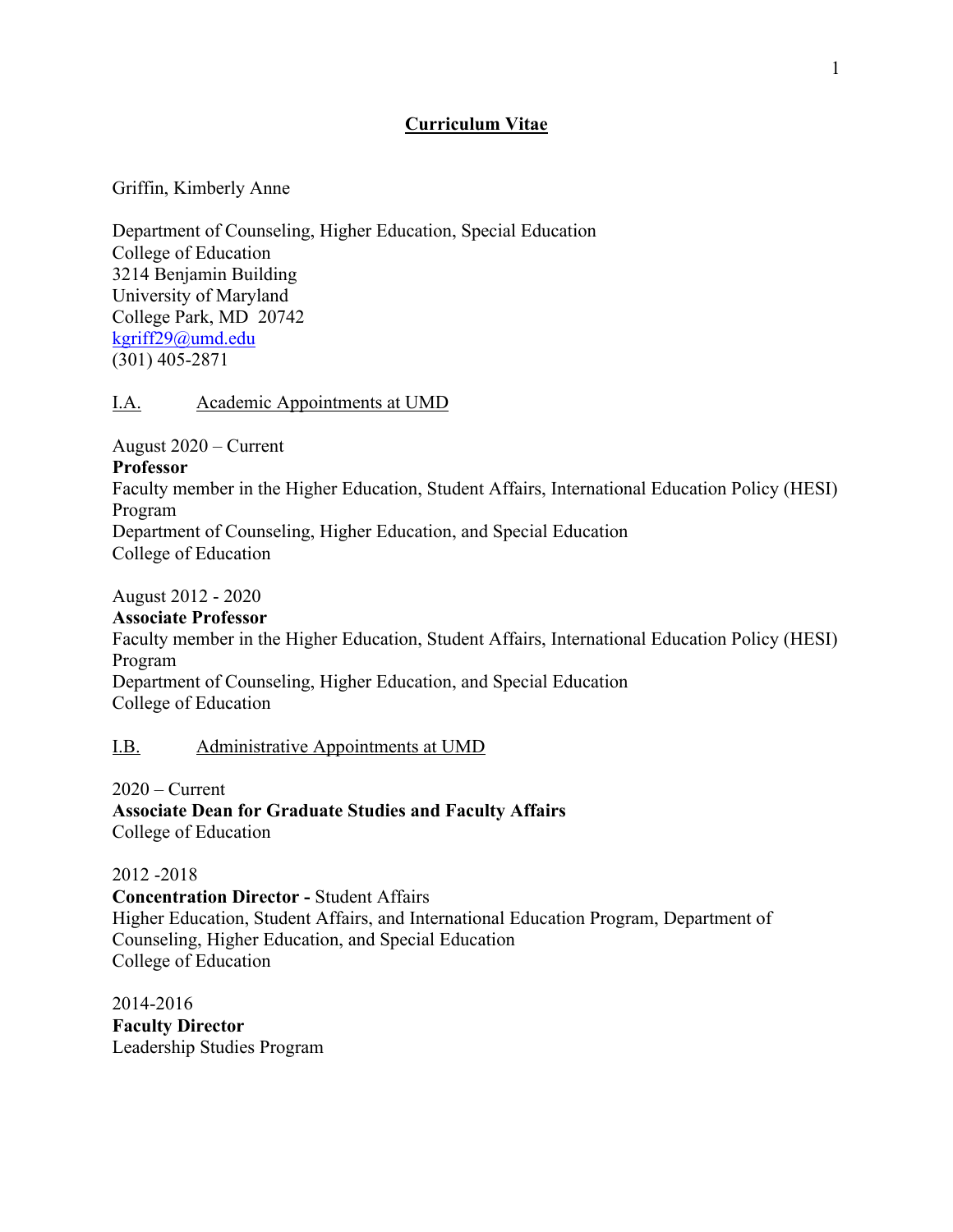## I.C. Other Employment

June 2012 – July 2012

**Associate Professor and Research Associate**

Education Policy Studies Department and Center for the Study of Higher Education The Pennsylvania State University, University Park, Pennsylvania

August 2008 - July 2012

**Assistant Professor and Research Associate**

Education Policy Studies Department and Center for the Study of Higher Education The Pennsylvania State University, University Park, Pennsylvania

June 2002- August 2004

**Assistant Dean for Graduate Education, Director of Biosciences Diversity Programs** Office of Graduate Education Stanford University School of Medicine, Stanford, California

August 2001- June 2002 **Admission Counselor** Office of Undergraduate Admission Stanford University, Stanford, California

I.D. Educational Background

2008

PhD in Education (Higher Education and Organizational Change) University of California, Los Angeles Los Angeles, California

2005 M.A. in Education (Higher Education and Organizational Change) University of California, Los Angeles Los Angeles, CA

2001 M.A. in Education Policy and Leadership (Higher Education) University of Maryland College Park, Maryland

1999 B.A. in Psychology (Health and Development) Stanford University Stanford, California

## **II. Research, Scholarly, Creative and/or Professional Activities**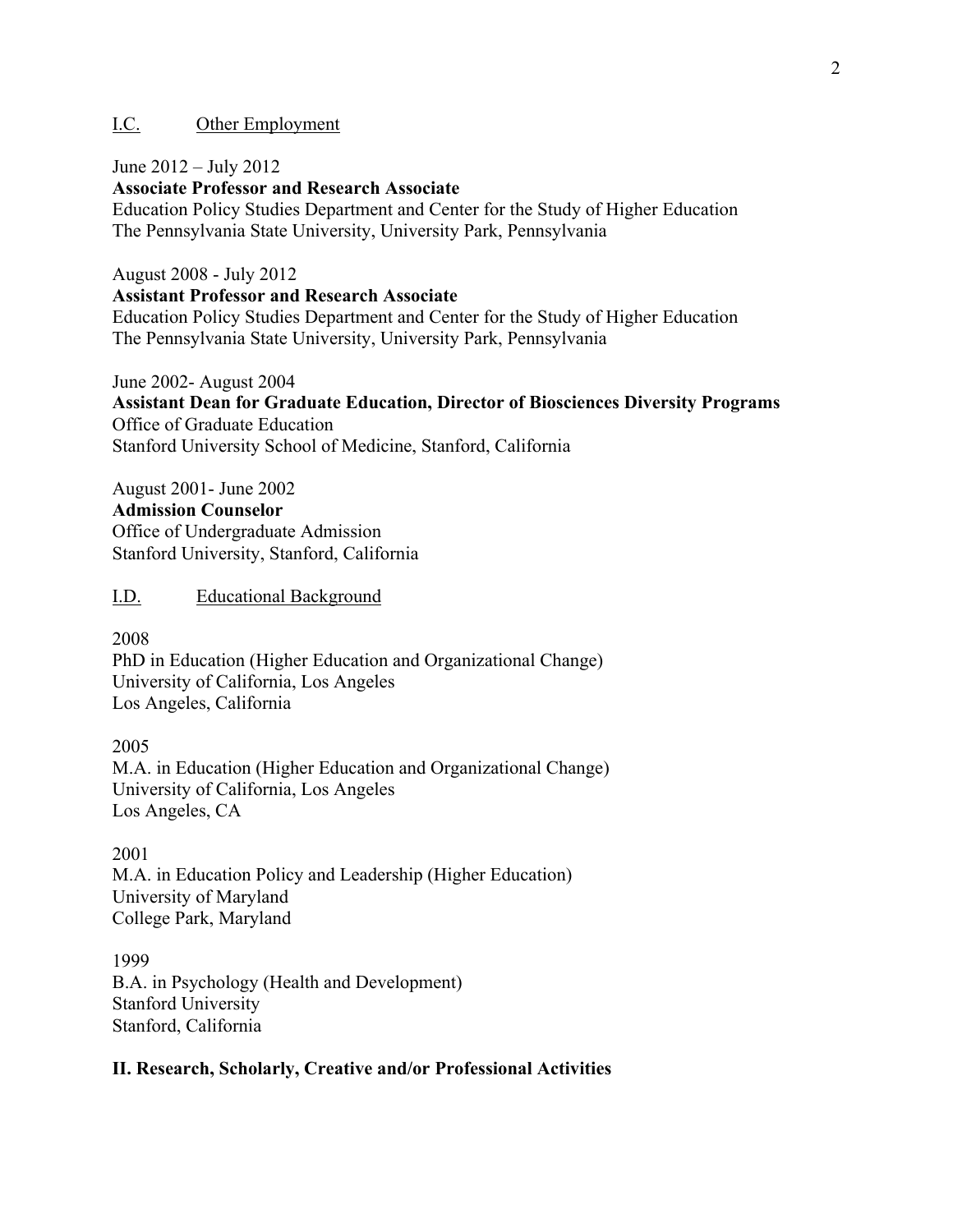**Authorship roles on published works are considered for APT purposes. As such, if relevant, use the following diacritics for works published within the past 10 years:**

- *Use a*  $\wedge$  (caret) to designate the author with intellectual leadership on jointly *authored papers (if it can be appropriately ascertained).*
- *Use a # (hash tag) to identify co-authors you mentored as undergraduate and graduate students, postdoctoral researchers, faculty research assistants, and junior faculty.*
- *Use an \* (asterisk) to identify which author is the corresponding author.*

## II.A. Books

- II.A.1. Books Authored
- 1. Crisp, G.\*^, Baker, V.L., Griffin, K.A., Lunsford, L.G., Pifer, M.J. (2017). *Mentoring undergraduate students.* ASHE Higher Education Report (vol. 43, no. 1). San Francisco, CA: Jossey-Bass. ISBN: 1119382173
- II.A.2. Books Edited
- 2. Griffin, K.A.\*, & Museus, S. (Eds.). (2011). *Using mixed-methods to study intersectionality in higher education.* New Directions in Institutional Research (no. 151). San Francisco, CA: Jossey-Bass. ISBN: 1118173473
- 1. Allen, W.R.\*, Kimura-Walsh, E., & Griffin, K.A. (Eds.). (2009). *Towards a brighter tomorrow: College barriers, hopes and plans of Black, Latina/o and Asian American students in California.* Charlotte, NC: Information Age Publishing, Inc. ISBN: 1607521423

# II.B. Chapters

II.B.1. Books

23. Griffin, K.A. (2020). Looking beyond the pipeline: Institutional barriers, strategies, and benefits to increasing the representation of women and men of color in the professoriate. In L. Perna (Ed.), *Higher education: Handbook of theory and research (vol. 35)*. Switzerland: Springer. https://doi.org/10.1007/978-3-030-31365-4\_4.

- 22. Griffin, K.A. \*^, Gibbs, K.D., Jr., & English, S.# (2020). Being one of few: Examining Black biomedical PhDs' training experiences and career development through a campus racial climate lens. In P. Felder, M. Barker, & M. Gasman (Eds.), *SANKOFA: Exploring the racial and cultural implications for doctoral education from the African American perspective* (pp. 111-138)*.* Albany, NY: SUNY Press.
- 21. Griffin, K.A. (2020). Rethinking mentoring: Integrating equity-minded practice in promoting access to and outcomes of developmental relationships. In A. Kezar & J. Posselt (Eds.), *Higher education administration for social justice and equity in higher*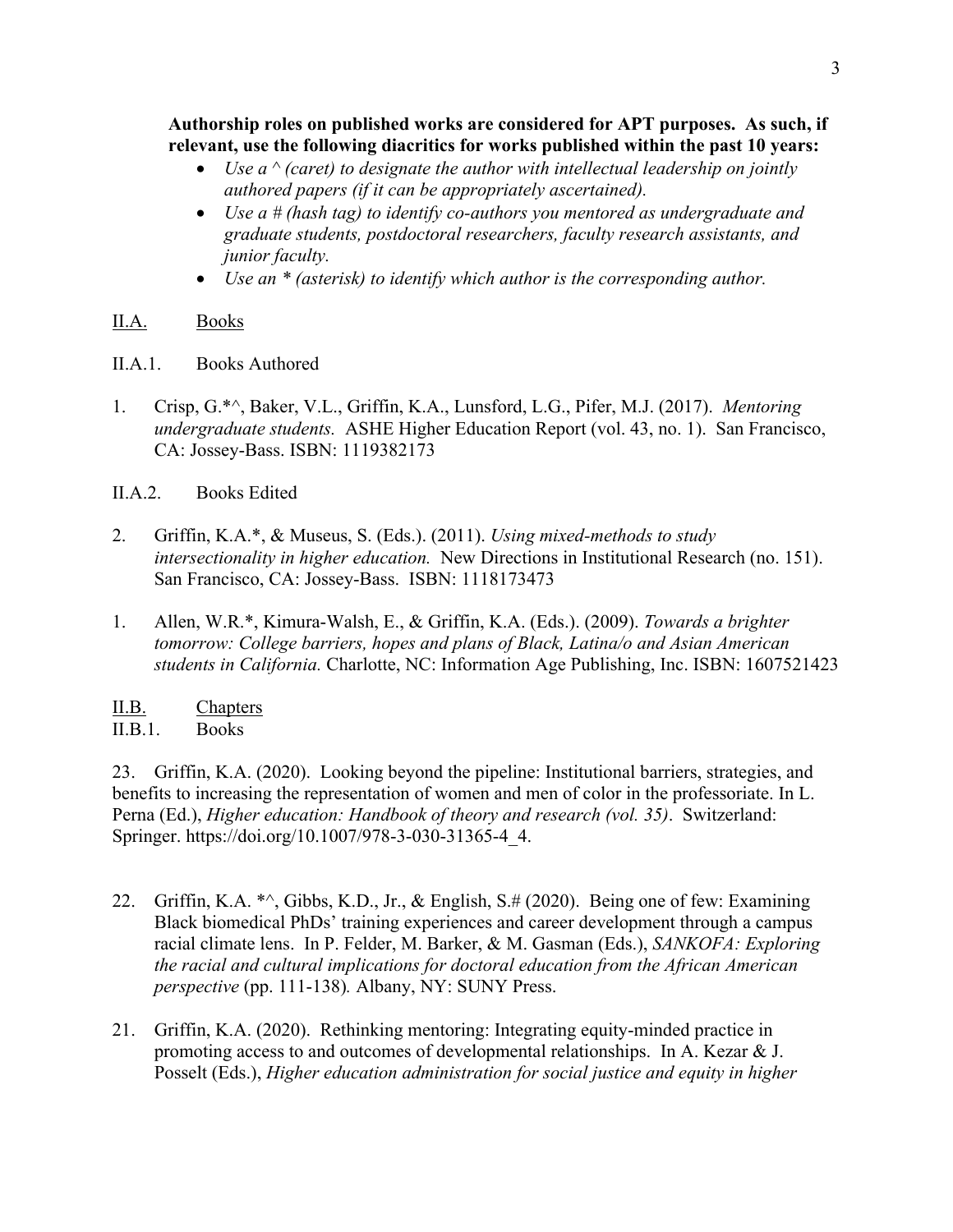*education: Critical perspectives for leadership and decision-making* (pp. 93-110)*.* New York, NY: Routledge Press.

- 20. Museus, S.D., Griffin, K.A., Quaye, S.J. (2020). Engaging students of color. In S.J. Quaye, S.R. Harper, S.L. Pendakur (Eds.), *Student engagement in higher education: Theoretical perspectives and practical approaches for diverse populations* (3rd ed, pp. 17- 36). New York, NY: Routledge.
- 19. Mobley, S.D. \*^#, Daoud, N.#, & Griffin, K.A. (2018). Re-coloring campus: Complicating the discourse about race and ethnicity at Historically Black Colleges and Universities. In M. C. Brown II and T. E. Dancy II (Eds.), *Black colleges across the diaspora: Global perspectives on race and stratification in postsecondary education (pp. 29-47). Bingley,* United Kingdom: Emerald Publishing Limited
- 18. Griffin, K.A.\*^, George Mwangi, C.A., Patterson, S.M.# (2017). The experiences of Black immigrant women transitioning into college: Moving in and moving through. In L.D. Patton and N.N. Croom (Eds.), *Critical perspectives on Black women and college success* (pp. 101-111). New York, NY: Routledge.
- 17. Griffin, K.A. (2017). Campus climate and diversity. In J.H. Schuh, S.R. Jones, & V. Torres (Eds.), *Student services: A handbook for the profession* (6<sup>th</sup> ed., pp. 73-88). San Francisco, CA: Jossey-Bass.
- 16. Griffin, K.A.^\*, Eury, J. L.#, Gaffney, M.#, York, T.#, Bennett, J.C.#, Cunningham, E.#, & Griffin, A.# (2015). Digging deeper: Exploring the relationship between mentoring, developmental interactions, and student agency. In C.S. Turner (Ed.), *Mentoring students and faculty: Toward the development of a diverse professoriate* (pp. 13-22). New Directions for Higher Education. San Francisco, CA: Jossey-Bass.
- 15. Quaye, S. J.^\*, Griffin, K.A., Museus, S. D. (2014). Engaging students of color. In S.J. Quaye & S. R. Harper (Eds.), *Student engagement in higher education: Theoretical perspectives and practical approaches for diverse populations (2<sup>nd</sup> ed.) (pp. 15-36). New* York, NY: Routledge.
- 14. Cole, D.^\* & Griffin, K.A. (2013). Advancing the study of student-faculty interaction: A focus on diverse students and faculty. In M.B. Paulsen (Ed.), *Higher education: Handbook of theory and research* (*Vol. 28)*(pp. 561 – 611). Netherlands: Springer.
- 13. Griffin, K.A.^\*, & Perez II, D. # (2013). Looking beyond labels: Black honors students negotiating the intersections between their personal and social identities. In T. Strayhorn (Ed.), *Living at the intersections: Social identities & Black collegians* (pp. 197-220). Charlotte, NC: Information Age Publishing.
- 12. Griffin, K. A. (2011). Adding links to the chain: Generalized exchange and the importance of mentoring throughout the lives of Black attorneys. In D. H. Evensen & C. D. Pratt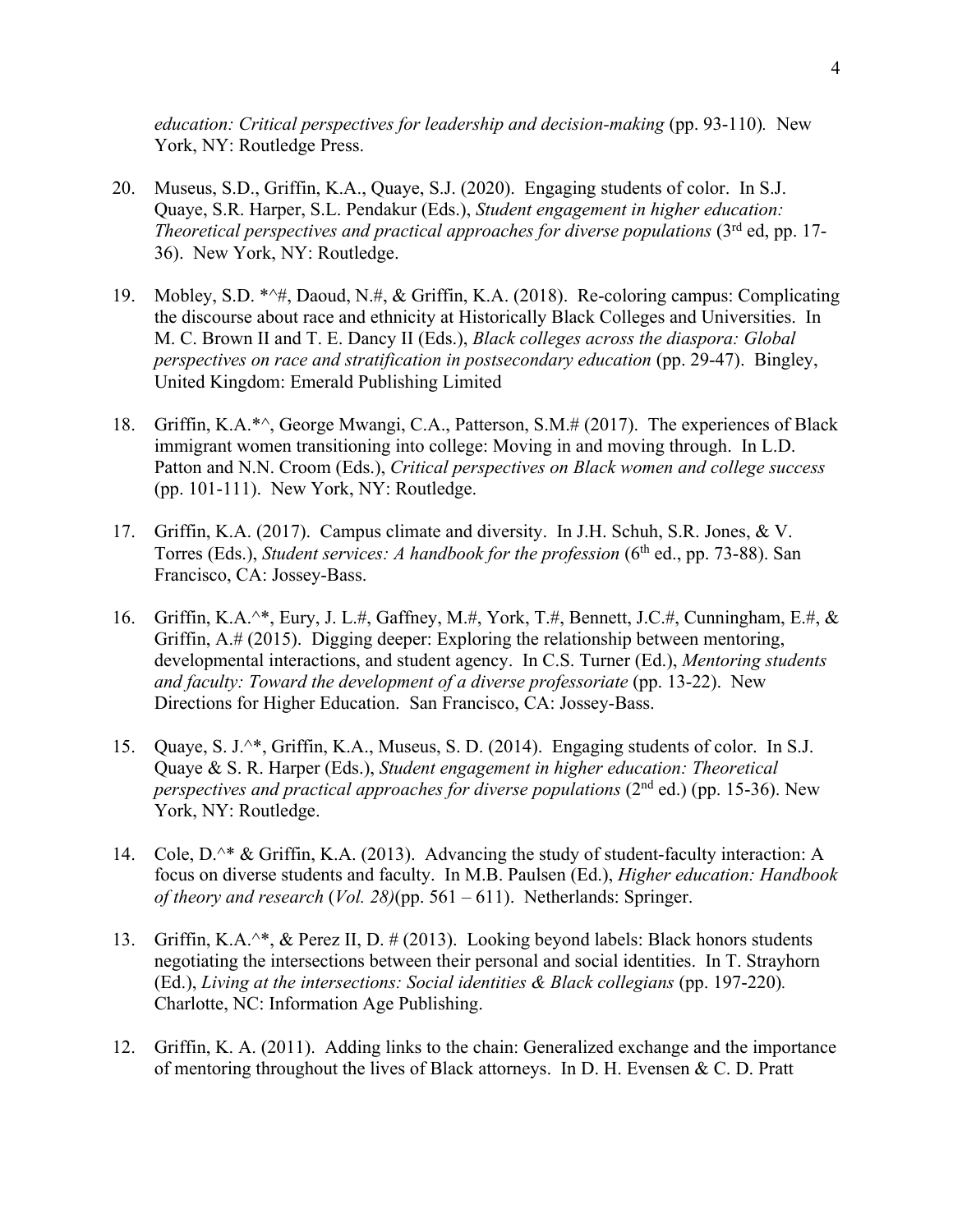(Eds.), *The end of the pipeline: A journey of recognition for African Americans entering the legal profession* (pp. 195-204). Durham, NC: Carolina Academic Press.

- 11. Museus, S.^\*, & Griffin, K. A. (2011). Mapping the margins in higher education: On the promise of intersectionality frameworks in research and discourse. In K.A. Griffin & S.D. Museus (Eds.), *Using mixed-methods to study intersectionality in higher education.* New Directions in Institutional Research (no. 151, pp. 5-13). San Francisco: Jossey-Bass.
- 10. Griffin, K. A.<sup>^\*</sup> & Museus, S. (2011). The application of mixed-methods approaches to higher education and intersectional analyses. In K.A. Griffin & S.D. Museus (Eds.), *Using mixed-methods to study intersectionality in higher education.* New Directions in Institutional Research (no. 151, pp. 15-26). San Francisco: Jossey-Bass.
- 9. Griffin, K. A.<sup> $\wedge$ \*</sup>, Bennett, J. B.#, & Harris, J.# (2011). Analyzing gender differences in black faculty marginalization through a sequential mixed-methods design. In K.A. Griffin & S.D. Museus (Eds.), *Using mixed-methods to study intersectionality in higher education.* New Directions in Institutional Research (no. 151, pp. 45-61). San Francisco: Jossey-Bass.
- 8. Griffin, K. A.^\*, & Allen, W. R. (2010). *Students section* [Associate Editors]. In S. R. Harper & S. Hurtado (Eds.), Racial and ethnic diversity in higher education. ASHE Reader Series (3rd ed.). Boston, MA: Pearson.
- 7. Griffin, K. A.^\*, Pérez II, D.#, Holmes, A. P. E.#, & Mayo, C. E. P.# (2010). Investing in the future: The importance of faculty mentoring in the development of students of color in STEM. In S. R. Harper & C. B. Newman (Eds.), *Students of color in STEM: Engineering a new research agenda*. New Directions for Institutional Research (No. 147, pp. 95-103). San Francisco: Jossey-Bass.
- 6. Griffin, K. A.^\*, & Hurtado, S. (2010). Institutional diversity in American higher education. In J. H. Schuh, S. R. Jones, & S. R. Harper (Eds.), *Student services: A handbook for the profession* (5th ed., pp. 24-42). San Francisco: Jossey-Bass.
- 5. Griffin, K. A.^\*, Jayakumar, U. M., Jones, M. M.#, & Allen, W. R. (2009). Overcoming barriers: Characteristics of Black male freshmen between 1971 and 2004. In H. T. Frierson, W. Pearson Jr., and J. H. Wyche (Eds.), *Black American Males in Higher Education: Diminishing Proportions* (pp. 159-175). Bingley, UK: Emerald Group Publishing Limited.
- 4. Griffin, K. A.^\*, & Buford, M., III. (2009). Working with what you have: College preparation at a low-resourced high school*.* In W.R. Allen, E. Kimura-Walsh, & K.A. Griffin, *Towards a brighter tomorrow: College barriers, hopes and plans of Black, Latino/a and Asian American students in California* (pp. 59-82). Charlotte, NC: IAP – Information Age Publishing.
- 3. Griffin, K. A. ^\*, & Kimura-Walsh, E. (2009). More than what money can buy: Students' experiences with race and resource allocation at a well resourced high school. In W.R.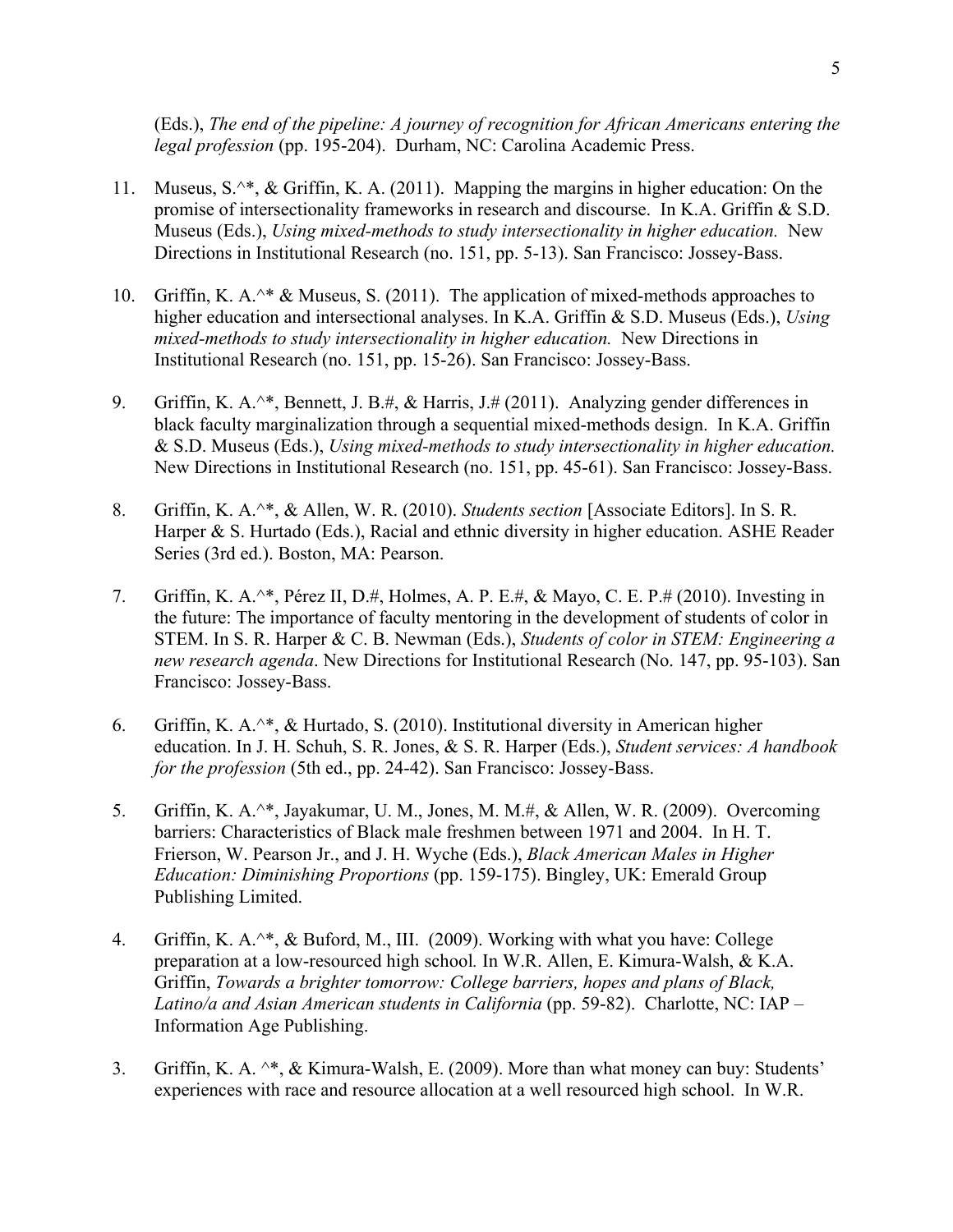Allen, E. Kimura-Walsh, & K.A. Griffin, *Towards a brighter tomorrow: College barriers, hopes and plans of Black, Latino/a and Asian American students in California (pp. 83-*104). Charlotte, NC: IAP – Information Age Publishing.

- 2. Allen, W.^\*, Harris, A., Dinwiddie, G., & Griffin, K. A. (2008). Saving grace: A comparative analysis of African American Gates Millennium Scholars and non-recipients. In W. T. Trent and E. P. St. John (Eds.), *Readings on equal education* (Vol. 23) (pp. 17- 48)*.* New York: AMS Press, Inc.
- 1. Griffin, K. A.^\*, Nichols, A. H., Perez, D., II, & Tuttle, K. D. (2008). Making campus activities and student organizations inclusive for racial/ethnic minority students. In S. R. Harper (Ed.), *Creating inclusive college environments for cross-cultural learning and engagement* (pp. 121-138). Washington, DC: National Association of Student Personnel Administrators, Inc*.*
- II.B.3. Encyclopedia
- 2. Griffin, K.\* & Hart, J. (2016). Diversity and higher education. In *Encyclopedia of International Higher Education Systems and Institutions (pp. 1-5).* Netherlands: Springer.
- 1. Allen, W. R.\* & Griffin, K. A. (2010). Edgar Epps. In *Encyclopedia of African American education* (pp. 251-252). Thousand Oaks, CA: Sage Publications, Inc.

#### II.C. Refereed Journals

- II.C.1. Refereed Journal Articles
- 40. Griffin, K.A. ^\*, Hart, J.L., Worthington, R., Belay, K.#, Yeung, J.G.# (2020). Racerelated campus activism: How do higher education diversity professionals respond? *Review of Higher Education, 43*(2), 667-696*.*
- 39. Feldon, D. F. ^\*, Litson, K., Jeong, S., Blaney, J. M., Kang, J., Miller, C., Griffin, K. A., & Roksa, J. (2019). Postdocs' lab engagement predicts trajectories of PhD students' skill development. *Proceedings of the National Academy of Sciences*, *116*(42), 20910-20916.
- 38. O'Meara, K.^, Griffin, K.A., Nyunt, G.\*#, & Lounder, A. (2019). Disrupting ruling relations: The role of PROMISE as a third space. *Journal of Diversity in Higher Education, 12*(3), 205-218*.*
- 37. Daoud, N. ^\*#, George Mwangi, C., English, S.#, & Griffin, K. (2018). Beyond stereotypes: Examining the role of social identities in the motivation patterns of Black immigrant and Black native students. *American Journal of Education, 124*(3), 285-312.
- 36. Griffin, K.A. ^\*, Baker, V.L., O'Meara, K.A., Nyunt, G.#, Robinson, T., Staples, C.# (2018). Supporting scientists from underrepresented backgrounds: Mapping developmental networks. *Studies in Graduate and Postdoctoral Education, 9*(1), 19-37*.*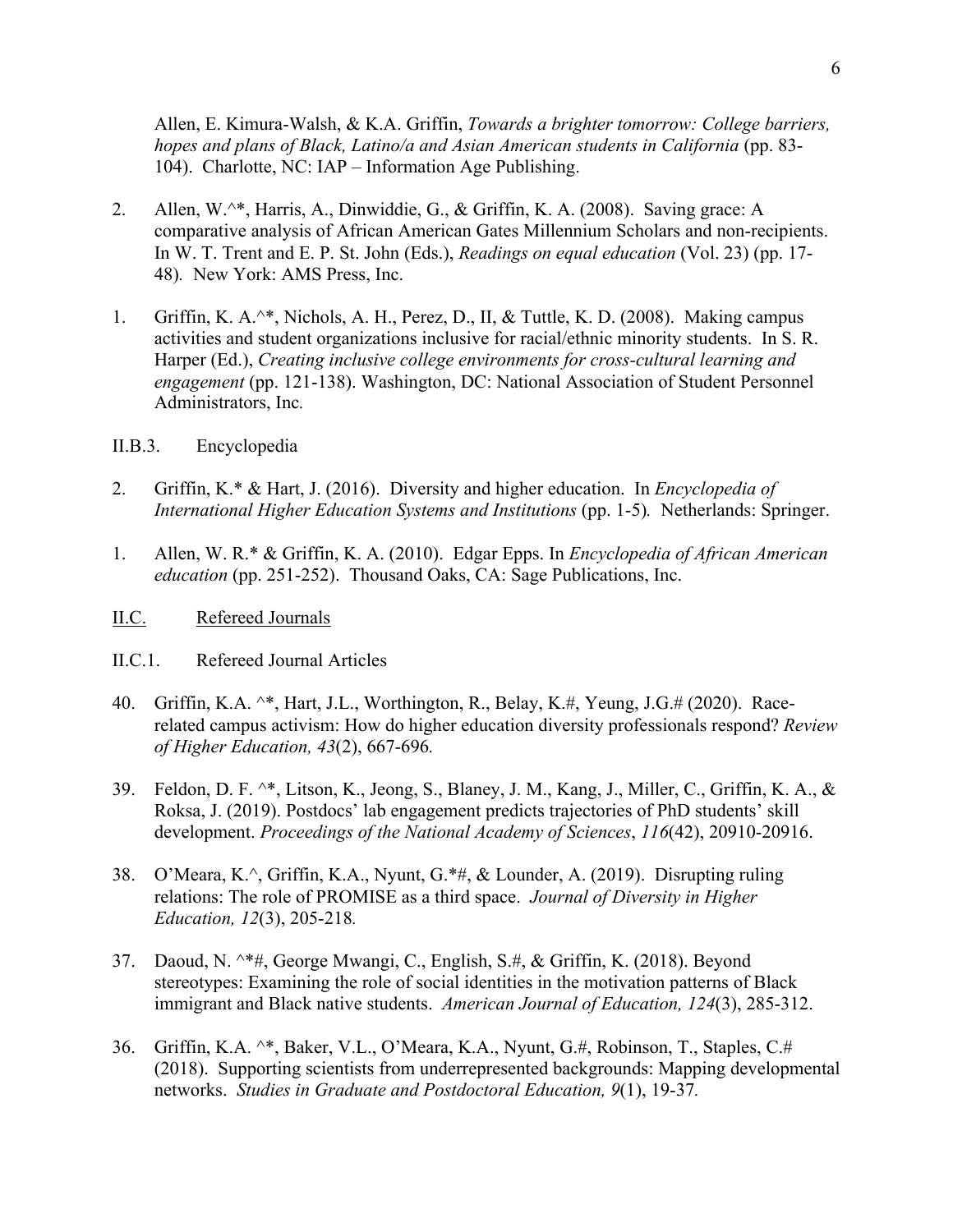- 35. George Mwangi^\*, C., Daoud, N.#, English, S.#, & Griffin, K.A. (2017). Me and my family: Ethnic differences and familial influences on academic motivations of Black collegians. *Journal of Negro Education, 86*(4), 479-493*.*
- 34. O'Meara, K. ^, Griffin, K.A., Kuvaeva, A.#, Nyunt, G.\*#, & Robinson, T. (2017). Sense of belonging and its contributing factors in graduate education. *International Journal of Doctoral Studies, 12,* 251-279.
- 33. Griffin, K.A. ^\*, Cunningham, E.#, & George Mwangi, C.# (2016). Defining diversity: Ethnic differences in Black students' perceptions of racial climate*. Journal of Diversity in Higher Education, 9*(1), 34-49.
- 32. Griffin, K.A. ^\*, Muniz, M., Smith, E.J.# (2016). Graduate diversity officers and efforts to retain students of color. *Journal of Student Affairs Research and Practice, 53*(1), 26-38*.*
- 31. Gibbs Jr., K.D. ^\*, McGready, J., Griffin, K.A. (2015). Career development among American biomedical postdocs. *CBE Life Sciences Education, 14*(4)*.* doi: 10.1187/cbe.15- 03-0075
- 30. Griffin, K. A.^\*, Gibbs Jr., K.D., Bennett, J.C.#, Staples, C.#, Robinson, T.# (2015). "Respect me for my science": A Bourdieuan analysis of women scientists' interactions with faculty and socialization into science. *Journal of Women and Minorities in Science and Engineering, 21*(2), 159-179.
- 29. Griffin, K.A. $\wedge^*$ , & Gilbert, C.# (2015). Better transitions for troops: An application of Schlossberg's Transition Framework to analyses of barriers and institutional support structures for student veterans. *Journal of Higher Education, 86*(1), 71-97.
- 28. Griffin, K. A. ^\*, & McIntosh, K.# (2015). Finding a fit: Understanding Black immigrant students' engagement in campus activities. *Journal of College Student Development, 56*(3), 243-260*.*
- 27. Griffin, K.A. ^\*, & Muniz, M. (2015). Rethinking the structure of student recruitment and efforts to increase racial and ethnic diversity in doctoral education. *International Journal of Doctoral Studies*, *10*, 199-216.
- 26. Gibbs Jr., K.D.^\*, McGready, J., Bennett, J.C.#, & Griffin, K.A.^ (2014). Biomedical science Ph.D. career interest patterns by race/ethnicity and gender. *PLOS One, 9*(12)*.*  http://www.plosone.org/article/info%3Adoi%2F10.1371%2Fjournal.pone.0114736
- 25. Baker, V.^\*, Pifer, M., & Griffin, K.A. (2014). Mentor-protégé fit: Identifying and developing effective mentorship across identities in doctoral education. *International Journal for Researcher Development*, 5(2), 83-98.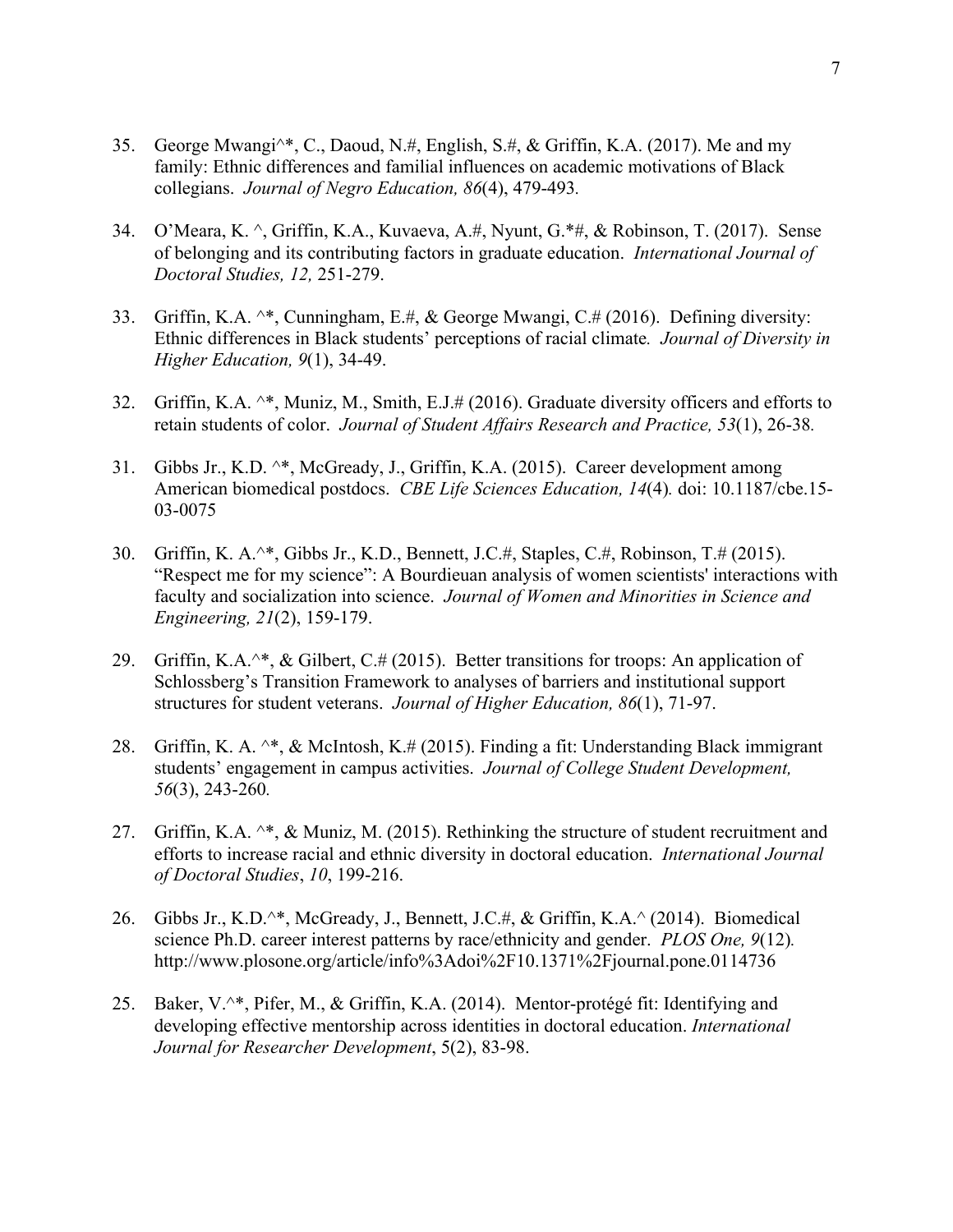- 24. Benjamin, M.\*, & Griffin, K. A. (2013). "Pleasantly unexpected": The nature and impact of resident advisors' (RAs') functional relationships with faculty. *Journal of Student Affairs Research and Practice, 50*(1), 56–71.
- 23. Gibbs Jr., K. D.\*, & Griffin, K. A. (2013). What do I want to be with my Ph.D.? The roles of personal values and structural dynamics in shaping the career interests of recent biomedical science Ph.D. graduates. *CBE Life Sciences Education, 12*(4)*,* 711-723*.*
- 22. Griffin, K.A.^\*, Bennett, J.C.#, Harris, J.# (2013). Marginalizing merit?: An analysis of gender differences in Black faculty D/discourses on tenure, advancement, and professional success. *The Review of Higher Education, 36*(4), 489-512*.*
- 21. Griffin, K. A. (2013). Voices of the "Othermothers": Reconsidering Black professors' relationships with Black students as a form of social exchange. *Journal of Negro Education, 82*(2), 169-183.
- 20. Lunsford, L.^\*, Baker, V., Griffin, K.A., & Johnson, W.B. (2013). Mentoring: A typology of costs for higher education faculty. *Mentoring and Tutoring, 21*(2), 126-149.
- 19. Griffin, K. A. (2012). Black professors managing mentorship: Implications of applying social exchange frameworks to our understanding of the influence of student interaction on scholarly productivity. *Teachers College Record, 114*(5)*,* 1-37.
- 18. Griffin, K. A. (2012). Learning to mentor: A mixed methods study of the nature and influence of Black professors' socialization into their roles as mentors. *Journal of the Professoriate, 6*(2), 27-58.
- 17. Griffin, K. A.^\*, del Pilar, W.#, McIntosh, K.#, & Griffin, A.# (2012). "Oh, of course I'm going to go to college": Understanding the role of habitus in the college choice process of Black immigrant college students. *Journal of Diversity in Higher Education, 5*(2), 96-111.
- 16. Griffin, K. A.^\*, Muniz, M., & Espinosa, L. (2012). Beyond institutional commitment: Understanding the influence of campus racial climate on efforts to promote diversity in graduate education. *The Review of Higher Education, 35*(4) 535-566.
- 15. Reddick, R. J.^\*, Griffin, K. A., Cherwitz, R. A., Cerda-Prazak, A. A., & Bunch, N. (2012). What you get when you give: An analysis of how graduate students benefit from serving as mentors. *Journal of Faculty Development*, *26*(1), 37-48.
- 14. Deo, M. D.<sup>^\*</sup> & Griffin, K. A. (2011). More than friends: The social capital benefits of peer mentoring relationships in law school. *Ohio Northern University Law Review, 38,*  306-332.
- 13. Harper, S. R.^\* & Griffin, K. A. (2011). Opportunity beyond affirmative action: How lowincome and working class Black male achievers access highly-selective, high-cost colleges and universities. *Harvard Journal of African American Public Policy, 17, 43-60*.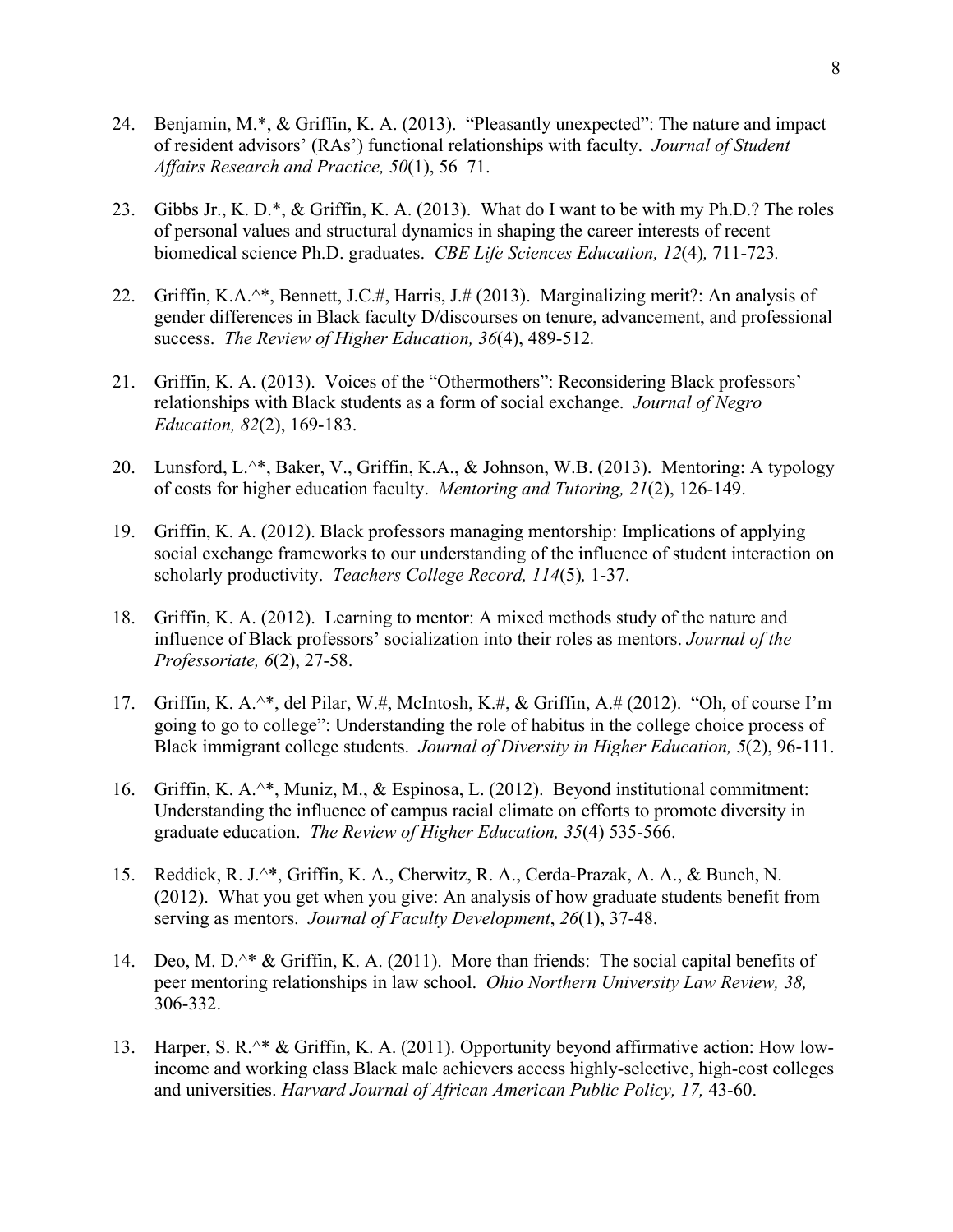- 12. Griffin, K. A.<sup>^\*</sup> & Muniz, M. (2011). The strategies, struggles, and successes of graduate diversity officers (GDOs) in the recruitment of students of color. *Equity and Excellence in Education, 44*(1), 57-76.
- 11. Griffin, K. A.^\*, Pifer, M. J.#, Humphrey, J. R.#, Hazelwood, A. M.# (2011). (Re)Defining departure: Exploring Black professors' experiences with and responses to racism and racial climate. *American Journal of Education*, *117*(4), 495-526.
- 10. Griffin, K. A.\*, & Reddick, R. J. (2011). Surveillance and sacrifice: Gender differences in the mentoring and advising patterns of Black professors. *American Educational Research Journal*, *48*(5), 1032 - 1057.
- 9. Griffin, K. A.^\*, Jayakumar, U. M., Jones, M. M.#, & Allen, W. R. (2010). Ebony in the Ivory Tower: Trends in the socioeconomic status, achievement, and self-concept of Black male freshmen between 1971 and 2000. *Equity and Excellence in Education*, *43*(2), 232- 248.
- 8. Kimura-Walsh, E.^\*, Yamamura, E. K., Griffin, K. A., & Allen, W. R. (2009). Achieving the college dream?: Examining disparities in access to college information among highachieving and non high-achieving Latinas. *Journal of Hispanic Higher Education, 8*(3), 298-315.
- 7. Palmer, R. T.^\*, & Griffin, K. A. (2009). An analysis of desegregation policy and disparities in faculty salary and workload at historically Black and predominantly White institutions in Maryland. *Negro Educational Review, 60*(1-4), 7-21*.*
- 6. Hurtado, S.\*, Griffin, K. A., Arellano, L., & Cuellar, M. (2008). Assessing the value of climate assessments: Progress and future directions. *Journal of Diversity in Higher Education, 1*(4), 204-221*.*
- 5. Allen, W. R.\*, Jewell, J. O., Griffin, K. A., & Wolf, D. (2007). Historically Black colleges and universities: Honoring the past, engaging the present, touching the future. *Journal of Negro Education, 76*(3), *263-280*.
- 4. Fries-Britt, S.^\*, & Griffin, K. A. (2007). The Black Box: How high achieving Blacks resist stereotypes about African Americans, *Journal of College Student Development, 48*(5), 509-524.
- 3. Griffin, K. A.^\*, Yamamura, E., Kimura-Walsh, E. F., & Allen, W. R. (2007). Those who left, those who stayed: The educational opportunities of high-achieving Black and Latina/o students in magnet and non-magnet Los Angeles high schools. *Educational Studies, 42*(3), 229-247.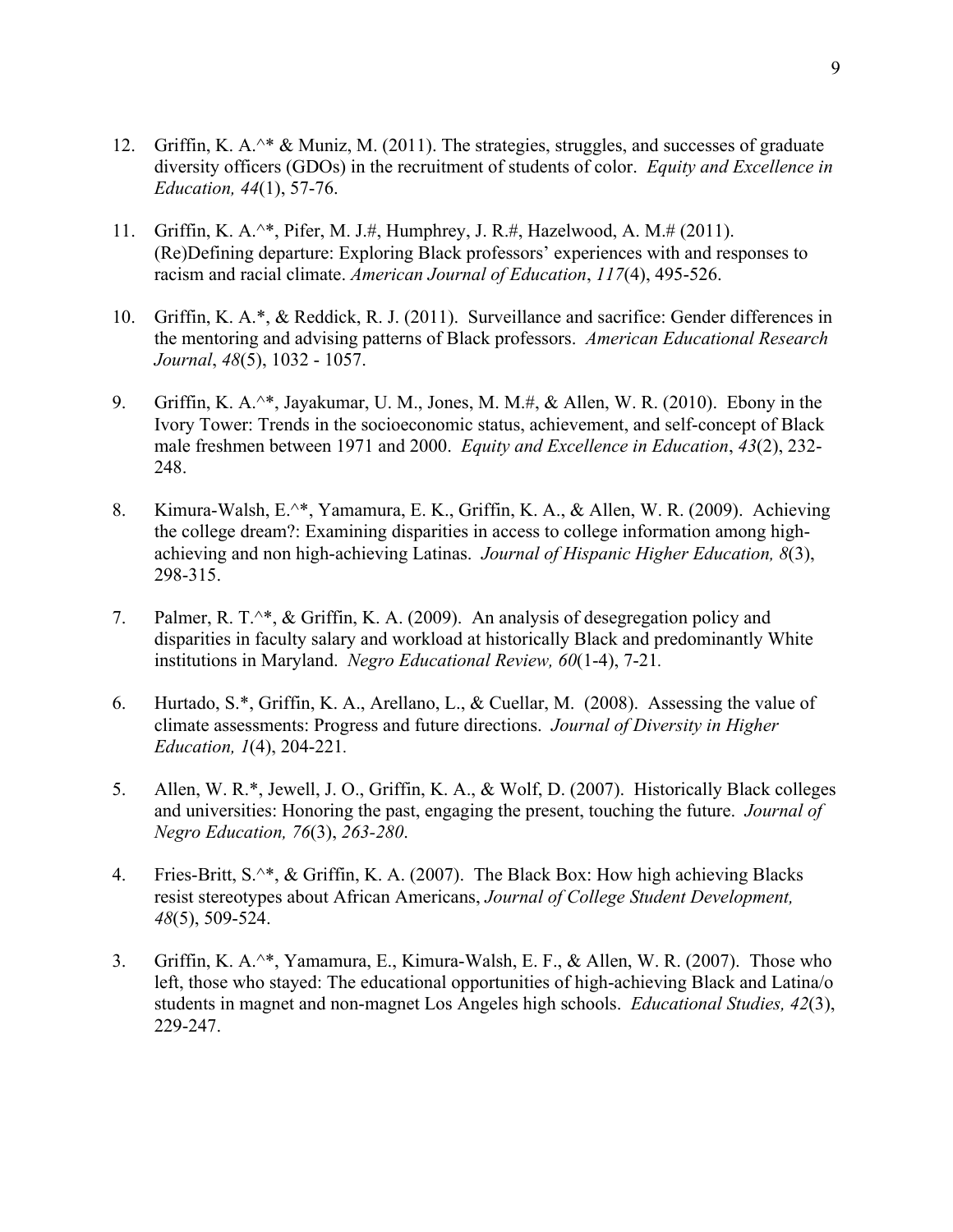- 2. Griffin, K. A. (2006). Striving for success: A qualitative exploration of competing theories of high-achieving Black college students' academic motivation. *Journal of College Student Development, 47*(4), 384-399*.*
- 1. Griffin, K. A.^\* & Allen, W. R. (2006). Mo' money, mo' problems?: High achieving Black high school students' experiences with resources, racial climate, and resilience. *Journal of Negro Education, 75*(3), 478-494.
- II.C.3. Perspectives, Opinions, and Letters
- 1. Griffin, K.A. (2019). Building on our strengths and expanding our impact. *Journal of Diversity in Higher Education, 12*(1), 1-2.
- II.E. Conferences, Workshops, and Talks
- II.E.1. Keynotes
- 16. Griffin, K.A. (2018, February). *Creating inclusive, culturally engaging environments*. Diversity 2.0. University of Leipzig, Leipzig, Germany.
- 15. Griffin, K.A. (2018, February). *The importance of being, seeing, and finding yourself in science.* Sacred Spaces and Black Women in STEM. Spelman College, Atlanta, GA.
- 14. Griffin, K.A., (2017, April). *Reconsidering climate in graduate education: Student experiences and institutional strategies to improve student outcomes.* Activating a Neural Network: Admission Strategies to Increase Diverse Neuroscience Trainees, hosted by the National Institute of Neurological Disorders and Stroke, NIH, Bethesda, MD. Proceedings available at https://www.ninds.nih.gov/News-Events/Events-Proceedings/Workshop-Conference-Proceedings/Activating-Neural-Network-Admission.
- 13. Griffin, K.A., (2017, March). *Rethinking mentoring: Engaging networks to enhance our relationships.* Keynote for Ivy Tech Community College Student Success Summit, French Lick, IN.
- 12. Griffin, K.A., (2017, February). *Professors, programs, and policies: Working together to increase graduate student diversity.* Keynote at the Council of Graduate Departments of Psychology Annual Meeting, Greenville, SC.
- 11. Griffin, K.A. (2016, January). *Thriving in College: Considering the Experiences of High Achieving Students from Underrepresented Backgrounds.* Keynote at St. Mary's College of Maryland Dream to Succeed Conference, St. Mary's City, MD.
- 10. Griffin, K. A. (2015, October). *Which "me" matters most? Understanding the importance of identity in transition*. Keynote at the National Conference on Students in Transition, Baltimore, MD.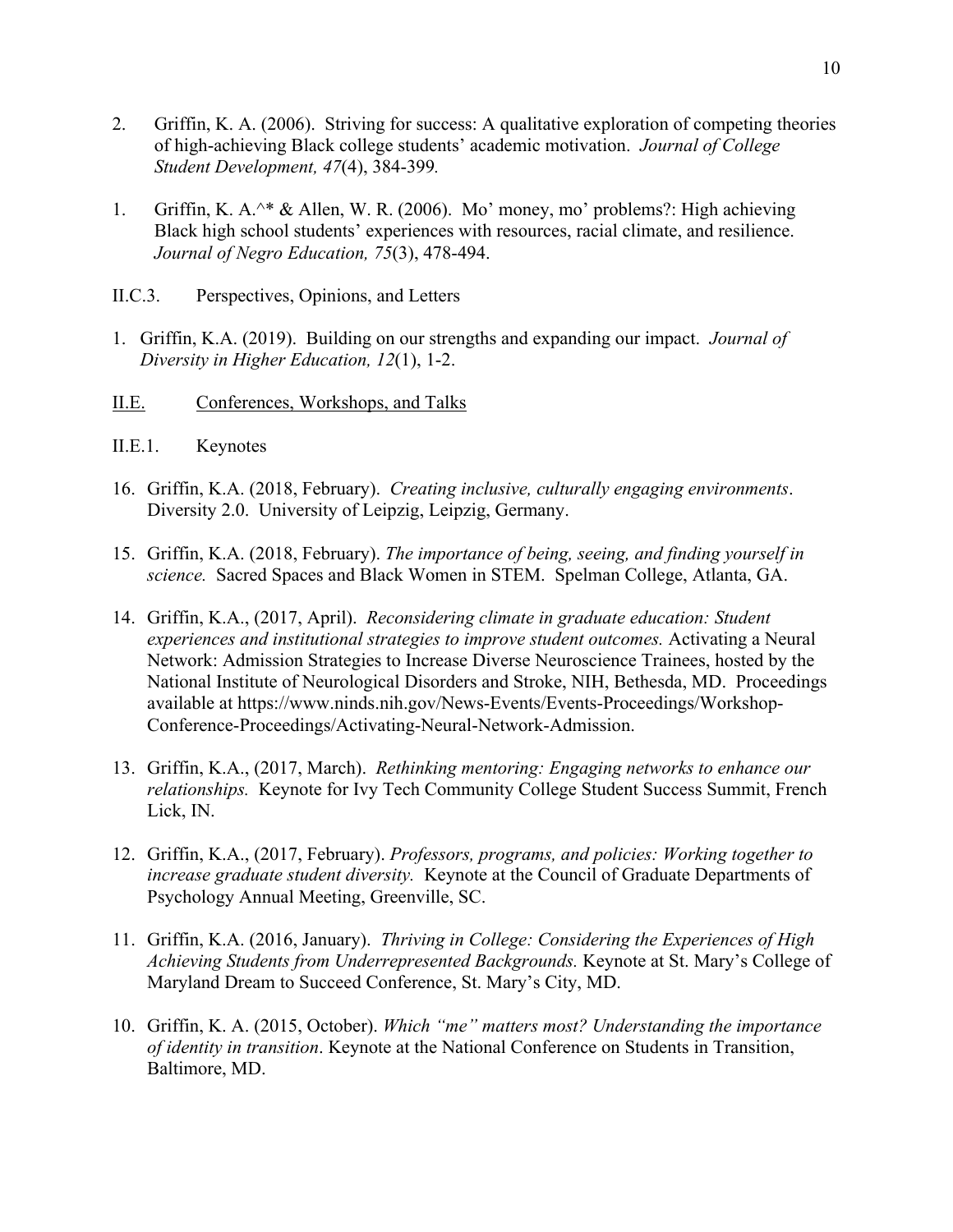- 9. Griffin, K. A. (2015, May). *Examining factors related to career development and science identity*. Plenary at the NSF ADVANCE/Graduate Women in Science (GWIS) Workshop, Baltimore, MD.
- 8. Griffin, K. A. (2014, July). *From pipelines to pathways: Exploring trends in diverse scientists' career interests and development*. Keynote at the North Carolina Biosciences Collaborative Symposium, Durham, NC.
- 7. Griffin, K. A. (2014, July). *What have you done for me lately?: Understanding and maximizing academic relationships between students and faculty*. Keynote at the American Society for Plant Biologists Minority Affairs Committee Meeting, Portland, OR.
- 6. Griffin, K.A. (2013, August). Keynote at the Stanford Summer Research Program Anniversary Celebration, Stanford, CA.
- 5. Griffin, K.A. (2013, April). *Demystifying mentoring myths: New understandings of the costs and benefits of mentoring for faculty of color*. Keynote at Keeping our Faculty of Color Symposium, University of Minnesota, Minneapolis, MN.
- 4. Griffin, K.A. & Baker, V. (2013, November). *Rethinking relationships: Getting the mentoring we want and need*. Keynote at Council for Ethnic Participation Pre-Conference, Association for the Study of Higher Education, St. Louis, MO.
- 3. Griffin, K.A. (2010, October). *Linking diversity and learning: Understanding the role and relevance of campus racial climate in and outside of the classroom*. Keynote at Pennsylvania State University – Shenango Teaching Conference, Sharon, PA.
- 2. Griffin, K.A. (2010, August). *From research to practice: Understanding the relevance of campus climate and the experiences of underrepresented students.* Keynote at Pennsylvania State University – Mont Alto Campus Professional Development Day, Mont Alto, PA.
- 1. Griffin, K.A. (2010, February). *Crossing the bridge to a better tomorrow: What we can learn from high achieving students of color about reaching success*. Keynote at the 2010 Achievement Conference, Pennsylvania State University, University Park, PA
- II.E.2. Invited Talks
- 34. Griffin, K.A. (2019, September). *Understanding and improving mentoring relationships*. Astronomy Department Colloquium, University of Maryland, College Park, MD.
- 33. Griffin, K.A. (2019, May). *Mentoring matters: How theory, research, and reality TV can improve our relationships.* Ethics Noon Conference, Center for Healthcare Ethics, Cedars-Sinai Medical Center, Los Angeles, CA.
- 32. Griffin, K.A. (2018, April). *Reframing the challenge to increase faculty diversity: A conceptual model for inclusive faculty recruitment, hiring, retention, and support.*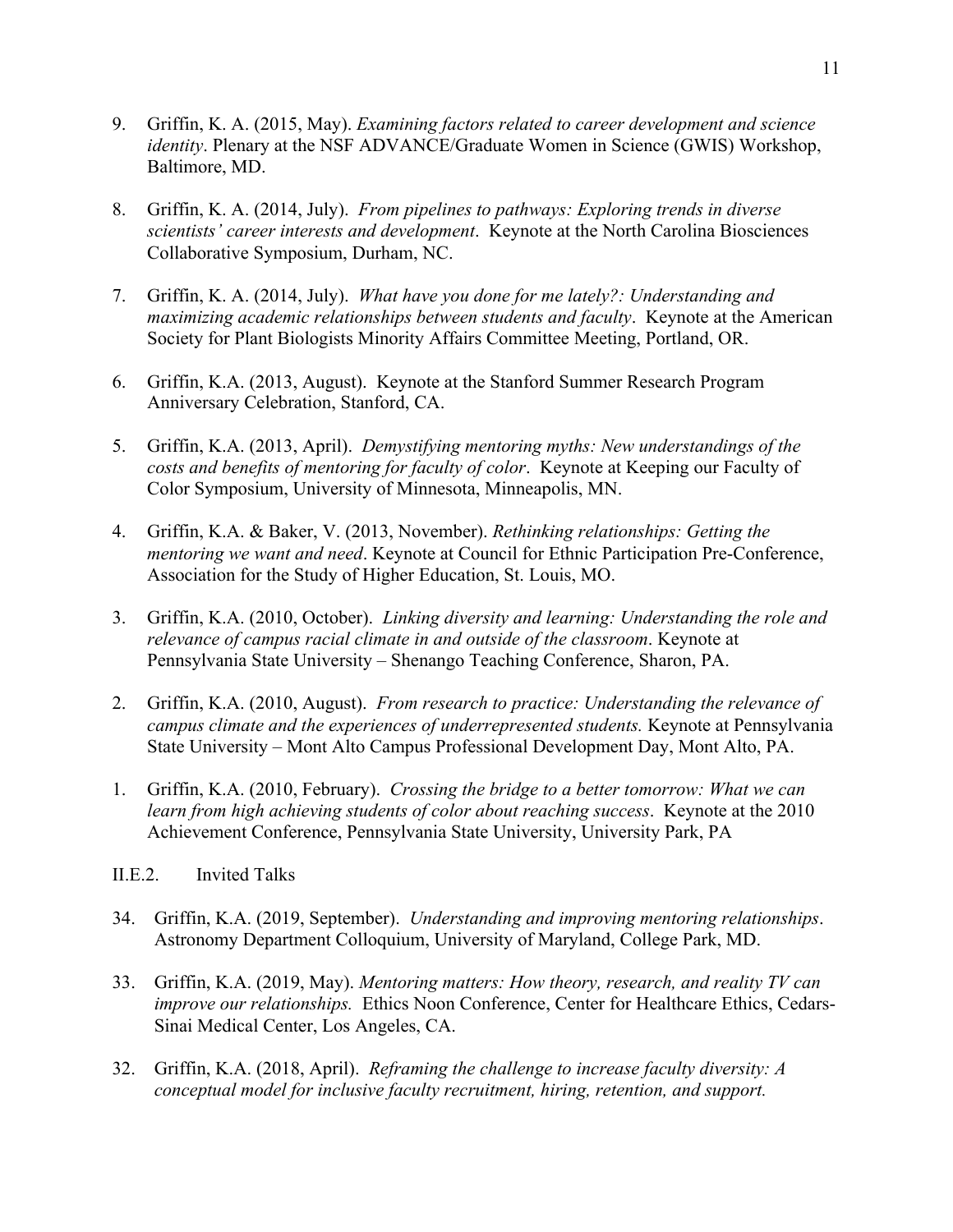Presentation at Symposium on Diversifying the Faculty for the University System of Maryland, College Park, MD.

- 31. Griffin, K.A. (2018, March). *A response to Goal 2 of the Indicators for Monitoring Undergraduate STEM Education Report: Strive for equity, diversity, and inclusion*. The National Academies of Science, Washington, DC.
- 30. Griffin, K.A. (2018, April). *Navigating recognition and rejection: How interactions with faculty shape the experiences of scientists from underrepresented background.* National Center for Institutional Diversity, University of Michigan, Ann Arbor, MI.
- 29. Griffin, K.A. (2017, February). *Broadening the academic pathway: How research can inform efforts to promote faculty diversity.* University of Southern California Rossier College of Education Lecture Series, Los Angeles, CA.
- 28. Griffin, K.A. (2016, December). *The "me" you see: Examining multiple identities and intersectionality in campus engagement*. University of Maryland Resident Life Staff Meeting, College Park, MD.
- 27. Espino, M.E. & Griffin, K.A. (2016, November). *Beyond Doc and Dora: Examining the intersections of gender and race in the academic experience of women of color.*  Association for Women in Science Webinar Series.
- 26. Museus, S.D., Cabrera, N., & Griffin, K.A. (2016, May). *On the promise of intersectionality in higher education: Utilizing intersectional research in higher education to advance racial justice.* National Conference on Race and Ethnicity, San Francisco, CA.
- 25. Griffin, K.A. (2016, April). *The "me" you see: Examining multiple identities and intersectionality in campus engagement.* University of Maryland Counseling Center Speaker Series, College Park, MD.
- 24. Griffin, K.A. (2016, March). *Deconstructing colorblindness: Understanding how microaggressions can affect students and faculty.* A series of talks for administrators, faculty, and students at Towson University, Towson, MD.
- 23. Griffin, K.A. (2016, February). *Fixing the "pipeline" problem: Using research to enhance faculty diversity initiatives.* Race and Social Justice in Education Symposium Series, University of Michigan, Ann Arbor, MI.
- 22. Griffin, K.A. (2015, December). *Increasing diversity in graduate education: A long view from the perspective of Graduate Diversity Officers.* Invited talk for the faculty and administrators at the University of Rhode Island Graduate School, Kingston, RI.
- 21. Griffin, K.A. (2015, October). *Admissions and the diversity recruitment process: From the perspective of Graduate Diversity Officers*. Council of Graduate Schools, Washington, DC.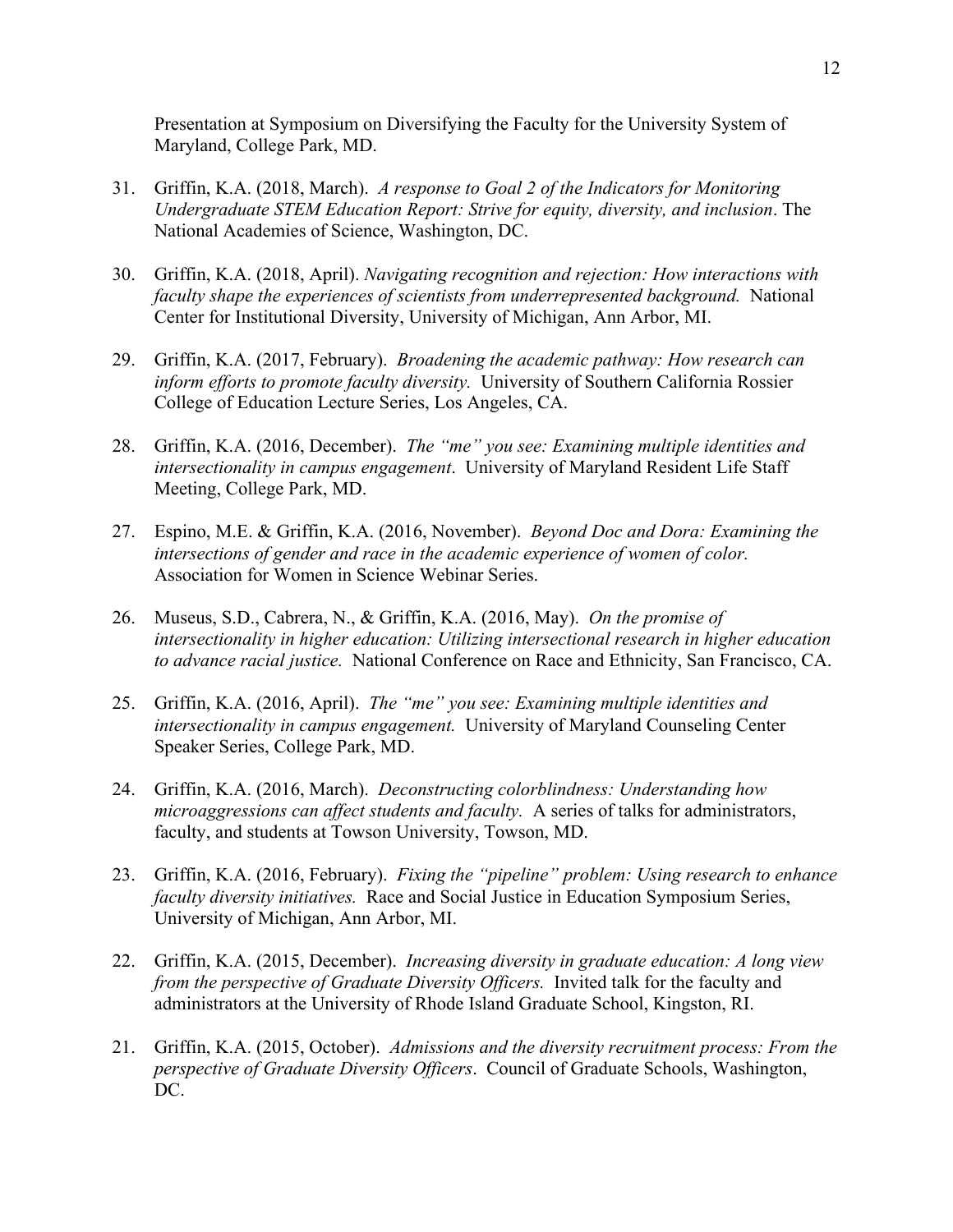- 20. Griffin, K.A. (2015, October). *Career development in science: Emerging findings and lessons learned from the STEM PhD Careers study.* University of Chicago myChoice seminar, Chicago, IL.
- 19. Griffin, K.A. (2015, September). *Mentoring: A new perspective.* National Intelligence Community Equal Employment Conference, Springfield, VA.
- 18. Griffin, K.A. (2015, July). *Diversity and mentoring: Moving from homophily to fit.*  Presented for the National Geospatial Intelligence Agency, Springfield, VA.
- 17. Griffin, K.A. (2015, April). *What do I want to be with my PhD?: Understanding career decision-making for recent biomedical science PhD graduates.* Presented the University of Texas Austin, College of Education, Program in Higher Education Leadership (PHEL) Distinguished Lecture, Austin, TX.
- 16. Griffin, K.A. (2014, December). *Mentoring: In research, through practice, and on reality TV.* Presented at TEDxUMaryland, College Park, MD. Can be viewed online at https://www.youtube.com/watch?v=OkOhoUJhJV0.
- 15. Griffin, K.A. (2014, October). *"I didn't have an end goal in mind": Understanding PhD's career decision-making and its connections to faculty diversity*. Presented at the Stanford University College of Education, Stanford, CA.
- 14. Griffin, K.A. (2014, May/June). *Maximizing diversity in higher education*. Guest speaker for Georgetown University School of Foreign Service, Doha, Qatar.
- 13. Griffin, K.A. (2014, April). *The role of faculty in promoting cultural competence.*  Presidential Session Panel, American Educational Research Association, Philadelphia, PA.
- 12. Griffin, K.A. (2014, March). Invited participant in *Access and success: Race, ethnicity, and the graduate and professional student experience* panel. National Association of Student Personnel Administrators Pre-Conference for Administrators in Graduate and Professional Student Services Knowledge Community, Baltimore, MD.
- 11. Griffin, K.A. (2013, October). *Using mixed methods to study intersectionality in higher education: The example of race and gender in in Black faculty experiences.* Qualitative Research Interest Group, Consortium on Race, Gender, and Ethnicity, University of Maryland, College Park, MD.
- 10. Griffin, K.A. (2013, August). *What do I want to be with my Ph.D.: Understanding career decision-making for recent biomedical science Ph.D. graduates.* ADVANCE Seminar, Stanford University School of Medicine, Stanford, CA.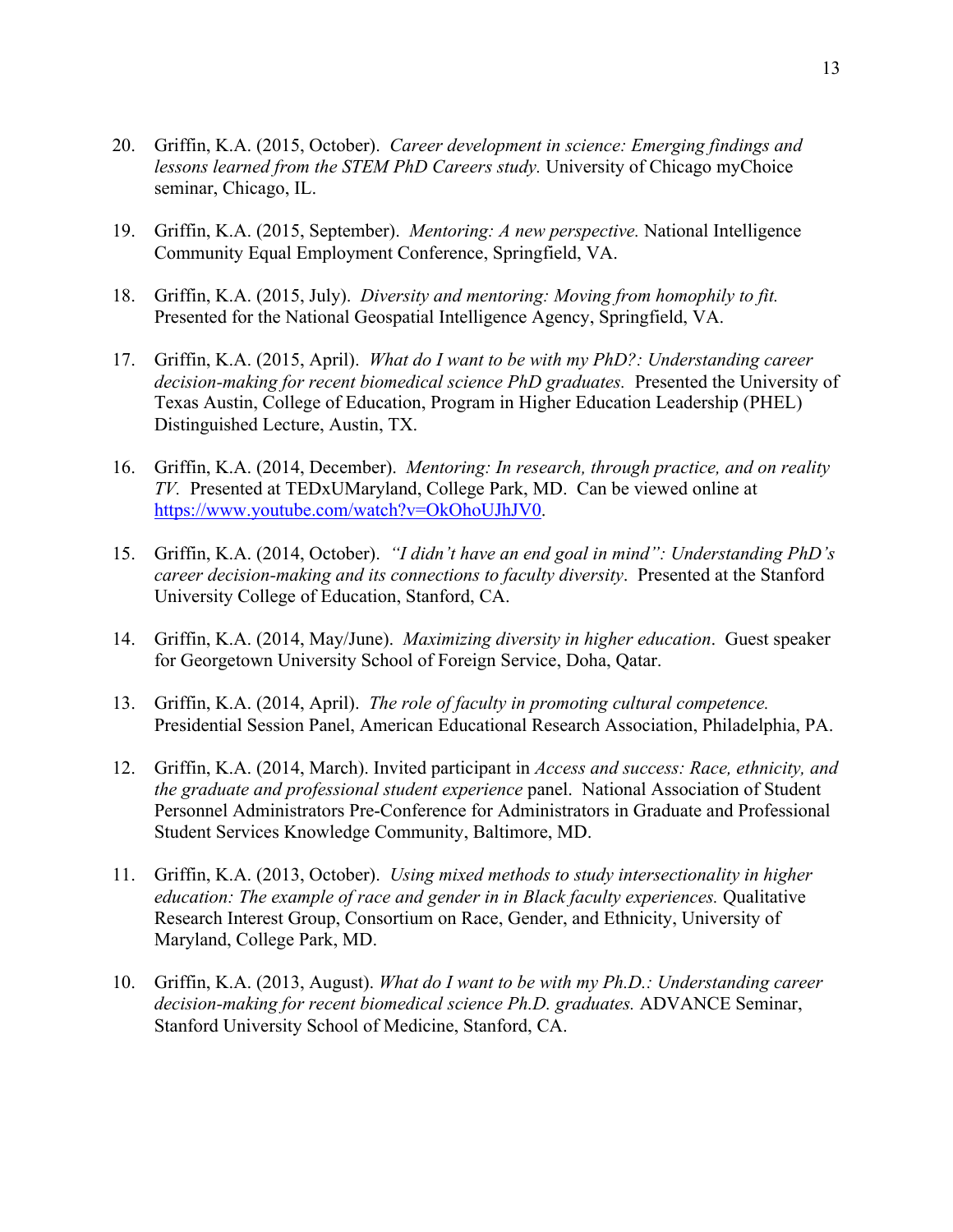- 9. Griffin, K.A. (2012, December). *Aligning agendas: Reconsidering connections between excellence, mentoring and faculty diversity.* University of Pennsylvania, Visiting Scholars of Color Lecture Series, Philadelphia, PA.
- 8. Griffin, K.A. (2012, November). *Mentor/leadership keynote panel* (Panelist). Council on Ethnic Participation Pre-Conference, Association for the Study of Higher Education, Las Vegas, NV.
- 7. Griffin, K. A. (2010, April). *Mentoring from the middle: Exploring the mentoring experiences of junior faculty.* Pennsylvania State University Graduate School "Mentoring Matters" workshop, University Park, PA.
- 6. Griffin, K.A. (2009, April). *Mentoring graduate students successfully: Expanding our understanding of mentoring research and frameworks.* Presentation at the Pennsylvania State University Graduate School "Mentoring Matters" workshop, University Park, PA.
- 5. Griffin, K.A. (2009, February). *Assessing campus climate assessments*. Presentation at the National Association of Diversity Officers in Higher Education (NADOHE) Annual Meeting, Washington, DC.
- 4. Chang, M., Griffin, K.A., Hurtado, S., & Santos, J.L. (2008, October). *Transforming the ivory tower: Decades of change for African American, Asian American, and Latino students.* Panel presented at Association of American Colleges and Universities (AAC&U) Network for Academic Renewal: Diversity, Learning, and Inclusive Excellence, Long Beach, CA.
- 3. Griffin, K.A. (2008, January). *Why mentoring matters: Understanding the experiences and outcomes of Black students and faculty in developmental relationships.* Research presented as part of the Lowenthal Lecture Series, Washington University, St. Louis, MO.
- 2. Allen, W.R., Griffin, K.A., Jayakumar, U.M., Hurtado, S., Korn, W.S. (2007, October). *African American participation in higher education post affirmative action*. Presentation at National College Access Network Conference, Los Angeles, CA.
- 1. Allen, W.A., Griffin, K.A., Kimura-Walsh, E.F. (2006, May). *Does it matter where you go?: Considering the importance of educational context in the college preparation of Black high school students*. Presentation at The College Board: A Dream Deferred (2006), Los Angeles, California.
- II.E.3. Refereed Presentations
- 54. Griffin, K.A., & Slay, K. (2019, November). *Feels like a fit: The role of perceived congruence in the career development of underrepresented minority women scientists.*  Association for the Study of Higher Education, Portland, OR.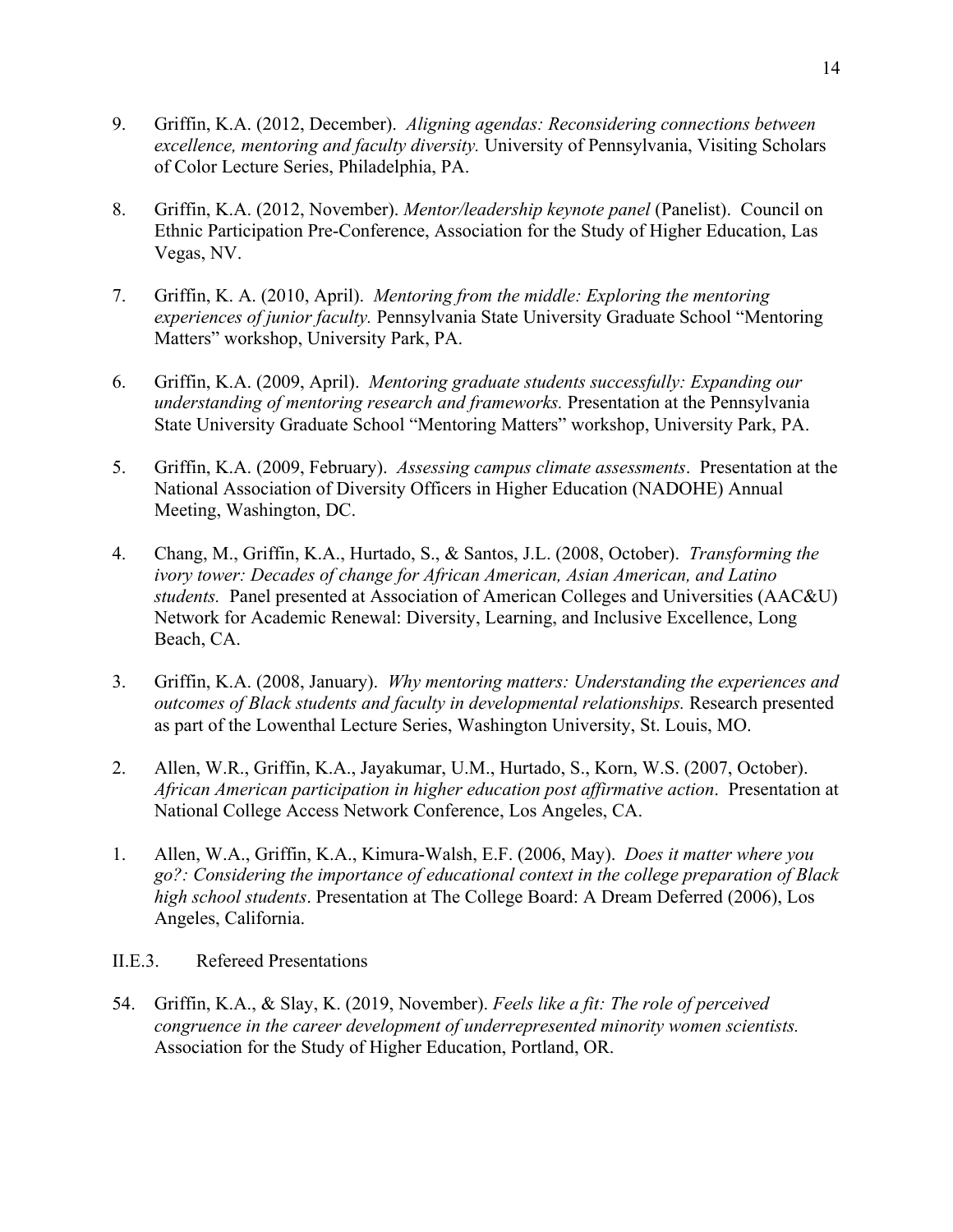- 53. Griffin, K.A., Hart, J., Worthington, R., Belay, K., Yeung, J. (2017, April). *Race-related campus activism: How do higher education diversity professionals respond?* American Educational Research Association National Meeting, San Antonio, TX.
- 52. Griffin, K.A., Gibbs, K.D., & English, S. (2016, November). *Being one of few: Examining Black biomedical PhDs' training experiences and career development through a campus racial climate lens.* Association for the Study of Higher Education Annual Meeting, Columbus, OH.
- 51. Griffin, K.A., Baker, V., O'Meara, K., Nyunt, G., Robinson, T., & Staples, C. (2016, November). *Understanding the persistence of graduate students of color in STEM through engagement in developmental networks*. Association for the Study of Higher Education Annual Meeting, Columbus, OH.
- 50. Griffin, K.A., Baker, V., & O'Meara, K. (2016, April). *Are you my mentor?: Definitions and experiences with mentoring among students of color in STEM.* American Educational Research Association National Meeting, Washington, DC.
- 49. George Mwangi, C., Daoud, N., English, S. Griffin, K. A. (2015, April). *Me and my family: Ethnic differences and familial influences on academic motivations of Black collegians.* American Educational Research Association National Meeting, Chicago, IL.
- 48. Daoud, N., George Mwangi, C., Griffin, K. A. (2014, November). *Examining the role of social identity in the motivation patterns of Black immigrant and native-born students*. Association for the Study of Higher Education Annual Meeting, Washington, DC.
- 47. Griffin, K.A., Gibbs Jr., K. D., Bennett, J.C., McReady, J. (2014, November). *Biomedical science Ph.D. career interests: Disparate outcomes by race/ethnicity and sex.* Association for the Study of Higher Education Annual Meeting, Washington, DC.
- 46. Griffin, K.A., & Gibbs Jr., K. D. (2014, October). *Understanding interests: Exploring patterns and predictors in the career decision-making of science PhDs by race and gender.* American Chemical Society Regional Meeting, Pittsburgh, PA.
- 45. George Mwangi, C., Daoud, N., Griffin, K. A. (2014, April). "I never thought I was gonna do anything else": Examining the college-going motivation patterns of Black immigrant and native-born students. Roundtable presented at the American Educational Research Association National Meeting, Philadelphia, PA.
- 44. Robinson, S., Griffin, K. A. (2014, April). *Finding your way: Thinking critically about your life and career path.* Presentation at the American College Personnel Association Annual Conference, Indianapolis, IN.
- 43. Griffin, K. (2014, February). *Pathways post-PhD: Career decision-making for scientists from diverse backgrounds.* In Beyond the "Pipeline": Reconsidering Increasing Workforce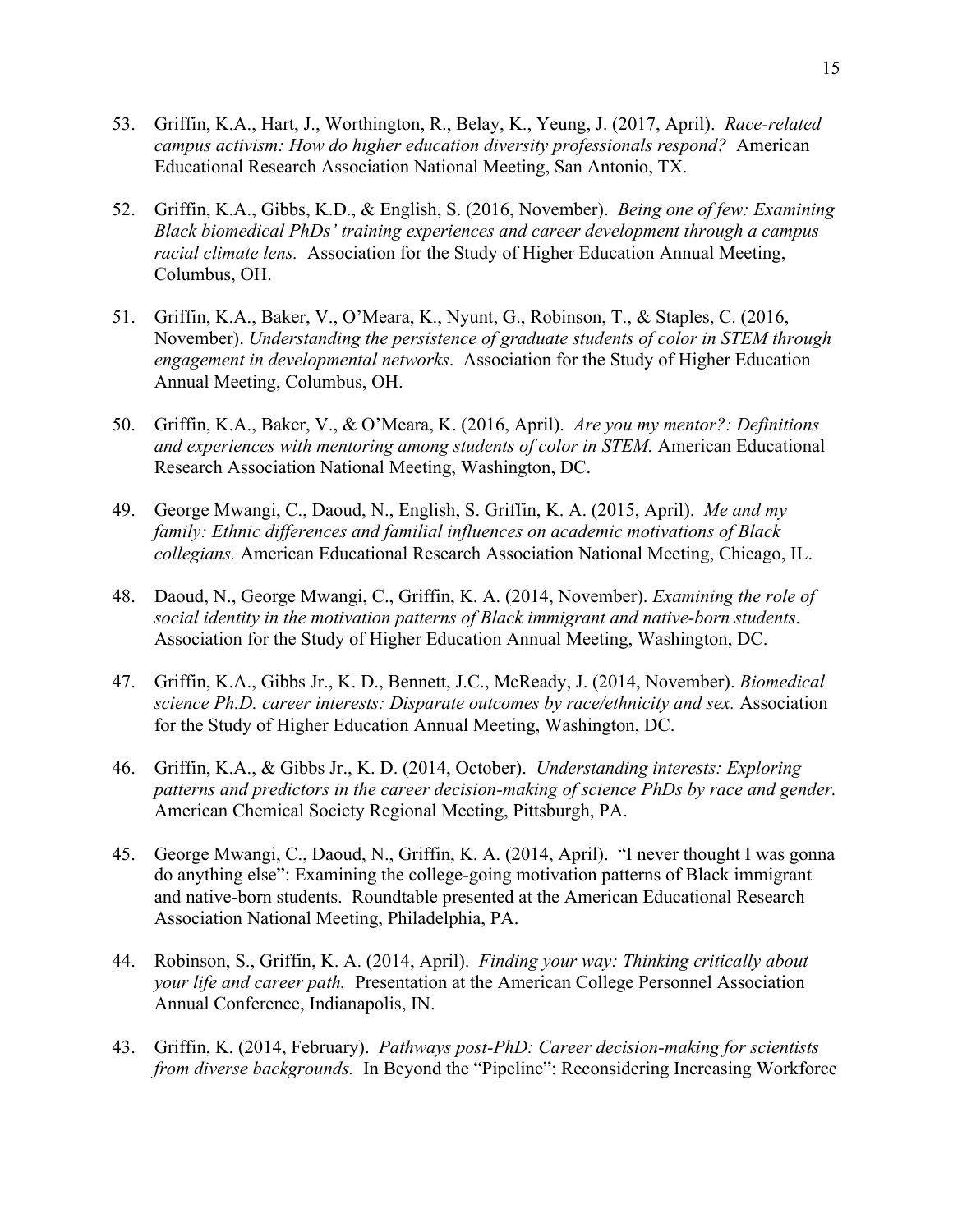Diversity and Competitiveness. American Association for the Advancement of Science National Meeting, Chicago, IL.

- 42. Baker, V., Pifer, M., Griffin, K. A. (2013, November). *Mentor-protégé fit: Identifying and developing mentorships in graduate education.* Association for the Study of Higher Education, St. Louis, MO.
- 41. Griffin, K. A., Gibbs, K. G., Bennett, J. C., Staples, C., Robinson, T. (2013, November). *Leaning in? How interactions with faculty shape women scientists' academic socialization during graduate and postdoctoral training.* Association for the Study of Higher Education, St. Louis, MO.
- 40. Reddick, R. & Griffin, K. A. (2013, April). *"We should work together": A conceptual and methodological discussion of collaboration and data aggregation in qualitative analysis*. American Educational Research Association National Meeting, San Francisco, CA.
- 39. Griffin, K.A. (2013, March). *"You don't let them get lost": Graduate Diversity Officers and efforts to retain students of color.* American College Personnel Association, Las Vegas, NV.
- 38. Griffin, K.A. & Gibbs, K.D. (2012, November). *The academic path not taken?: An examination of biosciences Ph.D. completers' career decision-making.* Association for the Study of Higher Education, Las Vegas, NV.
- 37. Griffin, K.A. & Gilbert, C. (2012, November). *Better transitions for our troops: An exploration of common barriers and critical support structures for veterans*. Association for the Study of Higher Education, Las Vegas, NV.
- 36. Lunsford, L, Baker, V., Griffin, K.A., & Johnson, W.B. (2012, November). *Mentoring: A typology of costs for higher education faculty*. Association for the Study of Higher Education, Las Vegas, NV.
- 35. Griffin, K.A. & Gilbert, C. (2012, March). *Vetting ourselves: Assessing institutional preparedness for student veterans.* American College Personnel Association, Louisville, KY.
- 34. Griffin, K.A., & Museus, S. D. (2012, March). *Mixing it up: integrating methods in research and assessment.* American College Personnel Association, Louisville, KY.
- 33. Museus, S.D., & Griffin, K.A. (2012, March). *Mixing Methods in Student Affairs Research and Assessment*. National Association of Student Personnel Administrators, Phoenix, AZ.
- 32. Griffin, K. A., Bennett, J. C., & Harris, J. (2011, November*). Intersecting at the academic margins: A gendered discourse analysis of Black faculty experiences with teaching, research, and service.* Association for the Study of Higher Education, Indianapolis, IN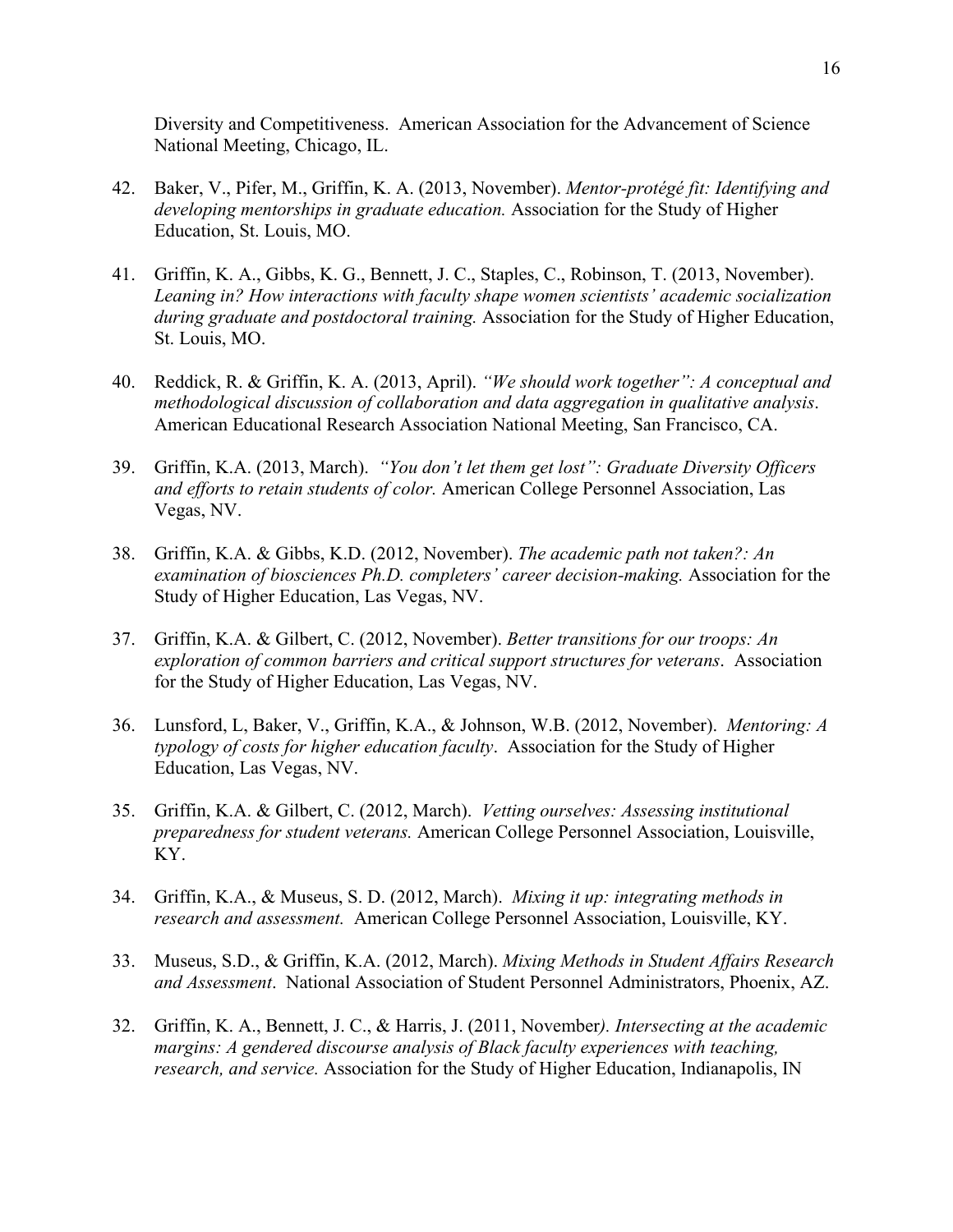- 31. Griffin, K. A., & McIntosh, K. (2011, November). *Finding a fit: Understanding Black immigrant students' decision-making processes and engagement in campus activities.* Association for the Study of Higher Education, Indianapolis, IN
- 30. Griffin, K. A. (2011, April). *Voices of the "Othermothers": Reconsidering Black Male and Female Professors' Relationships with Black Students as a Form of Social Exchange.*  American Educational Research Association, New Orleans, LA.
- 29. Benjamin, M., & Griffin, K. A. (2011, March). *"Pleasantly unexpected": The nature and impact of Resident Advisors' (RAs') functional relationships with faculty.* American College Personnel Association, Baltimore, MD.
- 28. Griffin, K. A., del Pilar, W., McIntosh, K., Griffin, A., Hazelwood, A. (2010, November). "*Oh, of course I'm going to go to college": Understanding the role of habitus in the college choice process of Black immigrant college students*. Association for the Study of Higher Education, Indianapolis, IN.
- 27. Reddick, R. J., & Griffin, K. A., Cherwitz, R. (2010, November). *What you get when you give: A social exchange analysis of how graduate students benefit from serving as mentors.*  Association for the Study of Higher Education, Indianapolis, IN.
- 26. Deo, M. & Griffin, K. A. (2010, October). *More than friends: The social capital benefits of peer mentoring in law school*. 2010 Mentoring Conference, Albuquerque, NM
- 25. Reddick, R. J., & Griffin, K. A. (2010, October). *Black faculty narratives on developmental relationships across stages of life experience: Challenging and expanding traditional conceptions of mentoring theory and practice.* 2010 Mentoring Conference, Albuquerque, NM
- 24. Espinosa, L., Muniz, M., Griffin, K. A., & Smith, E. (2010, March). *Institutional efforts to retain graduate students of color.* National Association of Student Personnel Administrators, Chicago, IL.
- 23. Griffin, K. A., del Pilar, W., McIntosh, K., & Hazelwood, A. (2010, March). *Exploring the emerging presence of Black immigrants in college.* National Association of Student Personnel Administrators, Chicago, IL.
- 22. Griffin, K. A., & Reddick, R. J. (2009, November). *Surveillance and sacrifice: Gender differences in the mentoring patterns of Black professors at predominantly White research universities.* Association for the Study of Higher Education, Vancouver, BC, Canada.
- 21. Griffin, K. A., Pifer, M. J., Humphrey, J. R., & Hazelwood, A. M. (2009, November). *(Re)Defining departure: Exploring Black professors' experiences with and responses to racism and racial climate.* Association for the Study of Higher Education, Vancouver, BC, Canada.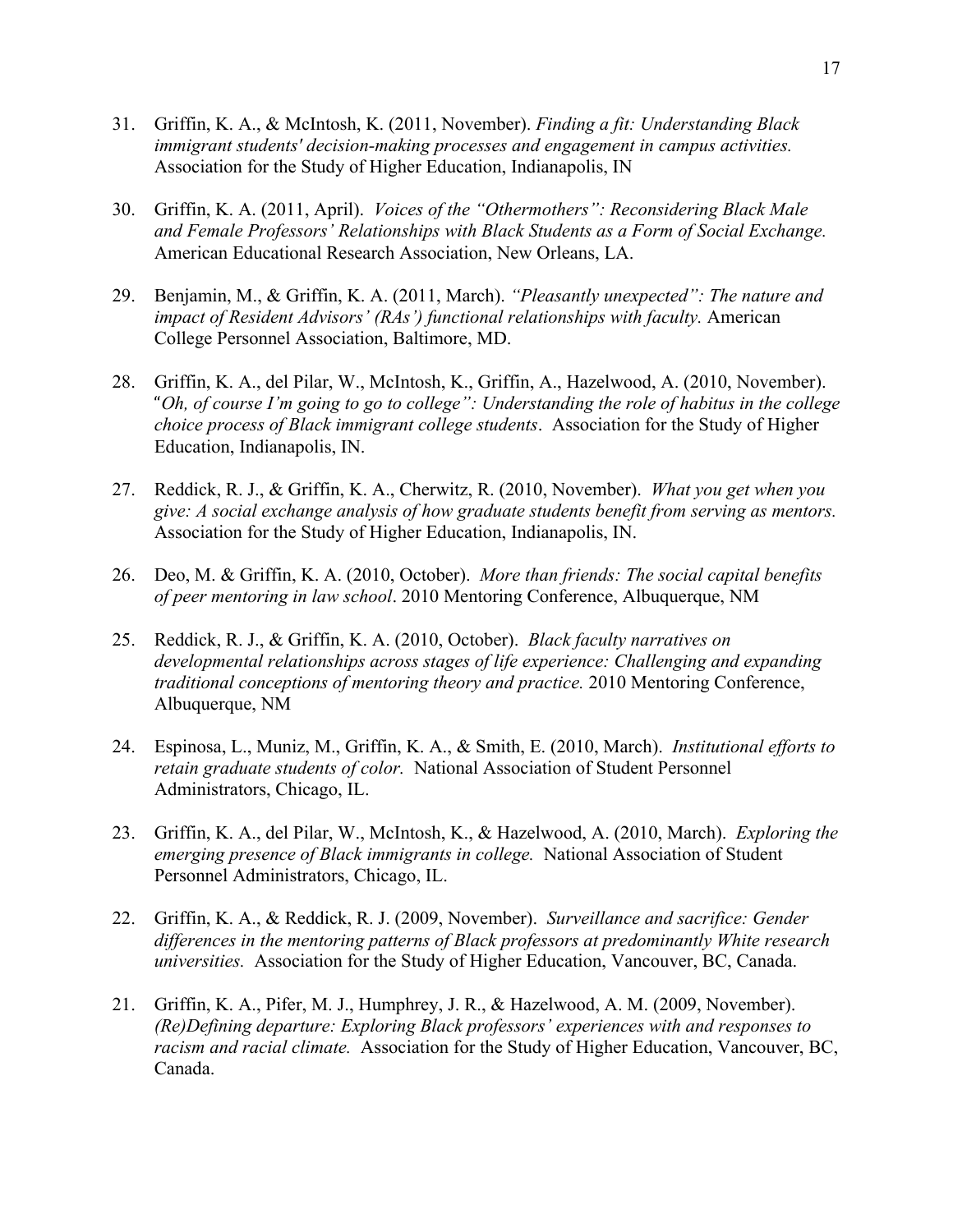- 20. Griffin, K. A., Muniz, M., & Espinosa, L. (2009, November). *Building capacity: Understanding the influence of campus racial climate on efforts to improve compositional diversity in graduate education.* Association for the Study of Higher Education, Vancouver, BC, Canada.
- 19. Griffin, K. A. (2009, April). *The "Black Tax" and productive exchange: A mixed method study on the influence of student interaction on the productivity of Black professors.*  American Educational Research Association, San Diego, CA.
- 18. Muniz, M., Griffin, K. A., & Espinosa, L. (2009, March). *Improving individual and institutional efforts to recruit graduate students of color.* National Association of Student Affairs Professionals, Seattle, WA.
- 17. Griffin, K. A. (2008, November). *Learning to mentor: A mixed methods study of the nature and influence of Black professors' socialization into their mentoring and advising roles*. Association for the Study of Higher Education, Jacksonville, FL.
- 16. Hurtado, S., Griffin, K. A., Arellano, L., & Cuellar, M. (2008, October). *Integrating assessments of campus climate, practices, and outcomes*. Association of American Colleges and Universities (AAC&U) Network for Academic Renewal: Diversity, Learning, and Inclusive Excellence, Long Beach, CA.
- 15. Griffin, K. A., Arellano, L., & Cuellar, M. (2008, June). *Weaving diversity into the fabric of higher education: Assessing campus climates, practices, and outcomes*. American College Personnel Association Assessment Conference, Indianapolis, IN.
- 14. Hurtado, S., Griffin, K. A., Arellano, L., & Cuellar, M. (2008, May). *Assessing the value of climate assessments: Progress and future directions*. Association for Institutional Research Annual Forum, Seattle, WA.
- 13. Harper, S. R. & Griffin, K. A. (2008, March). *How low income and working class Black male achievers access highly-selective colleges and universities*. American Educational Research Association, New York, NY.
- 12. Deo, M. E., Griffin, K. A., Allen, W. R., Panter, A. T., Daye, C., & Wightman, L.A. (2008, March). *More than friends: The experiences and influence of peer mentoring in law school.* American Educational Research Association, New York, NY.
- 11. Kimura-Walsh, E., Yamamura, E., Griffin, K. A., & Allen, W. R. (2007, November). *Achieving the college dream: Examining disparities in access to college information among high achieving and non high achieving Latinas.* Association for the Study of Higher Education, Louisville, KY.
- 10. Griffin, K. A. & Allen, W. R. (2007, June). *Where you go, What you do, What you know? Understanding the Influences of Campus Experiences on the Academic Achievement and*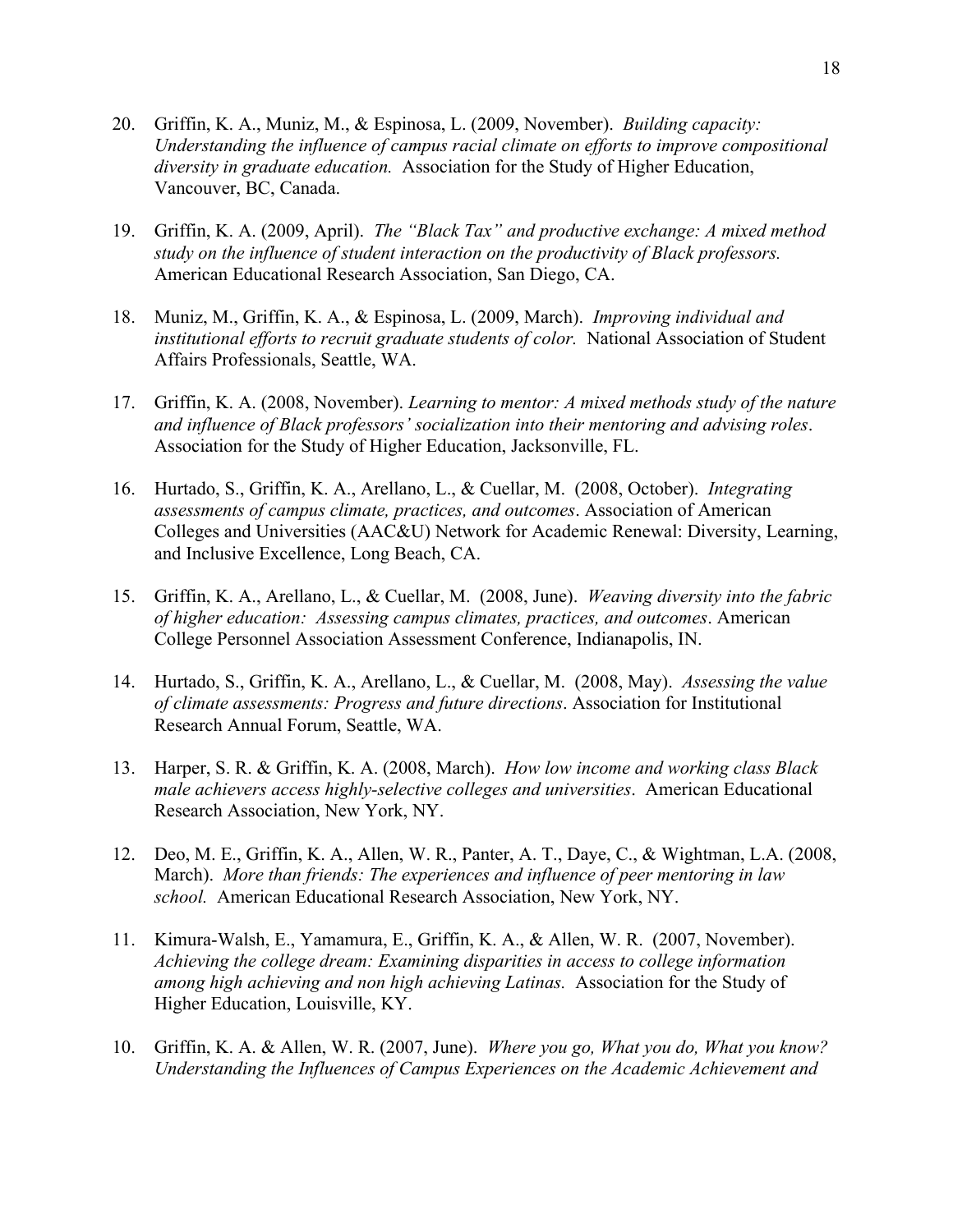*Self-Concept of Black Undergraduates*. Association for Institutional Researchers Annual Forum, Kansas City, MO.

- 9. Allen, W. R., Griffin, K. A., Jayakumar, U. M. (2007, April). *Ebony and the ivory tower: Trends in the socioeconomic status, achievement, and self-concept of Black male freshmen between 1971 and 2004.* Paper presented at the national meeting of the American Educational Research Association, Chicago, IL.
- 8. Griffin, K. A. (2006, November). *Can reaching back push you forward?: A qualitative exploration of Black faculty and their relationships with students.* Association for the Study of Higher Education, Anaheim, California.
- 7. Griffin, K. A. (2006, July). *Can faculty time change students' minds?: The impact of student-faculty relationships on the career aspirations of American underrepresented minority students*. International Association for Relationships Research Conference, Rethymno, Crete, Greece.
- 6. Griffin, K. A. (2006, May). *Diversifying the doctorate: Faculty mentoring, research experiences, and minority students' interest in PhDs*. National Science Foundation (NSF) 2006 IGERT Project Meeting, Arlington, Virginia.
- 5. Kimura, E. F. & Griffin, K. A. (2006, April). *A minority amongst minorities: The experiences of Latino students at a predominantly Asian American high school*. Paper presented at the Pacific Sociological Association Meeting, Hollywood, California.
- 4. Griffin, K. A. (2006, April). *Choosing to walk the academic path: Factors that impact interest in an academic career amongst underrepresented minority students*. Paper discussion presented at the national meeting of the American Educational Research Association, San Francisco, California.
- 3. Griffin, K. A. (2005, November). *Striving for success: Factors that impact the motivation of high achieving Black students*. Association for the Study of Higher Education, Philadelphia, Pennsylvania.
- 2. Allen, W. R., Daye, C., Panter, A., Wightman, L., Deo, M., Elizondo, E., Jayakumar, U., Griffin, K.A. (2005, July). *Understanding links between race and educational diversity in U.S. law students*. Presentation at 37th World Congress of the International Institute of Sociology, Stockholm, Sweden.
- 1. Griffin, K. A. (2005, February). *Shared experiences: Unpacking the struggles of and relationships between African American Students and Faculty*. UCLA African American Studies Graduate Student Conference, Los Angeles, California.

II.E.6. Refereed Posters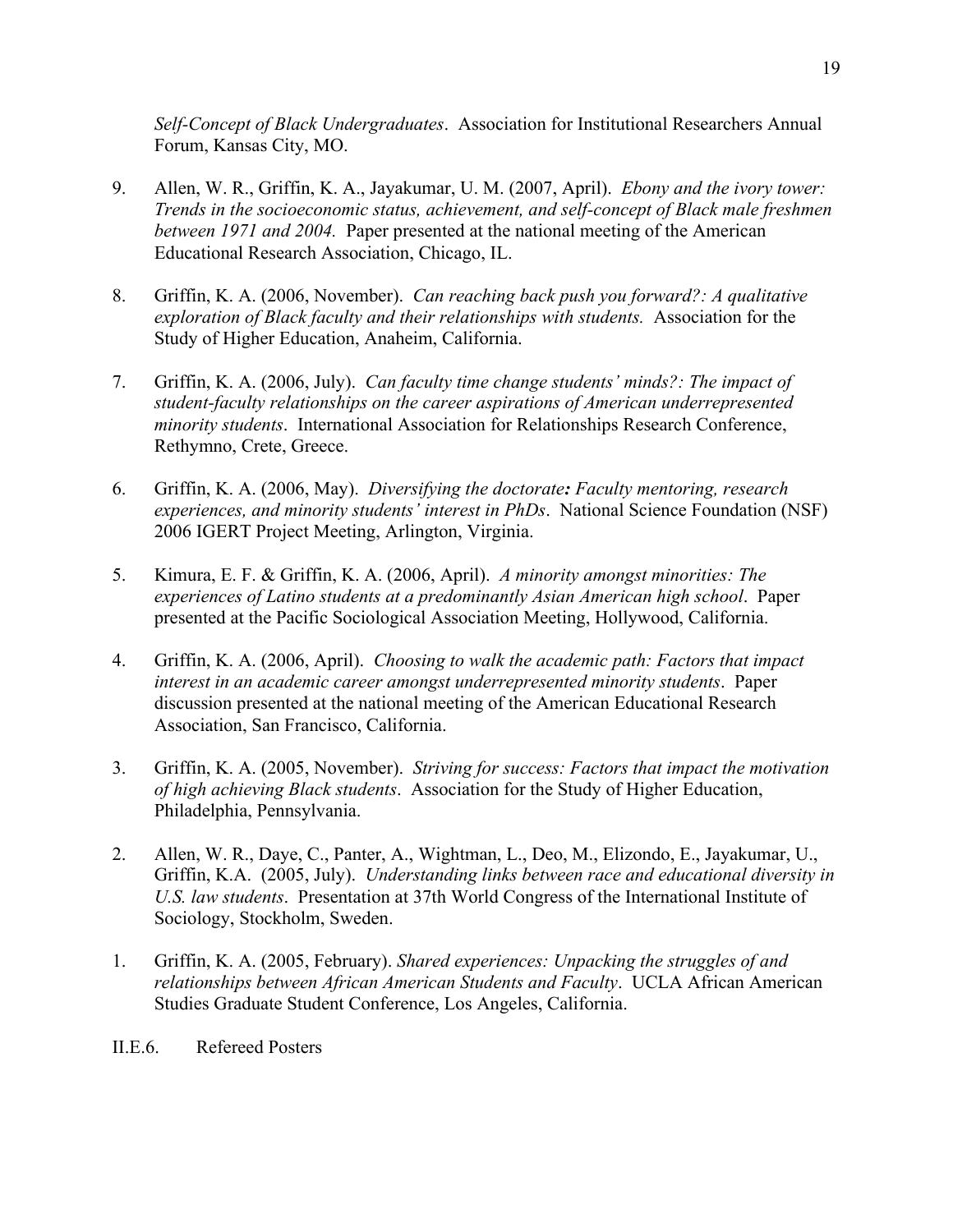1. Griffin, K. A., Cunningham, E., George Mwangi, C. (2012, November). *The postdoctoral landscape: Collaborating through research and practice to address policy*. Association for the Study of Higher Education, Las Vegas, NV.

II.E.12 Non-Refereed Panels

- 3. Participated as an invited panelist in *White House Convening on Advancing Postsecondary Diversity and Inclusion* (2016, November). Hosted by the White House Domestic Policy Council and U.S. Department of Education, Washington, DC.
- 2. Participated as an invited panelist in *Not Out of the Woods: Colleges, Diversity, and Affirmative Action After a Year of Protest and Court Battles* (2016, September)*.* Hosted by Inside Higher Education and Gallup, Washington, DC.
- 1. Participated as an invited panelist in *Where the Girls Are: Gender Equity in Education*  (2008, November). WPSU Common Ground Lobby Talks, University Park, PA.
- II.E.13. Symposia
- 17. Griffin, K.A. (2019, November). Reimagining our Impact: The Will to Work Across Boundaries in Promoting STEM Equity. Association for the Study of Higher Education, Portland, OR.
- 16. Griffin, K.A. (2019, November). *Rethinking mentoring: Integrating equity minded practice in promoting access to and outcomes of developmental relationships.* In Reimagining administrative leadership in higher education practice. Association for the Study of Higher Education, Portland, OR.
- 15. Griffin, K.A. (2019, November). Talking About Race: The State of Race and Ethnicity in Higher Education and Implications for Future Research (Presidential Session). Association for the Study of Higher Education, Portland, OR.
- 14. Griffin, K.A. (2019, April). *Critiquing the mismatch hypothesis.* In Race on Campus: Debunking Myths with Data (Presidential Session). American Educational Research Association, Toronto, ON, Canada.
- 13. Griffin, K.A. (2019, April). *Addressing STEM culture and climate to increase diversity in STEM disciplines.* In Campus Climate and STEM-Department Climate Must be Simultaneously Addressed for URM Students to Succeed in STEM. American Educational Research Association, Toronto, ON, Canada.
- 12. Griffin, K.A. (2016, November). *Rethinking faculty diversity initiatives.* In Responding to Student Activism on College Campuses: Considering the Role of Research in Creating Inclusive Climates (Presidential Session). Association for the Study of Higher Education, Columbus, OH.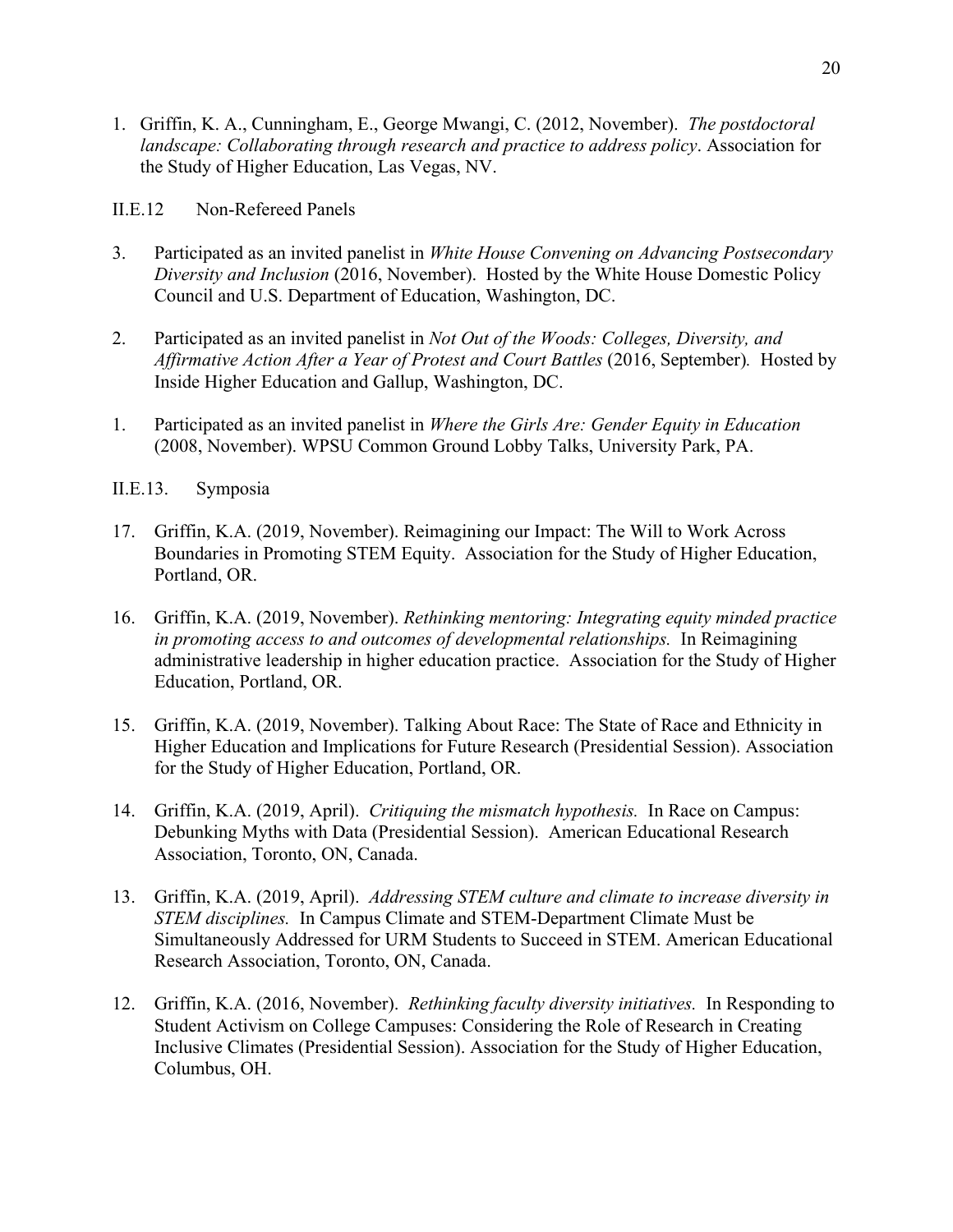- 11. Griffin, K.A., George Mwangi, C., & Patterson, S. (2015, November). *Moving in and moving through: The experiences of Black immigrant women transitioning to college.* In Black Undergraduate Women and the Politics of Invisibility: Emergent Research Perspectives and Building a Collaborative Research Agenda. Association for the Study of Higher Education, Denver, CO.
- 10. Griffin, K.A. & Gibbs, Jr., K.D. (2015, May). *Career development during graduate and postdoctoral training: Differences in interest across race and gender*. In Taking the next step: Examining obstacles and opportunities in STEM career pathways. Understanding Interventions National Meeting, San Diego, CA.
- 9. Griffin, K. A. (2014, November). *Understanding interests: Exploring patterns and predictors in the career decision-making of science postdocs by race and gender.* In The Postdoctoral Landscape: Collaborating through Research and Practice to Address Policy. Association for the Study of Higher Education, Washington, DC.
- 8. Griffin, K. A. (2014, February). *Pathways post-Ph.D.: Career decision-making for scientists from diverse backgrounds*. In Beyond the Pipeline: New Strategies to Build a Competitive and Diverse Workforce. American Association for the Advancement of Science Annual Meeting, Chicago, IL.
- 7. Griffin, K. A. (2013, November). *Giving and getting: How social exchange theory can inform understandings of mentoring in higher education.* In Rethinking Mentoring: New Theoretical Perspectives and Conceptual Tools Illuminating the Complexities of Processes, Contexts, and Outcomes. Association for the Study of Higher Education, St. Louis, MO.
- 6. Griffin, K.A. (2012, April). *Diverse in some ways, but not in others: How Black immigrants and natives perceive campus racial climate at a predominantly White university*. In What's the Difference: Considering the Racialization and Identities of Black Immigrants from Middle School Through College. American Educational Research Association, Vancouver, BC.
- 5. Griffin, K. A. (2010, November). *Students section of the ASHE Reader on racial and ethnic diversity*. In S. Harper (Chair), The Pervasiveness of Racism in U.S. Higher Education. Association for the Study of Higher Education, Indianapolis, IN.
- 4. Griffin, K. A. (2008, November). *Publish and perish?: A mixed methods study of the academic advancement process for Black professors*. In Researching the Black researcher: Embracing the struggle and successes of Black professors at predominantly White universities. Association for the Study of Higher Education, Jacksonville, FL.
- 3. Griffin, K. A. (2008, March). *It's more than personal: Exploring social exchange and the professional value of relationships with Black students for Black professors at research universities.* In C. Stanley (Chair), From acquaintances to allies: Critical perspectives on the civic responsibilities of Black faculty and students and their interactions in the higher education context. American Educational Research Association, New York, NY.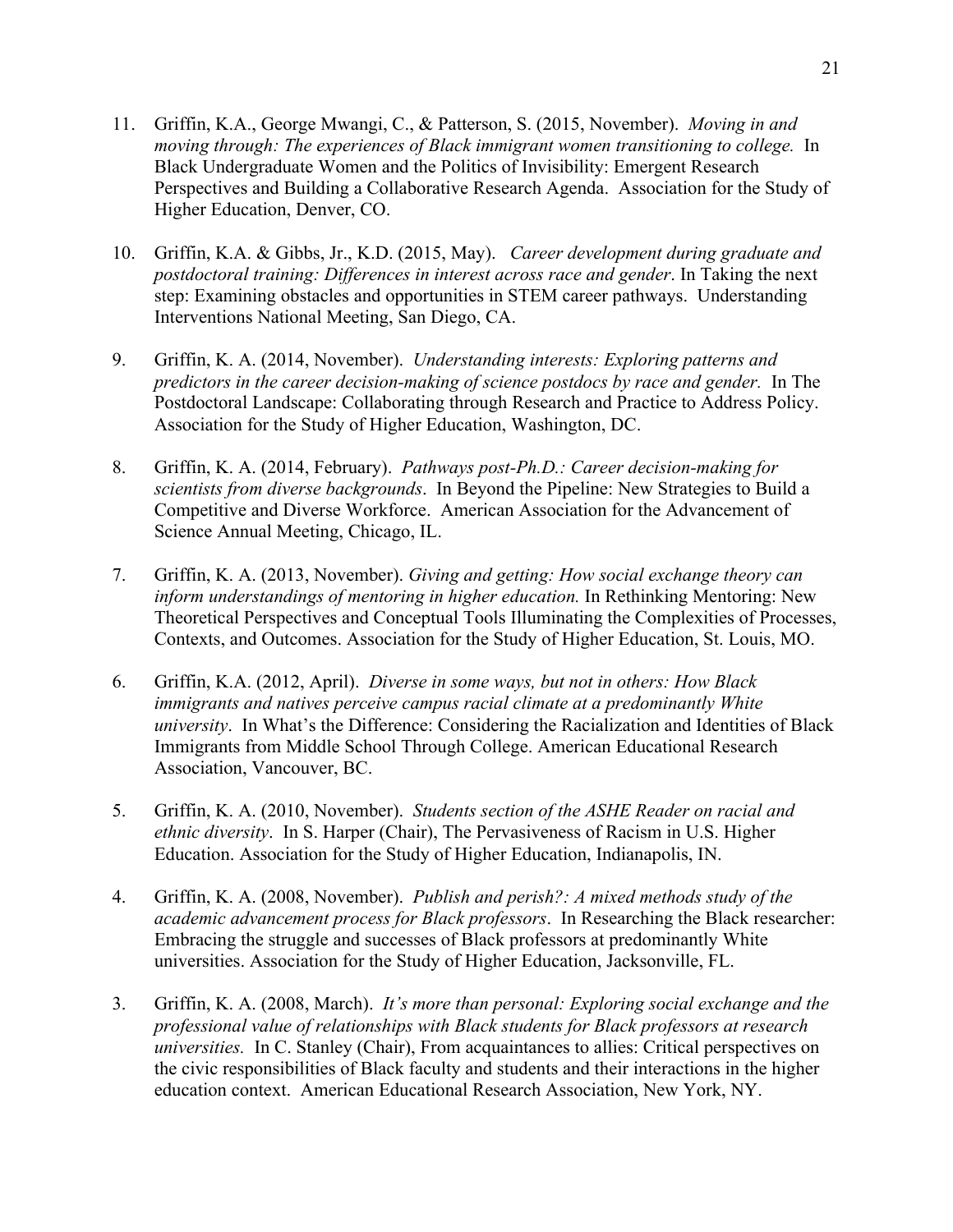- 2. Griffin, K. A. (2007, November). *A mixed methods study of racial climate and its influence on Black professors' personal and professional outcomes*. In S. Hurtado (Chair), Moving beyond just getting along: Campus racial climate from a rainbow of perspectives. Association for the Study of Higher Education, Louisville, KY.
- 1. Griffin, K. A. (2005, November). *More money, More problems? The impact of high school environment on the college preparation process of high achieving Black students.* In W.R. Allen (Chair), Making a way out of no way: Analytic case studies of successful urban high schools and college bound Black and Latino graduates. Association for the Study of Higher Education, Philadelphia, Pennsylvania.

## II.E.14. Workshops

- 9. Griffin, K.A., Leibnitz, G., & Mabe, A. (2019, December). *Engineering Deans Gender Equity (EDGE) college self-assessment tool: Foundations for strategic change – overview, model, and application.* ASEE EDGE Showcase Webinar.
- 8. Griffin, K.A. (2019, November). *Mentoring and developing faculty.* Lecture and workshop presented as part of the Penn State Leadership Academy, State College, PA.
- 7. Griffin, K.A. (2018, September). *Mentoring and developing faculty.* Lecture and workshop presented as part of the Penn State Leadership Academy, State College, PA.
- 6. Griffin, K.A. (2018, August). *What do diversity and inclusion mean and look like in QuEST?* Workshop for the QuEST Scholars Program, University of Vermont, Burlington, VT.
- 5. Griffin, K.A. (2018, February). *Mentor, advisor, or developer? Building stronger student faculty relationships.* Workshop for the Engineering Education Research Center, University of Pittsburgh, Pittsburgh, PA.
- 4. Griffin, K.A. (2017, June). *Mentoring from the middle: Rethinking our roles as mentors and mentees in complex academic networks*. Lecture and workshop presented as part of the ELEVATE Scholars Program, Center for Minority Serving Institutions, University of Pennsylvania, Philadelphia, PA.
- 3. Griffin, K.A. (2016, December). *Mentoring and developing faculty.* Lecture and workshop presented as part of the Penn State Leadership Academy, State College, PA.
- 2. Griffin, K.A. (2016, April). *Mentoring: Deepening our knowledge, cultivating our practice.* Miami University of Ohio, Oxford, OH.
- 1. Griffin, K.A. (2016, January). *Mentoring and developing faculty.* Lecture and workshop presented as part of the Penn State Leadership Academy, State College, PA.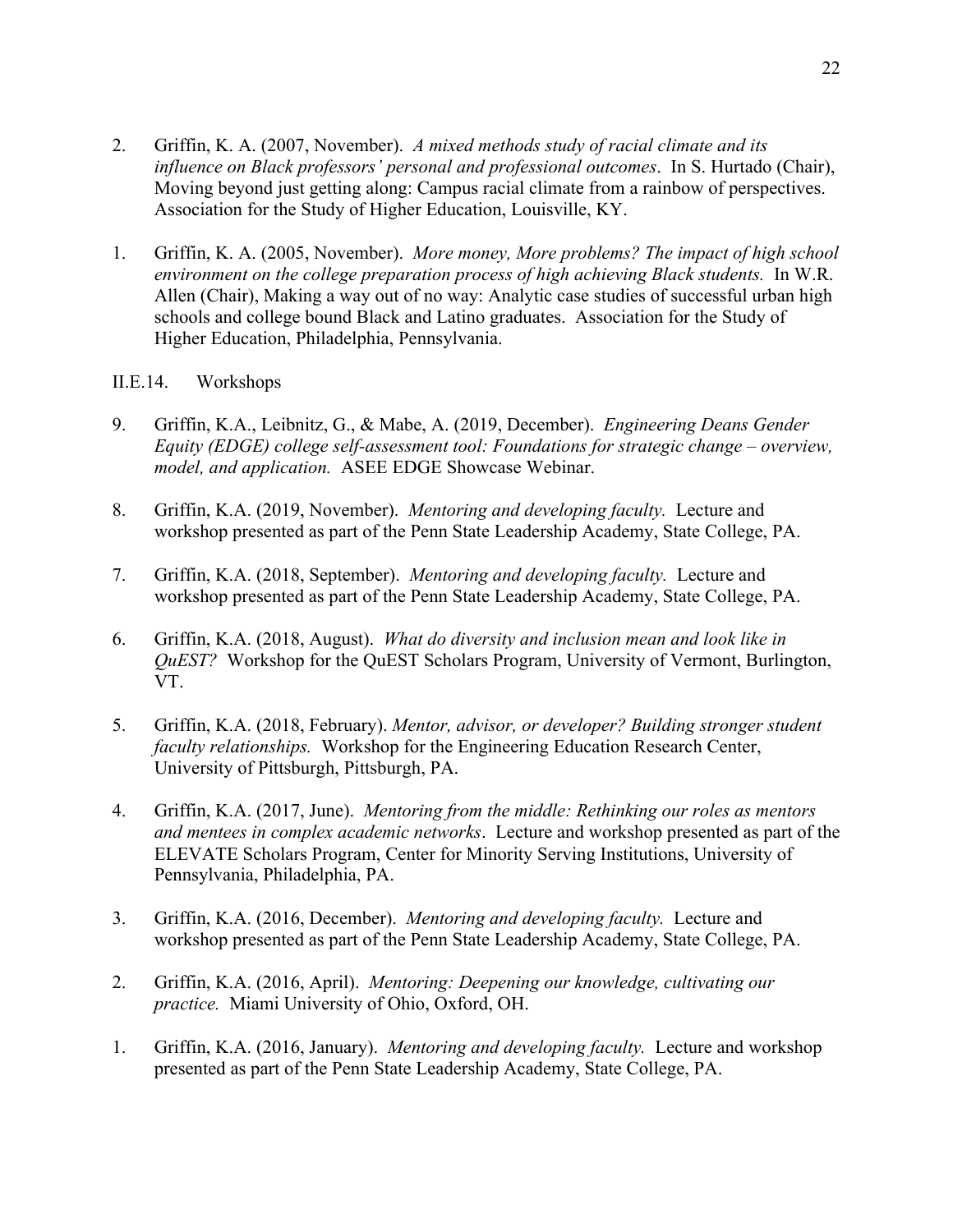- II.F. Professional and Extension Publications
- II.F.1. Reports and Non-Refereed Monographs
- 11. Gonzales, L.D. ^\* & Griffin, K.A. (2020). *Supporting Faculty During and After COVID-19: Don't let go of equity.* Washington, DC: Aspire Alliance.
- 10. Griffin, K., Bennett, J., York, T. (2020). *Leveraging Promising Practices: Improving the Recruitment, Hiring, and Retention of Diverse and Inclusive Faculty.* Washington, DC: Aspire Alliance
- 9. Griffin, K.A. (2019). *Achieving diversity at the intersection of STEM culture and campus climate.* American Council on Education, Washington, DC.
- 8. Griffin, K.A. (2018). *Engaging diversity: The relationship between campus climate and STEM success.* National Center for Institutional Diversity, University of Michigan, Ann Arbor, MI.
- 7. Griffin, K.A. ^\*, & George Mwangi, C. (2016). *Similar, but not the same: Considering the intersections of race, ethnicity, and nativity in the lives of Black students* prepared for the Racial Heterogeneity Project, UCLA, Los Angeles, CA.
- 6. Griffin, K.A.^\*, & Gilbert, C.# (2012). *Easing the transition from combat to classroom: Preserving America's investment in higher education for military veterans through institutional assessment.* Washington, DC: Center for American Progress.
- 5. Heller, D. E.^\*, Hendrickson, R., Griffin, K., Timmerman, T., Gilbert, C. (2011). *Veterans Education in Science and Engineering: Evaluation Design* prepared for the National Science Foundation, Arlington, VA.
- 4. Allen, W. R.^\*, Griffin, K. A., Wolf, D. (2006). *The Freshwomen of Spelman: 25 Years of Trends in Achievement, Values, and Aspirations* prepared for the Board of Trustees of Spelman College, Atlanta, Georgia.
- 3. Allen, W. R.^\*, Griffin, K. A. (2006). *Gates Millennium Scholars Life Histories: Sources of college encouragement in the high school years* prepared for the Gates Millennium Scholars Program, Fairfax, Virginia.
- 2. Allen, W. R.^\*, Carroll, G., Griffin, K. A. (2005). *Gates Millennium Scholars In-Depth Life Histories* prepared for the Gates Millennium Scholars Program, Fairfax, Virginia*.*
- 1. Allen, W. R.\*, Jayakumar, U. M., Griffin, K. A., Korn, W., Hurtado, S. (2005). *Black undergraduates from Bakke to Grutter: Freshmen status, trends and prospects, 1971- 2004*. Los Angeles, CA: Higher Education Research Institute.
- II.G. Book Reviews, Notes, and Other Contributions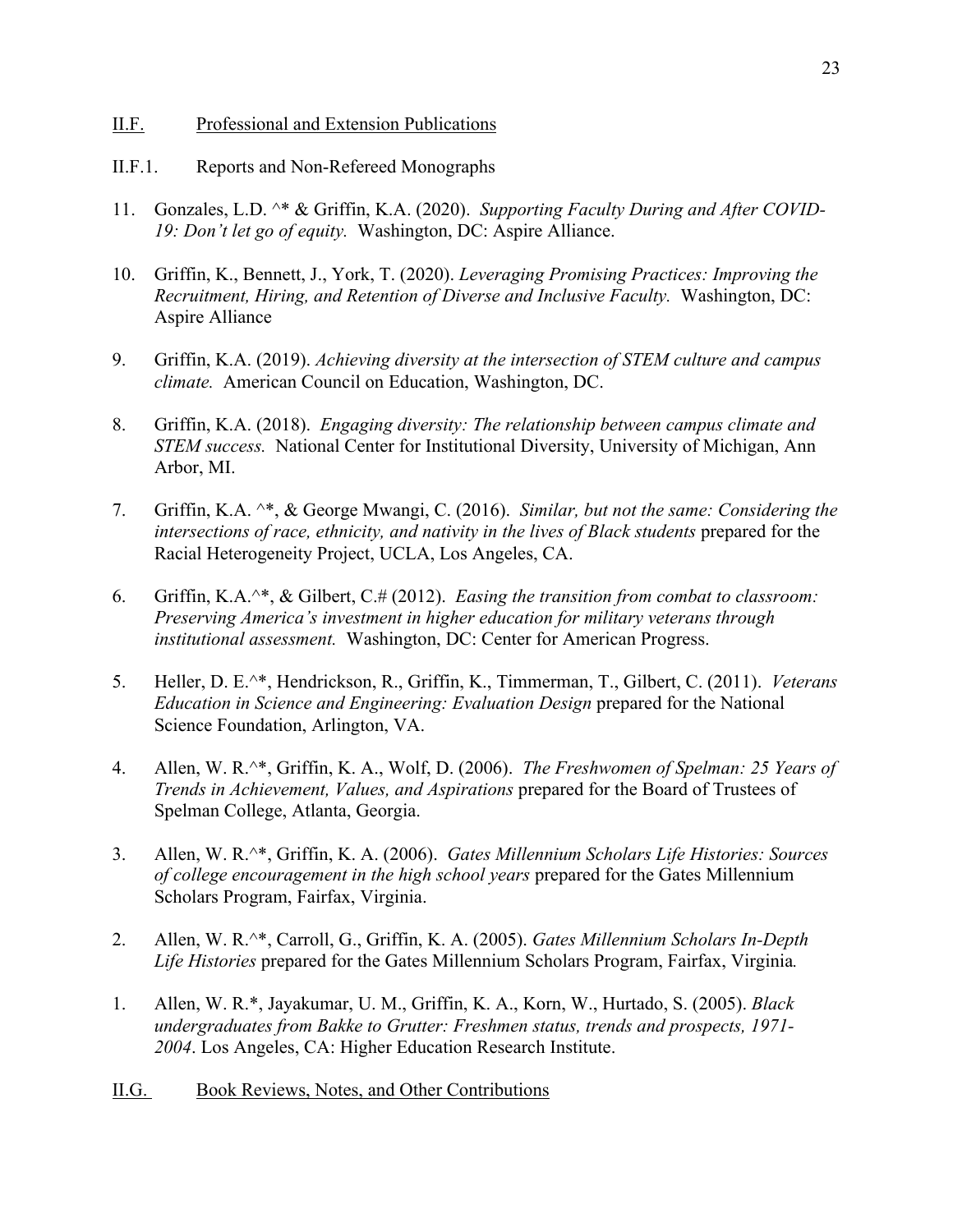#### II.G.1. Book Reviews

- 6. Griffin, K.A. (2017). Intersectionality in educational research [book review]. *Journal of College Student Development, 58*(3), 469-472*.*
- 5. Daoud, N.^\*#, & Griffin, K.A. (2015). Asian American students in higher education [book review]. *Journal of College Student Development*, *56*(2), 201-203.
- 4. Rocco, M.^\*#, & Griffin, K.A. (2015). Exploring leadership: For college students who want to make a difference [book review]. *Journal of College Student Development, 56*(1), 107-109.
- 3. Griffin, K.A. (2013). Confronting equity issues on campus: Implementing the Equity Scorecard in theory and practice [book review]. *Journal of College Student Development, 54*(4), 449-451.
- 2. Griffin, K.A. (2011). Diversity's promise for higher education: Making it work [book review]. *American Journal Education, 39*(4), 59-65.
- 1. Griffin, K. A.^\* & Reason, R. D. (2010). Student engagement in higher education: Theoretical perspectives and practical approaches for diverse populations [book review]. *The Review of Higher Education, 33*(4), 599-600.

## II.G.2. Essays

- 7. Griffin, K.A. (2019). Redoubling our efforts: How institutions can affect faculty diversity. *Race and ethnicity in higher education: A status report.* Washington, DC: American Council on Education.
- 6. Espino, M.E. & Griffin, K.A. (2017). The power of a message: How families and faculty inform the trajectories of women of color in STEM. *AWIS Magazine, 49*(Spring 2017), 31- 33*.*
- 5. Griffin, K.A.^\* & Skolnik, E. (2016, May 22). Mind the gap: Patterns in the academic careers of underrepresented minority faculty. *The Faculty Voice*, University of Maryland, College Park Retrieved from http://imerrill.umd.edu/facultyvoice1/?p=3754.
- 4. Griffin, K. A. (2013). The calculus of yes and no: How one professor makes decisions about academic service. *Thought and Action, 29,* 35-44.
- 3. Griffin, K.A., & Toldson, I.A. (2012). Reflection on mentoring for Blacks in academia (Editor's commentary). *Journal of Negro Education, 81*(2), 103-106.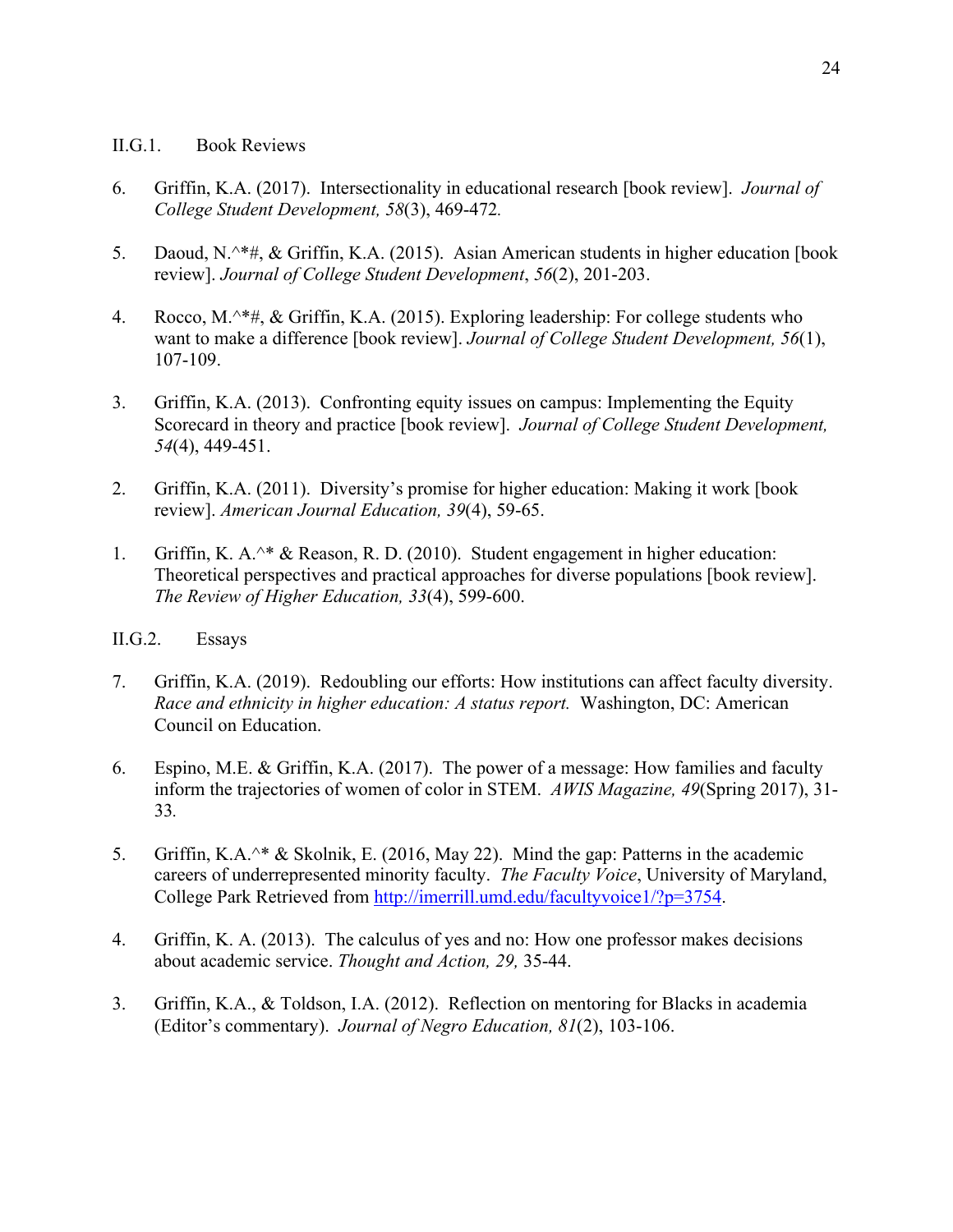- 2. Reddick, R.J.^\*, Griffin, K.A., Cherwitz, R.A. (2011). Answering President Obama's call for mentoring: It's not just for mentees anymore. *Planning for Higher Education, 39*(4), 59-65.
- 1. Baker, V. & Griffin, K. A. (2010). Beyond mentoring and advising: Towards understanding faculty "developers" and developmental networks in student success. *About Campus, 14*(6), 2-8.
- II.J. Sponsored Research and Programs Administered by the Office of Research Administration
- II.J.1. Grants
- 11. National Science Foundation, *NSF INCLUDES Alliance (Aspire): An Alliance to Develop an Inclusive and Diverse National Faculty for Broadening Success of Underrepresented 2- Year and 4-Year STEM Students,* \$9,999,919, 9/2018-8/2023, Co-Principal Investigator. PI: Robert Mathieu (University of Wisconsin), Erin Sanders (UCLA), Craig Ogilve (Iowa State University), Howard Gobstein (Association of Public and Land Grant Universities - APLU), Benjamin Flores (University of Texas, El Paso), Suzanne Barbour (University of Georgia). 14 additional Co-PIs from 10 different institutions.
- 10. National Science Foundation, *Trajectories into Early Career Research,* \$2,459,199, 9/2018-8/2022, Co-Principal Investigator. PI: David Feldon (Utah State University); Co-PI: Josipa Roksa (University of Virginia)
- 9. National Science Foundation, *APLU INCLUDES: A Collective Impact Approach to Broadening Participation in the STEM Professoriate,* \$299,873, 9/2016-3/2020, Co-Principal Investigator. PI: Howard Goldstein (APLU); Co-PIs: Christine Keller, Travis York, Alan Mabe (APLU).
- 8. National Science Foundation, *PROMISE AGEP Maryland Transformation Project (Social Science Supplement),* \$283,923, 2013-2017, Co-Principal Investigator. Co-PI: KerryAnn O'Meara (University of Maryland)
- 7. Burroughs Wellcome Fund, *Assessing the Determinants of Career Choice in Recent Ph.D. Biomedical Scientists from Underrepresented Minority (URM) Backgrounds,* \$52,868, 2012-2015, Principal Investigator. Co-PI: Kenneth Gibbs (NIH)
- 6. National Institutes of Health, *Alcorn State University: Pennsylvania State University NIH Bridges to the Doctorate Program,* \$1,700,000, 2010-2015, Evaluator. PI: Pamela Hankey (Pennsylvania State University)
- 5. Project GRAD USA, *Evaluation of the Pennsylvania College Access Center Grant Program (PA CACGP),* \$120,000, 2011-2012, Co-Principal Investigator. PI: Leticia Osegura (Pennsylvania State University)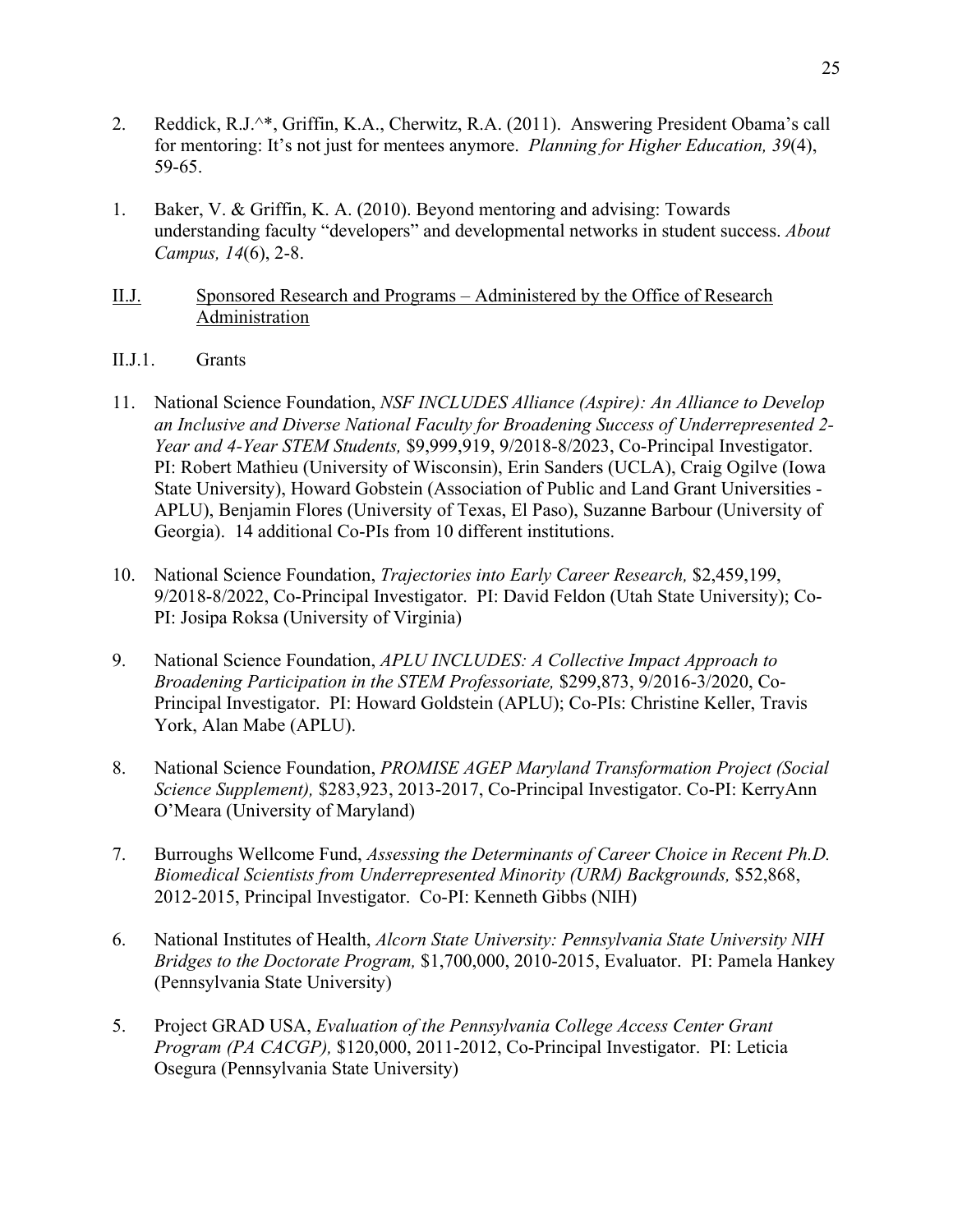- 4. Pennsylvania State University Africana Research Center, *Exploring the Educational Experiences of Black Immigrant College Students,* \$3200, 2011-2012, Principal Investigator
- 3. Pennsylvania State University Social Science Research Institute, *Exploring the Educational Experiences of Black Immigrant College Students*, \$5700, 2010-2011, Principal Investigator
- 2. National Science Foundation, *Planning Grant for the NSF Division of Engineering Education & Centers Military Veterans Engineering Education Initiative,* \$199,656, 2010- 2011, Faculty Associate. PIs: Donald Heller (Pennsylvania State University) and Robert Hendrickson (Pennsylvania State University)
- 1. National Association of Student Personnel Administrators (NASPA) Foundation, *Opening the gates to graduate diversity: An exploratory study of graduate diversity officers' work and experiences at major research universities,* \$1745, 2008-2009, Co-Principal Investigator. Co-PIs: Marcela Muniz (Harvard University) and Lorelle Espinosa (Institute for Higher Education Policy)
- II.P. Research Fellowships, Prizes and Awards
- 3. 2013 **Promising Scholar/Early Career Award** Association for the Study of Higher Education (ASHE)
- 2. 2013 **Distinguished Alumni Scholar** Stanford University
- 1. 2010 **Emerging Scholar Award** ACPA – College Student Educators International

## **III. Teaching, Extension, Mentoring, and Advising**

III.A. Courses Taught

## **University of Maryland**

EDCP 655 - Organizational Dimensions of Student Affairs (approx. 10-12) Spring 2015, Spring 2016, Spring 2017, Spring 2018

EDCP 671 – Intergroup Dialogue Facilitator Practicum (approx. 5) Fall 2014, Fall 2015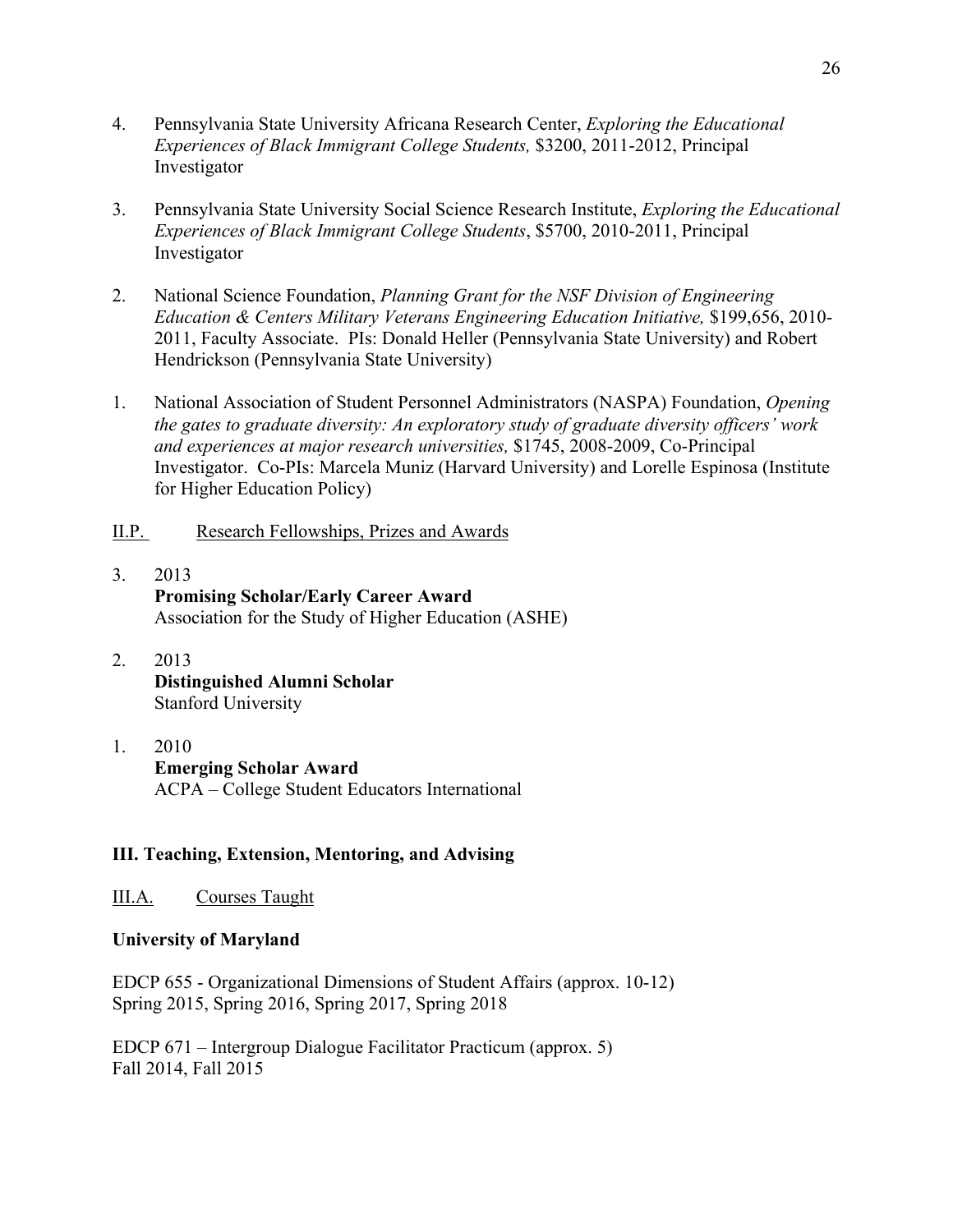EDCP 774 – Advanced Seminar in Theories of College Student Development (11) Fall 2015

EDCP 772 - Dissertation Proposal Writing Seminar (5) Fall 2017

EDCP 789W - Campus Contexts and Institutional Types (approx. 8) Spring 2016, Spring 2017

EDCP 798A/799A – Master's Research Design and Proposal Writing Seminar (17) Fall 2019

EDCP 870 – First Year Professional Seminar (approx. 8) Fall 2014, Fall 2016

#### **University of Pennsylvania**

EDUC 545-006 - College Environments (22) Fall 2017

## III.C. Advising: Research or Clinical

## III.C.2. Master's

|                        |               |              | <b>Thesis</b>  | Mo/Yr            | <b>Advisee Placement</b>                  |
|------------------------|---------------|--------------|----------------|------------------|-------------------------------------------|
| <b>Student</b>         | <b>Degree</b> | <b>Major</b> | <b>Advisor</b> | <b>Graduated</b> |                                           |
| Hernandez Baron, Paola | M.A.          | <b>HISA</b>  |                | 8/2014           | Doctoral Student at<br>Indiana University |
| Belay, Kurubel         | M.A.          | <b>HISA</b>  |                | 8/2018           | EAB Global, Inc.                          |

#### III.C.3 Doctoral

|                                          |               |              | <b>ROLE</b> |               |                  |                                                                                      |
|------------------------------------------|---------------|--------------|-------------|---------------|------------------|--------------------------------------------------------------------------------------|
|                                          |               |              | Com         | Com           | Mo/Yr            | <b>Advisee</b>                                                                       |
| <b>Student</b>                           | <b>Degree</b> | <b>Major</b> | Chair       | <b>Member</b> | <b>Graduated</b> | <b>Placement</b>                                                                     |
| Saunders, Felicia (PSU)                  | Ph.D.         | <b>EDTHP</b> |             | X             | 8/2009           |                                                                                      |
| Pifer, Meghan (PSU)                      | Ph.D.         | <b>HIED</b>  |             | $\mathbf{X}$  | 5/2010           |                                                                                      |
| Cox, Bradley (PSU)                       | Ph.D.         | <b>HIED</b>  |             | X             | 5/2010           |                                                                                      |
| Helfrich, Scott (PSU)                    | D.Ed.         | <b>HIED</b>  | X           |               | 8/2011           | Director of<br>Housing and<br>Residential<br>Programs,<br>Millersville<br>University |
| Callaghan, Carolyn (PSU<br>- Harrisburg) | D.Ed.         | <b>ADTED</b> |             | X             | 12/2011          |                                                                                      |
| Hickey, Suzanne (PSU)                    | Ph.D.         | <b>HIED</b>  |             | X             | 5/2012           |                                                                                      |
| Perez, David (PSU)                       | Ph.D.         | <b>HIED</b>  | X           |               | 8/2012           | Associate<br>Professor,<br>Miami                                                     |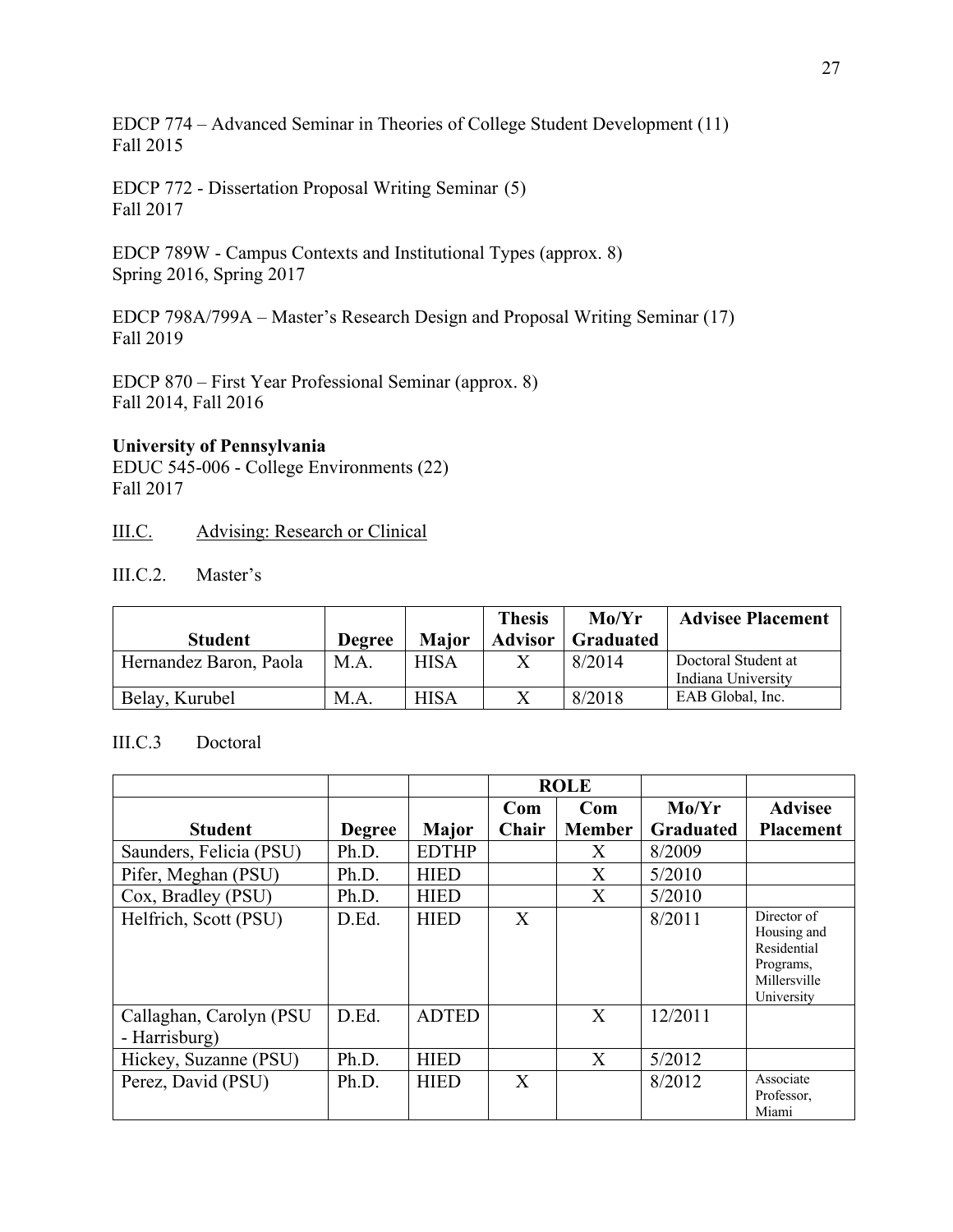|                                      |       |             |                           |                           |         | University of<br>Ohio                                                                                                              |
|--------------------------------------|-------|-------------|---------------------------|---------------------------|---------|------------------------------------------------------------------------------------------------------------------------------------|
| Kimball, Ezekiel (PSU)               | Ph.D. | <b>HIED</b> | X                         |                           | 8/2012  | Assistant<br>Professor,<br>University of<br>Massachusetts,<br>Amherst                                                              |
| White, Gary (PSU)                    | Ph.D. | <b>HIED</b> |                           | X                         | 8/2012  |                                                                                                                                    |
| del Pilar, Wilfredo (PSU)            | Ph.D. | <b>HIED</b> |                           | $\boldsymbol{\mathrm{X}}$ | 5/2013  |                                                                                                                                    |
| Gilbert, Claire (PSU)                | Ph.D. | <b>HIED</b> | X                         |                           | 5/2013  | Founder and<br>President, KKG<br>Consulting                                                                                        |
| York, Travis (PSU)                   | Ph.D. | <b>HIED</b> |                           | X                         | 5/2013  |                                                                                                                                    |
| Holmes, Kimberly<br>(UMD)            | Ph.D. | <b>EDHI</b> |                           | $\boldsymbol{\mathrm{X}}$ | 8/2013  |                                                                                                                                    |
| McIntosh, Kadian (PSU)               | Ph.D. | <b>HIED</b> | X                         |                           | 8/2013  | Director of<br>Research and<br>Analytics,<br>University of<br>Arizona                                                              |
| Shiroma, Kiana<br>(University of HI) | Ph.D. | <b>HIED</b> |                           | X                         | 5/2014  |                                                                                                                                    |
| Fincher, Justin (UMD)                | Ph.D. | <b>HISA</b> |                           | $\boldsymbol{X}$          | 5/2014  |                                                                                                                                    |
| Belue Buckely, Jessica<br>(UMD)      | Ph.D. | <b>HISA</b> |                           | $\overline{X}$            | 5/2014  |                                                                                                                                    |
| Mwangi, Chrystal (UMD)               | Ph.D. | <b>EDHI</b> |                           | $\boldsymbol{X}$          | 5/2014  |                                                                                                                                    |
| Cooley, Shelby (UMD)                 | Ph.D. | <b>HDQM</b> |                           | $\boldsymbol{\mathrm{X}}$ | 5/2015  |                                                                                                                                    |
| Cunningham, Emil (PSU)               | Ph.D. | <b>HIED</b> | $\boldsymbol{\mathrm{X}}$ |                           | 5/2015  | Director of<br>Diversity and<br>Inclusion,<br>Office of<br>Finance and<br>Business, The<br>Pennsylvania<br><b>State University</b> |
| Jones, Brandi (UPenn)                | Ed.D. | <b>HIED</b> |                           | X                         | 5/2015  |                                                                                                                                    |
| Lounder, Andrew (UMD)                | Ph.D. | <b>HIED</b> |                           | $\overline{X}$            | 5/2015  |                                                                                                                                    |
| Mobley, Steve D. (UMD)               | Ph.D. | <b>EDHI</b> |                           | $\mathbf X$               | 5/2015  |                                                                                                                                    |
| Pepin, Sean (UMD)                    | Ph.D. | <b>HISA</b> |                           | $\boldsymbol{\mathrm{X}}$ | 5/2015  |                                                                                                                                    |
| Rivera, Jason (UMD)                  | Ph.D. | <b>TLPL</b> |                           | $\mathbf X$               | 5/2015  |                                                                                                                                    |
| Supple, Matthew (UMD)                | Ph.D. | <b>HISA</b> |                           | $\mathbf X$               | 5/2015  |                                                                                                                                    |
| Koo, Katie (UMD)                     | Ph.D. | <b>HISA</b> |                           | X                         | 5/2016  |                                                                                                                                    |
| Kavaliauskas Crain, Lena<br>(UMD)    | Ph.D. | <b>HISA</b> | X                         |                           | 8/2016  | Associate Dean<br>of Students.<br>Dennison<br>University                                                                           |
| Robinson, Tykeia (UMD)               | Ph.D. | <b>EDHI</b> |                           | X                         | 12/2016 |                                                                                                                                    |
| Cox, Jonathan (UMD)                  | Ph.D  | <b>SOC</b>  |                           | X                         | 5/2017  |                                                                                                                                    |
| Rocco, Melissa (UMD)                 | Ph.D. | <b>HISA</b> | X                         |                           | 5/2017  | Affiliate<br>Assistant<br>Professor and<br>Leadership<br>Studies<br>Coordinator,                                                   |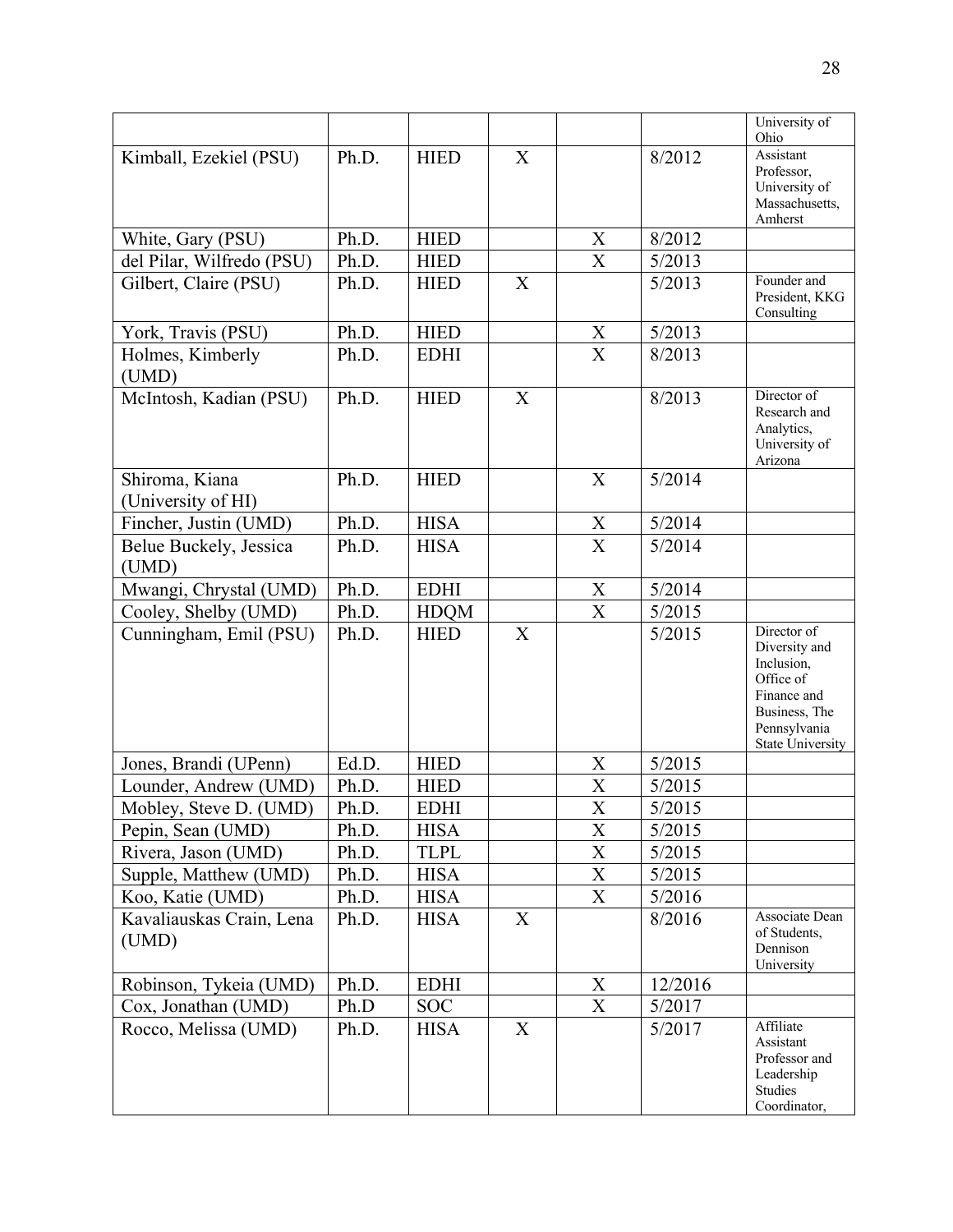|                                        |       |             |   |                           |         | University of                                                                                      |
|----------------------------------------|-------|-------------|---|---------------------------|---------|----------------------------------------------------------------------------------------------------|
|                                        | Ph.D. |             |   |                           |         | Maryland                                                                                           |
| Rollins, Domonic (UMD)                 | Ph.D. | <b>HISA</b> |   | X<br>$\overline{X}$       | 5/2017  |                                                                                                    |
| Williams, Leticia<br>(Howard)          |       | <b>CCMS</b> |   |                           | 5/2017  |                                                                                                    |
| Bennett, Jessica (UMD)                 | Ph.D. | <b>EDHI</b> | X |                           | 12/2017 | Assistant<br>Director of<br><b>STEM</b><br>Education,<br><b>APLU</b>                               |
| Kurban, Elizabeth (UMD)                | Ph.D. | <b>EDHI</b> |   | X                         | 12/2017 |                                                                                                    |
| Daoud, Nina (UMD)                      | Ph.D. | <b>EDHI</b> | X |                           | 5/2018  | Research<br>Analyst, U.S.<br>Government &<br>Accountability<br>Office                              |
| Chang, Stephanie (UMD)                 | Ph.D. | <b>HISA</b> |   | X                         | 12/2018 |                                                                                                    |
| Hentz, Aileen (UMD)                    | Ph.D. | <b>HISA</b> |   | $\mathbf X$               | 5/2019  |                                                                                                    |
| Keum, Brian TaeHyuk<br>(UMD)           | Ph.D. | <b>COPE</b> |   | $\mathbf X$               | 5/2019  |                                                                                                    |
| McArdle, Erin (UMD)                    | Ph.D. | <b>TLPL</b> |   | X                         | 5/2019  |                                                                                                    |
| Costa, Rachel (UMD)                    | Ph.D. | <b>IEP</b>  |   | $\boldsymbol{\mathrm{X}}$ | 5/2019  |                                                                                                    |
| English, Shelvia (UMD)                 | Ph.D. | <b>HISA</b> | X |                           | 12/2019 | Assistant<br>Director,<br>Incentive<br>Awards<br>Program, UMD                                      |
| Peralta, Alicia (UMD)                  | Ph.D. | <b>EDHI</b> |   | X                         | 12/2019 |                                                                                                    |
| Rupert Davis, Kristen<br>(UMD)         | Ph.D. | <b>HISA</b> | X |                           | 12/2019 | Director of<br>Student<br>Engagement<br>and Inclusion,<br>Columbus<br>College of Art<br>and Design |
| Aparakankanage, Erika<br>(UMD)         | Ph.D. | <b>TLPL</b> |   | X                         |         |                                                                                                    |
| Culpepper, Dawn                        | Ph.D. | <b>HIED</b> |   | X                         |         |                                                                                                    |
| Goodman, Michael<br>(UMD)              | Ph.D. | <b>HISA</b> |   | X                         | 5/2020  |                                                                                                    |
| Griffin, Autumn (UMD)                  | Ph.D. | <b>TLPL</b> |   | X                         | 5/2020  |                                                                                                    |
| Guzman, Amilcar (UMD)                  | Ph.D. | <b>HIED</b> |   | X                         |         |                                                                                                    |
| Hiscock, Joshua (UMD)                  | Ph.D. | <b>HISA</b> | X |                           |         |                                                                                                    |
| Kaler-Jones, Cierra                    | Ph.D. | <b>TLPL</b> |   | X                         |         |                                                                                                    |
| Lennartz, Courtney                     | Ph.D. | <b>HIED</b> |   | $\mathbf X$               |         |                                                                                                    |
| Pauw, Daniel (UMD)                     | Ph.D. | <b>INST</b> |   | X                         |         |                                                                                                    |
| Richards-Chew, Erica<br>(Old Dominion) | Ph.D. | <b>HIED</b> |   | $\mathbf X$               | 5/2020  |                                                                                                    |
| Staples, Candice (UMD)                 | Ph.D. | <b>EDHI</b> | X |                           | 5/2020  |                                                                                                    |
| Snider, Jeanette (UMD)                 | Ph.D. | <b>EDHI</b> |   | X                         |         |                                                                                                    |
| Wofford, Annie (UCLA)                  | Ph.D. | <b>HEOC</b> |   | $\boldsymbol{\mathrm{X}}$ |         |                                                                                                    |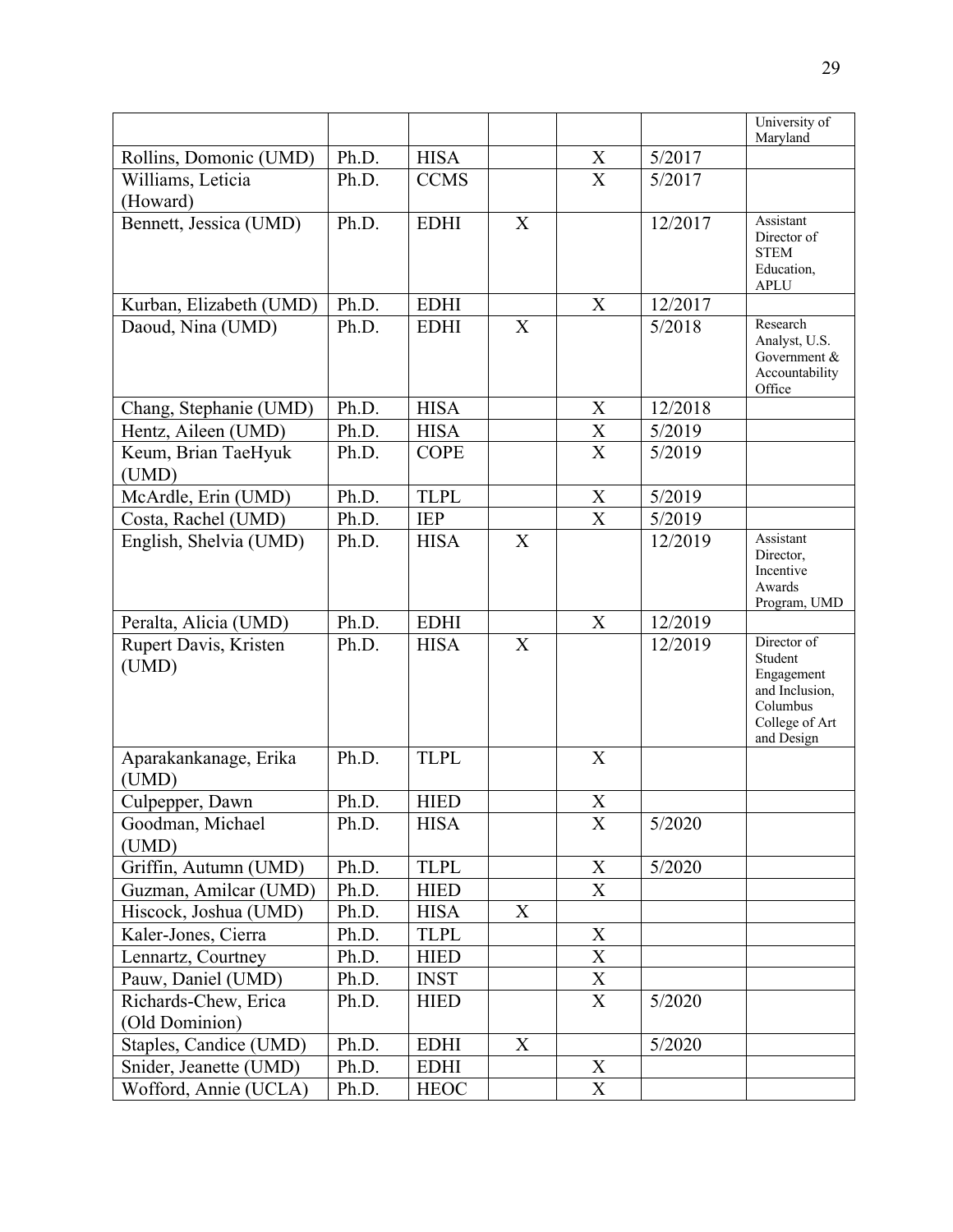| $\Delta \Delta$<br>v<br>--<br>$\sim$ $\sim$ $\sim$ $\sim$<br>$ -$ | ,,, |  | -<br>. . |  |
|-------------------------------------------------------------------|-----|--|----------|--|

## III.C.4 Postdoctoral

Dr. Kelly Slay (University of Michigan) University of Maryland Presidential Postdoctoral Fellow 2017-2019

III.D. Mentorship

III.D.1. Junior Faculty

Chrystal George Mwangi (UMass Amherst); Jessica Harris (UCLA); Constance Iloh (UC Irvine); Steve Mobley Jr. (University of Alabama); David Perez (Miami University of Ohio)

## III.D.2. Other

I supervised two undergraduate researchers Spring 2015: Daniella Portal and Tifany Elmalem who worked on my STEM PhD Careers research project.

McNair Scholars Program: I supervised two students through the McNair Scholars program during the summer of 2009 (Quortne Hutchings) and 2010 (Autumn Griffin) at the Pennsylvania State University, and I also supervised a McNair scholar at the University of Maryland during the summer of 2013 (Couriel Brown).

In the 2010-2011 academic year, I supervised two undergraduates (Autumn Griffin and Rafiat Adebowale) in working on my research project, Exploring the Educational Experiences of Black Immigrants (EEEBI), at the Pennsylvania State University.

## III.E. Advising: Other than Directed Research

## III.E.2. Master's

## *University of Maryland*

Kurubel Belay; Ben Beltran; Rebecca Bernstein; Daniela Bulos; Emily Butler; John Caldora; Matthew Chenworth; Leigh Dunewood (current); Joanie Garcia; Sydnee Garcia (current); Maya Graham; Caroline Gutierrez; Tyler Huddleston; Morgan Lanahan; Ashley Mena (current); Jesus Ramos Miramontes (current); Chase Oatis (current); Kamie Risku (current); Jalah Towsend (current); Darien Smith; Sarah Smith

## *Pennsylvania State University*

Meghan Gaffney; Micah Howe; Jessica Harris; Kelly Bellew; Aimee Keller

III.E.3. Doctoral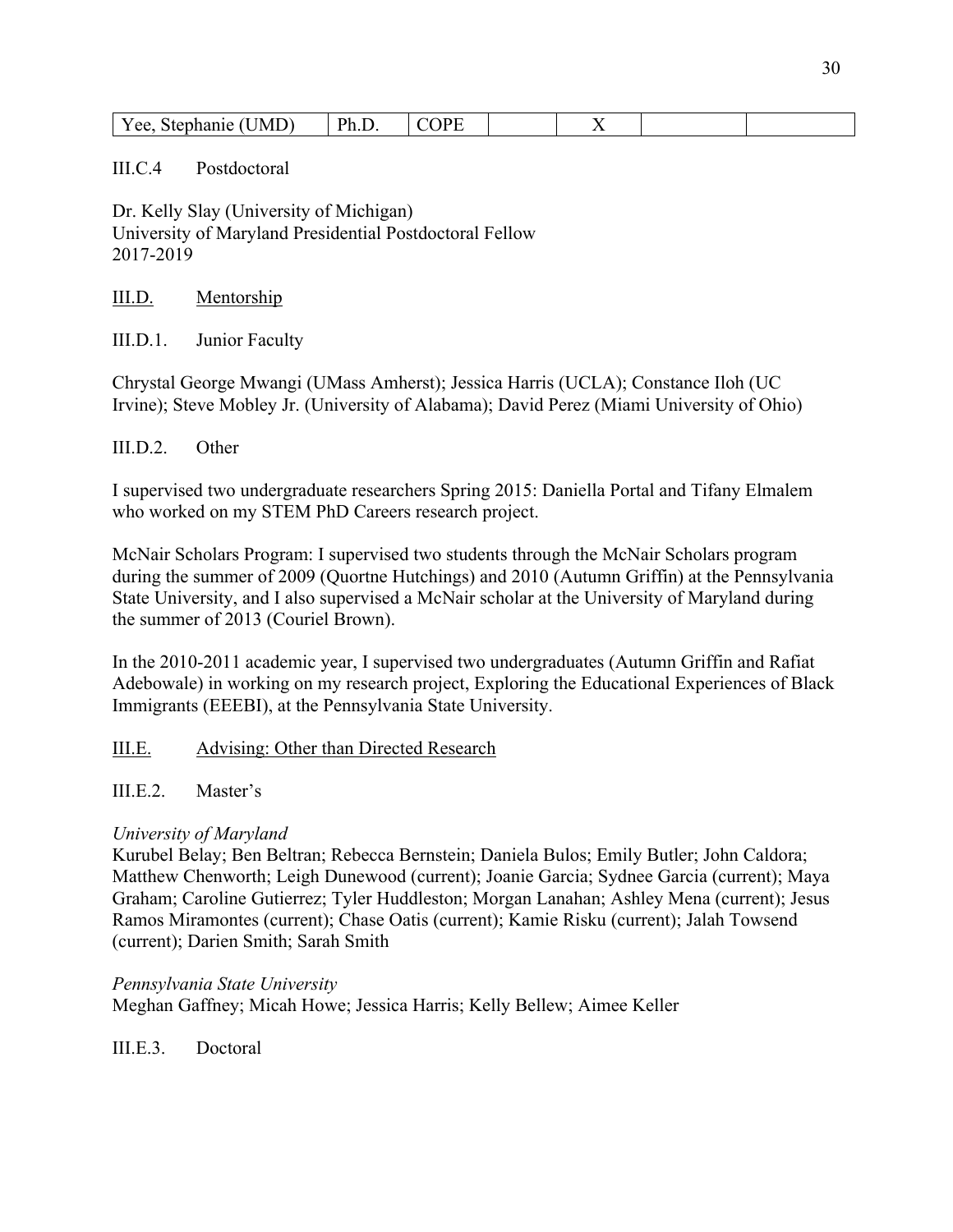Stephanie Breen; Peter DeCrescenzo; Michael Goodman; Ramsey Jabaji; Moya Malcolm; Kahlin McKeown; Joakina Stone

## III.H. Other Teaching Activities

Winter 2014 – Led a structured independent study for 5 Master's students on campus environments and ecology.

III.I. Teaching Awards

# 2018 **Outstanding Mentor to Graduate Students** ACPA Graduate Students and New Professionals - Community of Practice

# **IV. Service and Outreach**

- IV.A. Editorships, Editorial Boards, and Reviewing Activities
- IV.A.1. Editorships

2018-2022 **Editor** Journal of Diversity in Higher Education

2014-2017 **Associate Editor** Journal of Diversity in Higher Education

IV.A.2. Editorial Boards

American Journal of Education Journal of Higher Education

2008-2014 Journal of College Student Development (2009 – 2012; 2013-2014) Journal of Diversity in Higher Education (2012-2014) Journal of Student Affairs Research and Practice (2010-2013) Journal of Negro Education (2008-2010)

IV.A.3. Reviewing Activities for Journals and Presses

American Educational Research Journal AERA Open CBE Life Sciences Education Educational Researcher Journal of Engineering Education Journal of Negro Education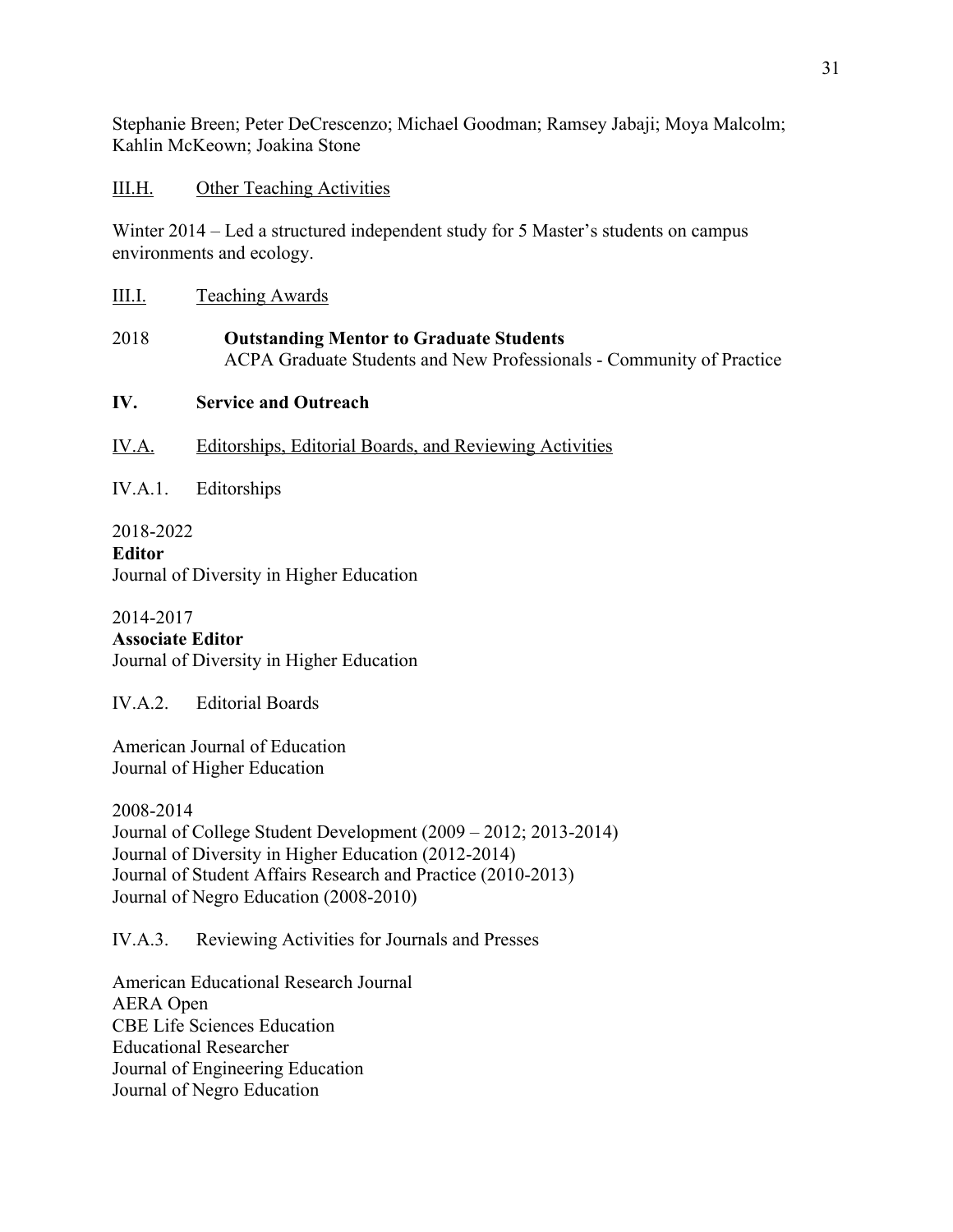Research in Higher Education Review of Higher Education

IV.A.4. Reviewing Activities for Agencies and Foundations

Howard Hughes Medical Institute (HHMI) - 2017-2018 National Science Foundation Ad Hoc Review - Winter 2015 National Science Foundation - Summer 2013, Spring 2014 National Institutes of Health - Summer 2011

IV.A.5. Reviewing Activities for Conferences

AERA Conference Proposals: 2006 - currently ASHE Conference Proposals: 2006 - currently

IV.B. Committees, Professional & Campus Service

IV.B.1. Campus Service – Department

2018

APT Subcommittee (Chair) Department of Counseling, Higher Education, and Special Education University of Maryland

2017-2018 Search Committee (Chair) Position: Associate Professor, Student Affairs Concentration (Targeted Hire) Department of Counseling, Higher Education, and Special Education University of Maryland

2016-2018 Member of Department Chair's Advisory Council (DAC) Department of Counseling, Higher Education, and Special Education University of Maryland

Spring 2016 Search Committee (Chair) Position: Clinical Assistant Professor, Student Affairs Concentration Department of Counseling, Higher Education, and Special Education University of Maryland

2016 APT Subcommittee (Member) Department of Counseling, Higher Education, and Special Education University of Maryland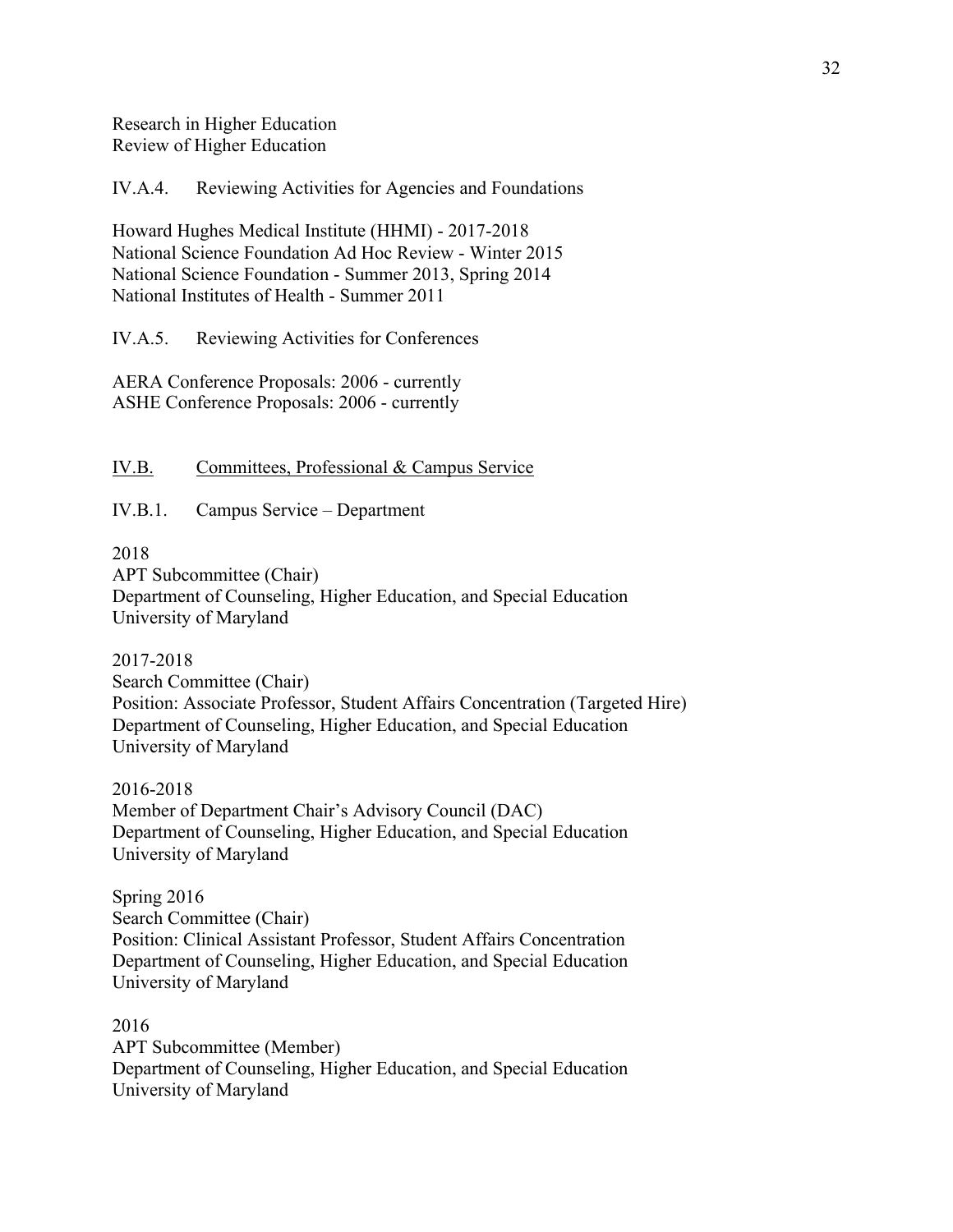Spring 2014 Search Committee (Chair) Position: Program Director/Leadership Studies Coordinator, Leadership Studies Program Department of Counseling, Higher Education, and Special Education University of Maryland

2013-2014 Mentoring Committee (Chair) Department of Counseling, Higher Education, and Special Education University of Maryland

2012-2014 Merit Review/Productivity Committee (Member) Department of Counseling, Higher Education, and Special Education University of Maryland

2011-2012 Professor-in-Charge, College Student Affairs Education Policy Studies The Pennsylvania State University

2010 - 2012 Qualifying Exam Committee, Higher Education (Member) Education Policy Studies The Pennsylvania State University

2009 - 2012 Admissions, College Student Affairs (Chair) Education Policy Studies The Pennsylvania State University

IV.B.2. Service - College

2019-2020 Advancement Promotion and Tenure Task Force (Member) College of Education University of Maryland, College Park

Spring 2018 Strategic Planning Steering Committee (Member) College of Education University of Maryland, College Park

IV.B.3. Service – University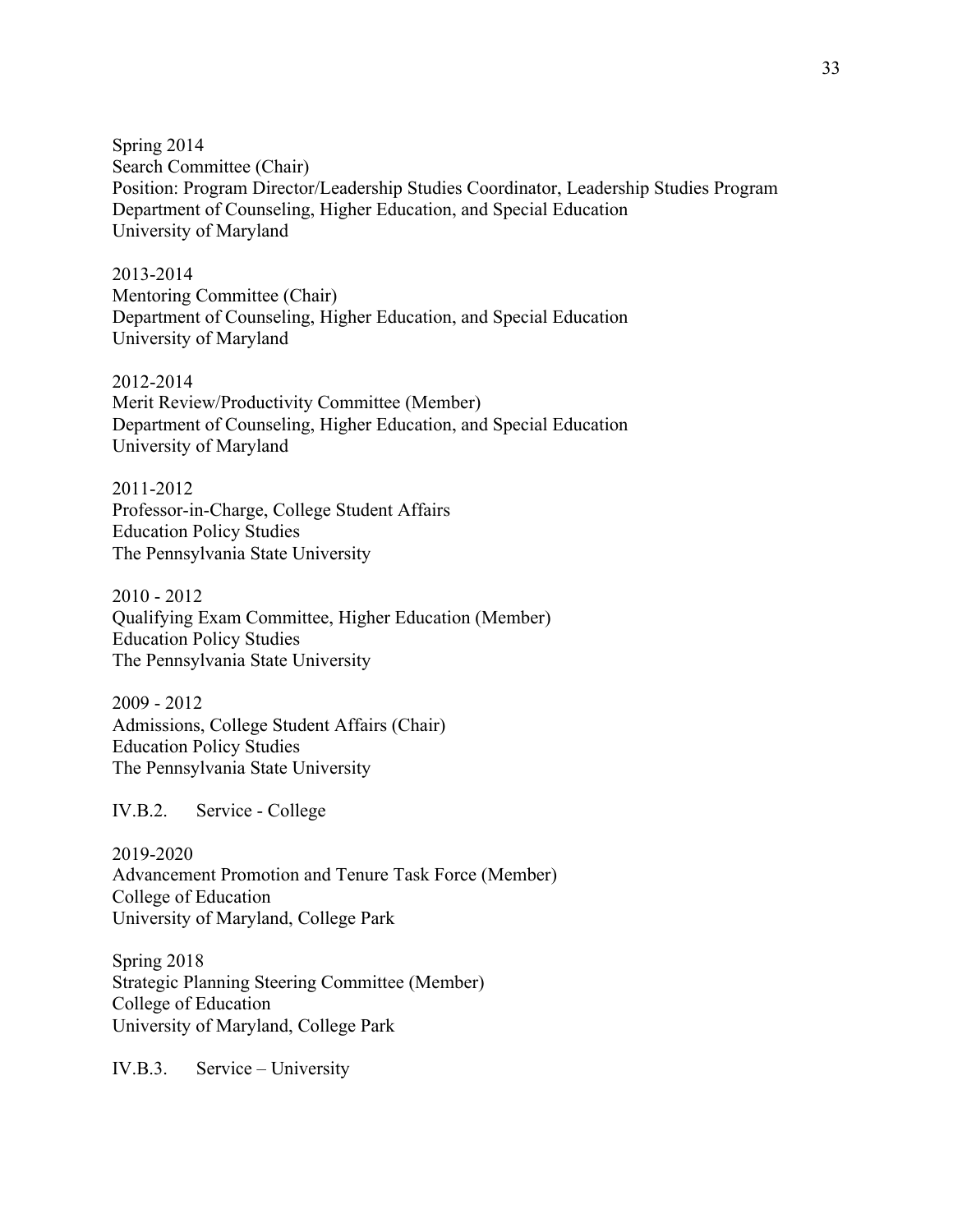2014-current Qualitative Research Interest Group Executive Committee (Member) Consortium on Race, Gender, and Ethnicity University of Maryland

2016-2018 Faculty Senator Department of Counseling, Higher Education, and Special Education College of Education University Senate University of Maryland

2017 Ann G. Wylie Dissertation Fellowship Selection Committee (Member) The Graduate School University of Maryland

2016 Endowed Fellowships Selection Committee (Member) The Graduate School University of Maryland

2014 Graduate Student Professional Development Committee (Member) The Graduate School University of Maryland

Fall 2014 Search Committee (Member) Position: Research Director/Assistant Director of the Counseling Center University of Maryland

Fall 2013 Search Committee (Member) Position: Assistant Director for Training Office of Diversity and Inclusion University of Maryland

IV.B.4. Campus Service - Special Administrative Assignment

Spring 2014 Developed and led a 4 part assessment workshop Office of Diversity and Inclusion University of Maryland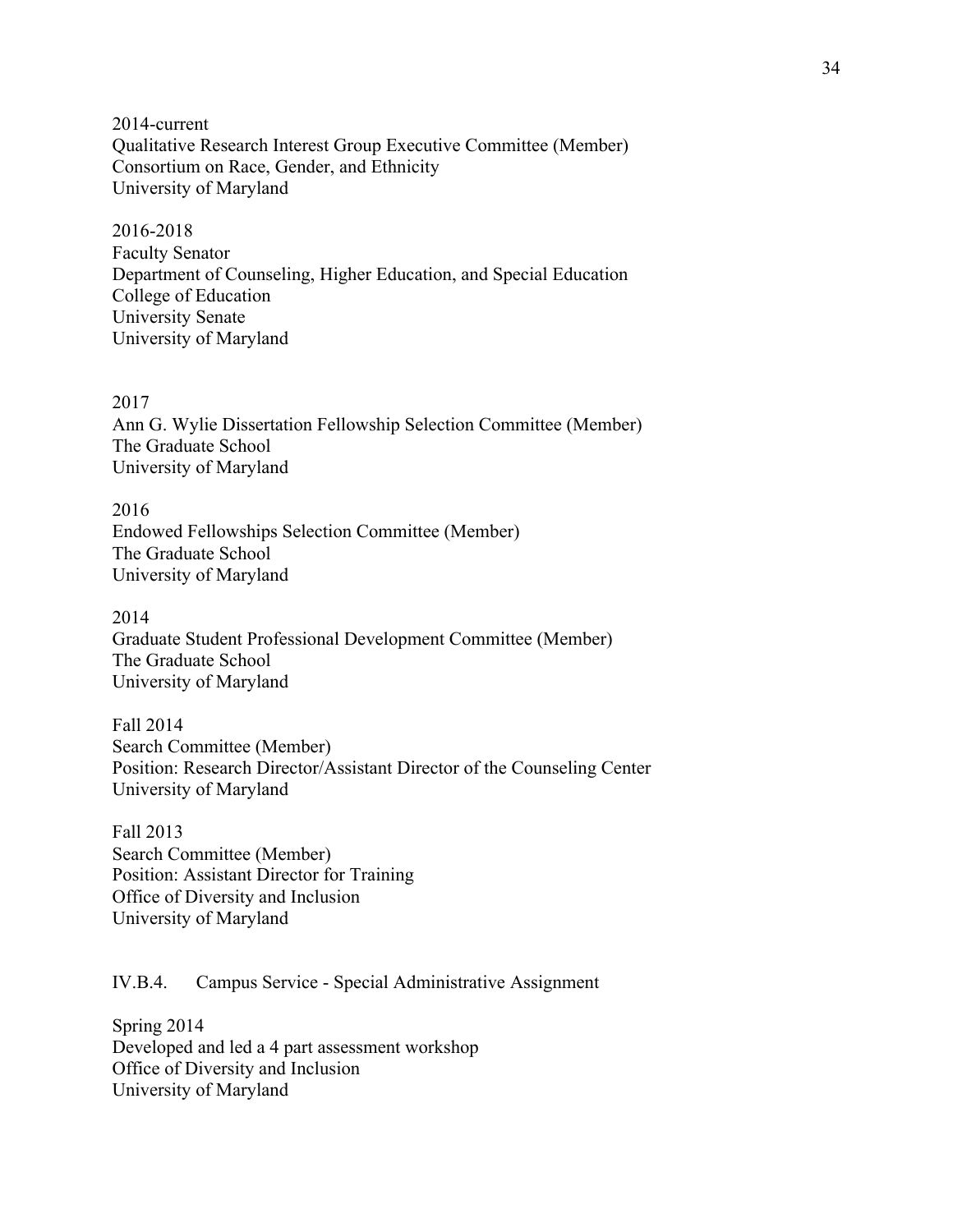IV.B.7. Offices and Committee Memberships

2019-2021 Professional Development Committee (Chair) American Educational Research Association

#### 2019

Publications Working Group (Chair) ASHE at 50 Strategic Planning Committee Association for the Study of Higher Education Chair for ASHE at 50 Working Group

2017-2019 Member at Large Board of Directors Association for the Study of Higher Education

2016-2019 Member at Large Division J Executive Council, Board of Directors American Educational Research Association

2017 Editor Search Committee (Member) Journal of Higher Education

2011, 2015, 2016 Awards Committee (Member) Association for the Study of Higher Education

2014 Editorial Board Selection Committee (Member) Journal of College Student Development

2013-2014 Faculty-in-Residence Standing Committee for Graduate Students and New Professionals ACPA College Student Educators International

2013 Nominations Committee (Member) Association for the Study of Higher Education

IV.B.8. Leadership Roles in Meetings and Conferences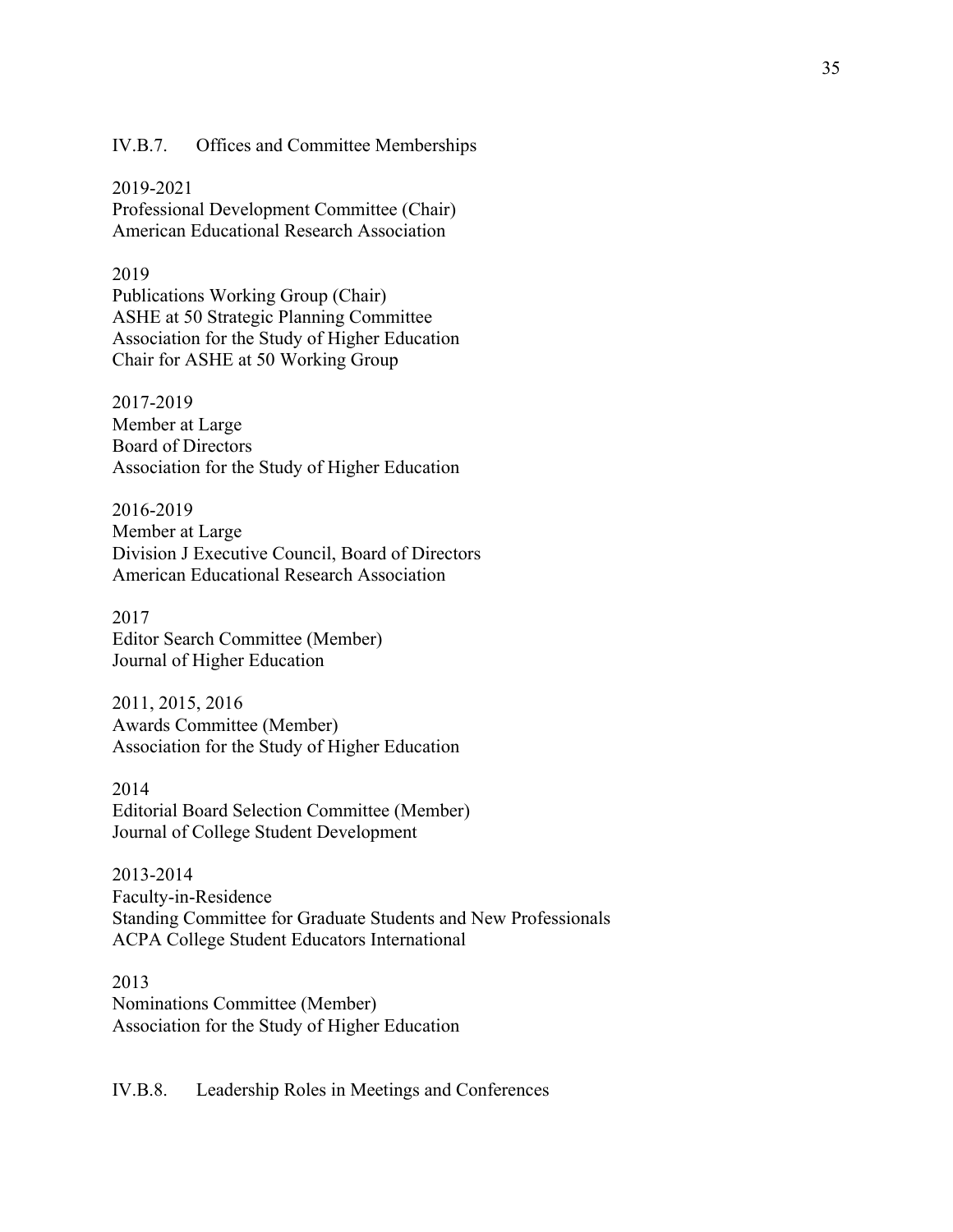2019 Planning Committee (Member) Re-envisioning Promotion and Advancement for STEM Faculty: Aligning Incentives with Values National Academies of Sciences, Engineering, and Medicine

## 2016

Planning Committee (Member) Characteristics of Effective Mentoring Relationships Among STEM Faculty and Students National Academies of Sciences, Engineering, and Medicine

2014-2015 Program Committee Co-Chair: Students 2015 National Conference Association for the Study of Higher Education

2014 Program Committee Co-Chair: Student Learning and Outcomes 2015 National Conference American Educational Research Association Division J

2011-2012 Program Committee Co-Chair: Students' Access, Success, and Outcomes 2012 National Conference Association for the Study of Higher Education

2008-2009 Program Committee Co-Chair: Policy, Economics, and Finance 2009 National Conference Association for the Study of Higher Education

IV.B.9. Other Non-University Committees, Memberships, Panels, etc.

2016-2019 Inclusive Excellence External Review Committee (Member) Dartmouth College

2016-2019 National Advisory Board (Member) National Resource Center for The First-Year Experience and Students in Transition

IV.C. External Service and Consulting

IV.C.3. Corporate and Other Board Memberships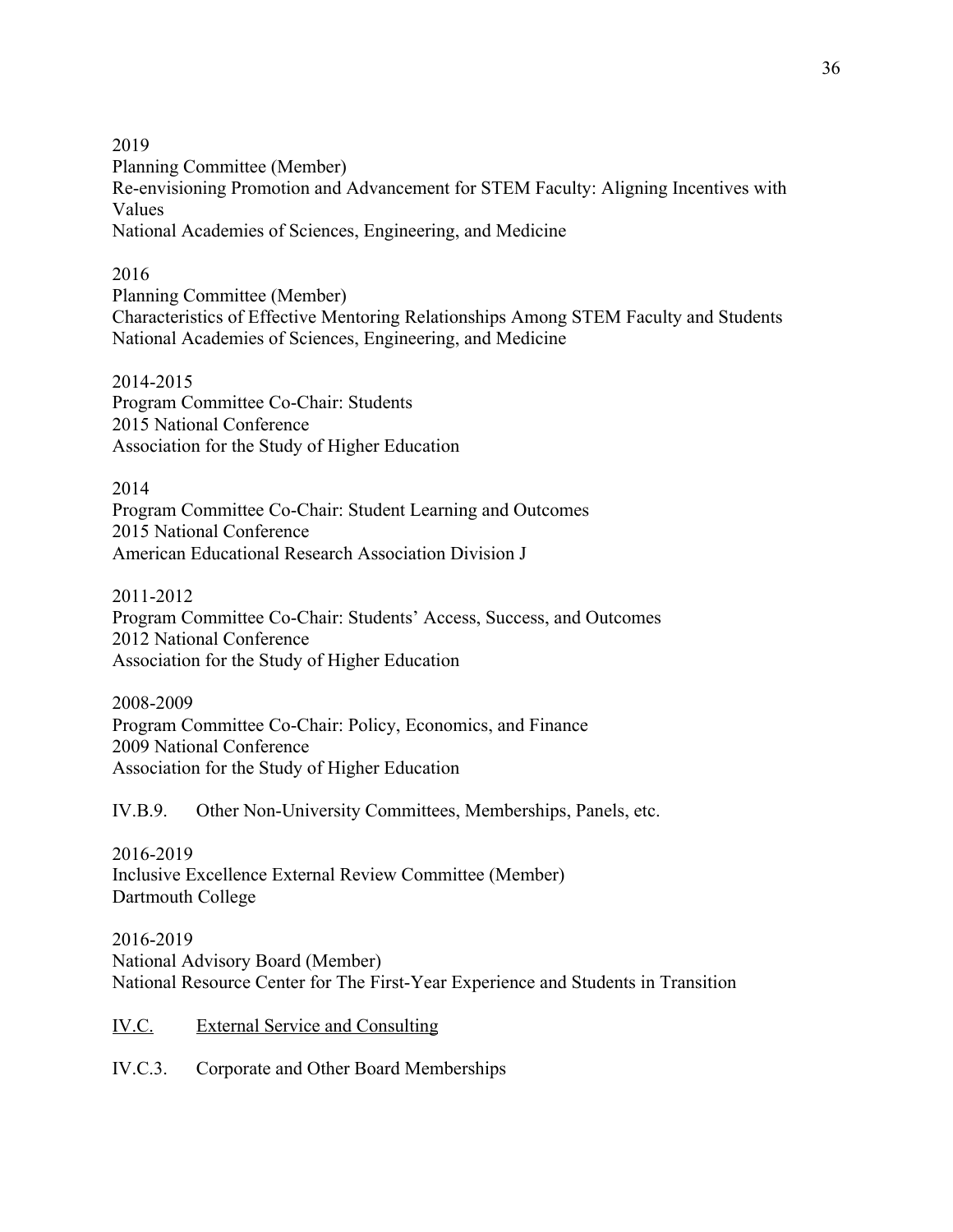Advisory Board (Member)

Exploring STEM Career Pathway Persistence Among Student Service Members and Veterans: A Mixed Methods Longitudinal Study of Social Support Networks Wisconsin Center for Educational Research

Advisory Board (Member) *Minorities in Higher Education Status Report* American Council of Education

Social Science Research Advisory Board (Member) TxARM: Texas A&M System Research Model – AGEP Alliance Funded by the National Science Foundation AGEP

Research Board (Member) Association for Women in Science, ADVANCE Research and Coordination Network Funded by the National Science Foundation ADVANCE Program

Advisory Board (Member) CIRTL AGEP Funded by the National Science Foundation AGEP

Advisory Board (Member) myChoice, University of Chicago Funded by National Institutes of Health BEST Program

Advisory Board (Member) Western Michigan University AGEP Funded by National Science Foundation, AGEP Broadening Participation Research Grant

Advisory Board (Member) Why We Persist: An Intersectional Study to Characterize and Examine the Experiences of Women Tenure-Track Faculty in Engineering Funded by National Science Foundation EHR-CORE Research Program

IV.C.5. Consultancies (to local, state and federal agencies; companies; organizations*)*

Fall 2016 - Current APLU INCLUDES: A Collective Approach to Broadening Participation Association of Public Colleges and Universities (APLU) Washington, DC

Fall 2016 - Current Center for Policy Research and Strategy American Council of Education Washington, DC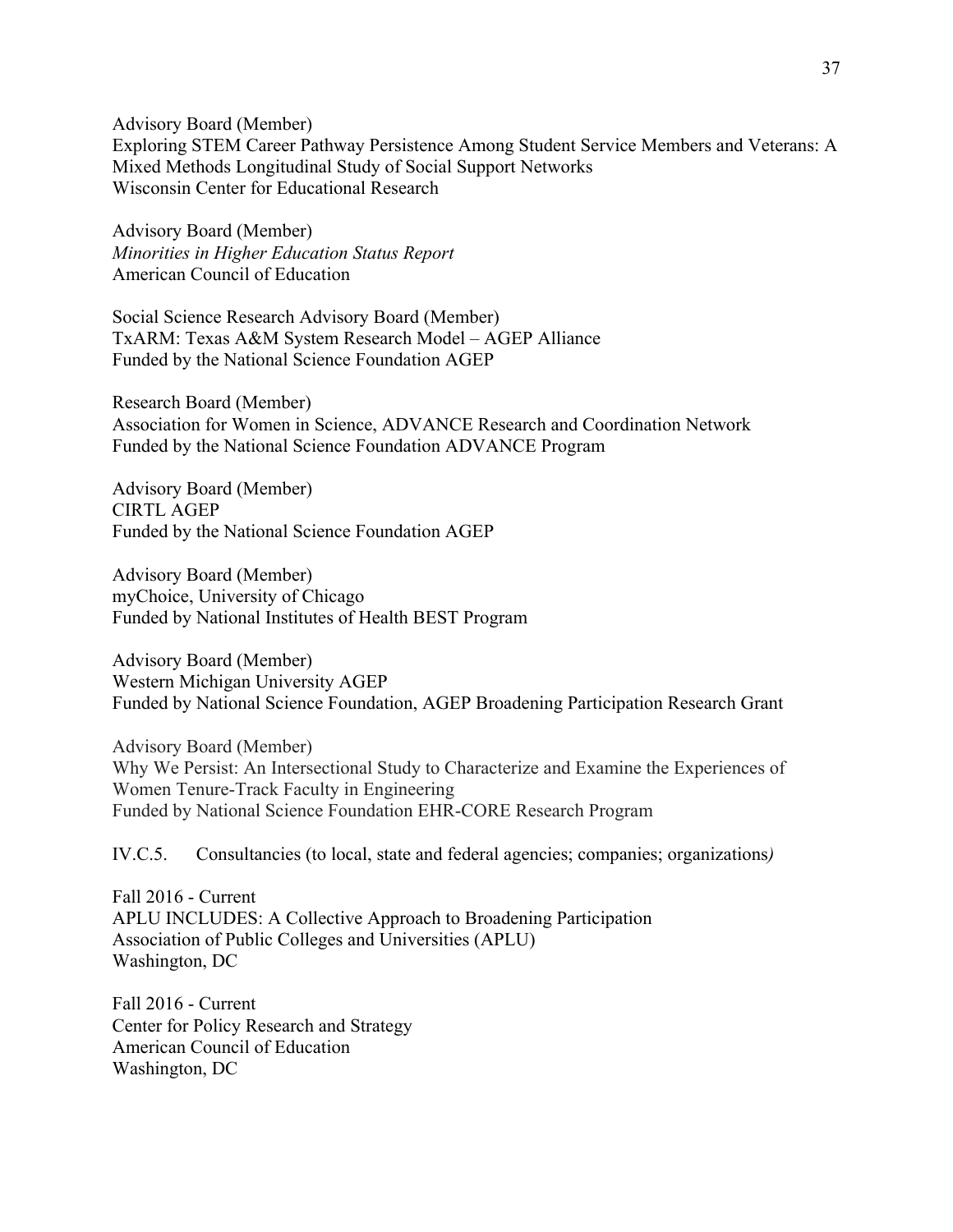2014 - 2018 National Center for Institutional Diversity University of Michigan Ann Arbor, MI

Fall 2014 Participant in Presidential Initiative Opening Doors Summit: Facilitating Transitions from Doctoral Education to First Job American Psychological Association

IV.E. Media Contributions

IV.E.1. Internet

Quoted in Krupnick, M. (2018, October 2). After colleges promised to increase it, hiring of black faculty declined. *The Hechinger Report.* Retrieved from https://hechingerreport.org/aftercolleges-promised-to-increase-it-hiring-of-black-faculty-declined/.

Brown, S. (2018, July 18). After local cops mistakenly detain 10 black students, Washington U. wonders what's next. *The Chronicle of Higher Education.* Retrieved from https://www.chronicle.com/article/After-Local-Cops-Mistakenly/243962.

Quoted in Langin, K. (2018, May 7). Want to avoid a "default postdoc"? *Science.* Retrieved from https://www.sciencemag.org/careers/2018/05/want-avoid-default-postdoc-try-internship.

Quoted in Lederman, D. (2018, March 9). Leading in turbulent times: A survey of presidents. *Inside Higher Education.* Retrieved from https://www.insidehighered.com/news/survey/leadingturbulent-times-survey-presidents.

Quoted in Gluckman, N. (2017, December 6). What happens when sex harassment disrupts victims' academic careers. *Chronicle of Higher Education.* Retrieved from https://www.chronicle.com/article/What-Happens-When-Sex/241994.

Quoted in Willingham, A.J. (2017, October 30). Your Halloween costume has never been more politically loaded. *CNN.* Retrieved from http://www.cnn.com/2017/10/27/health/halloweencostumes-2017-offensive-trnd/index.html.

Quoted in Levitan, M. (2017, June 25). Researchers look to Census data for keys to improving educational outcomes. *Diverse Issues in Higher Education.* Retrieved from http://diverseeducation.com/article/98226/.

Quoted in Jaschik, S. (2017, March 20). Dispute on cultural appropriation leads to assault charges. *Inside Higher Ed.* Retrieved from https://www.insidehighered.com/news/2017/03/20/debates-cultural-appropriation-highereducation?utm\_source=Inside+Higher+Ed&utm\_campaign=51acf0a2c5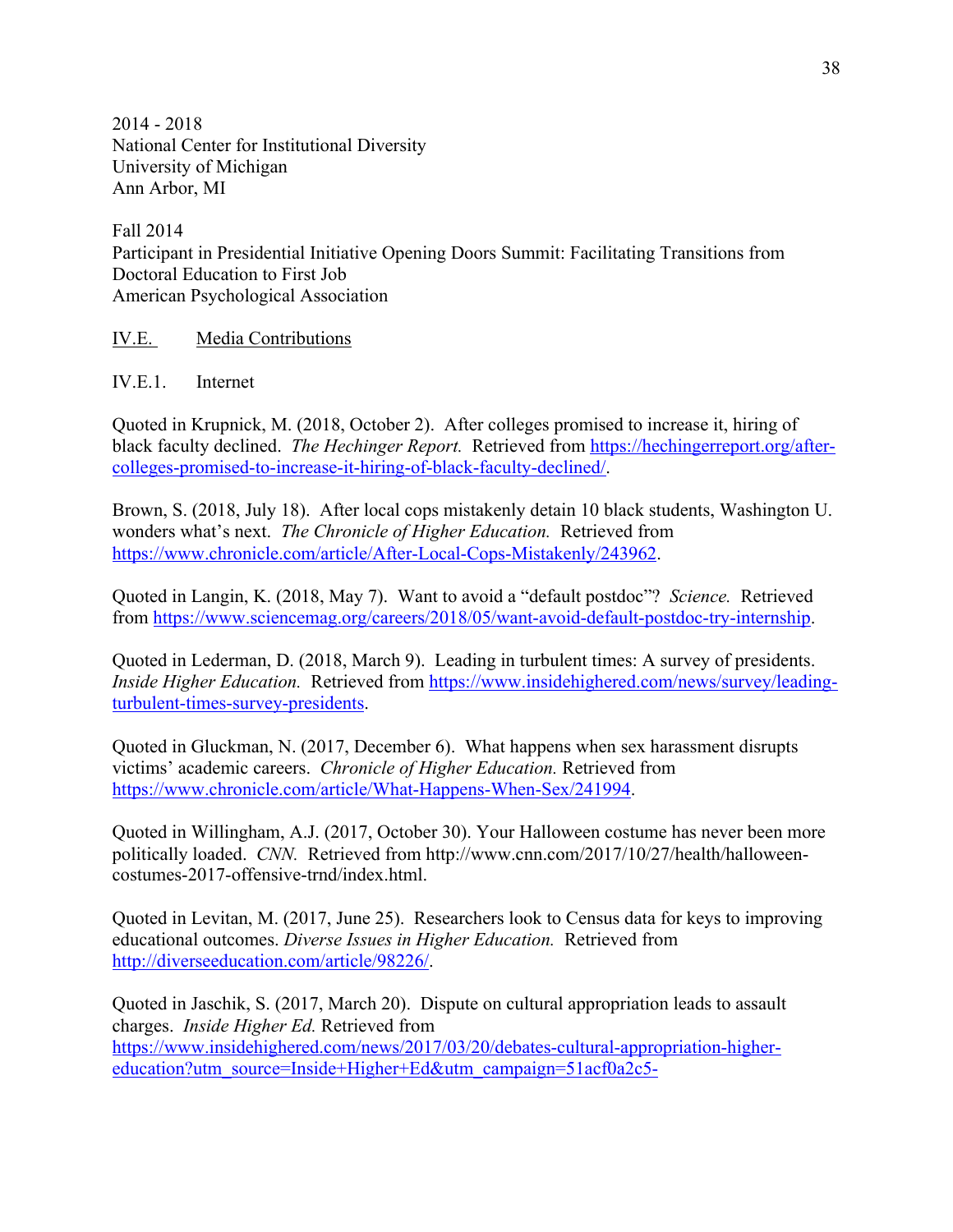DNU20170320&utm\_medium=email&utm\_term=0\_1fcbc04421-51acf0a2c5- 198228161&mc\_cid=51acf0a2c5&mc\_eid=4ded1125e4.

Quoted in Flaherty, C. (2016, November 29). Separate and not equal. *Inside Higher Ed.*  Retrieved from https://www.insidehighered.com/news/2016/11/29/book-argues-facultymembers-color-going-tenure-are-judged-different-standard-white.

Quoted in Jaschik, S. (2016, November 14). Tensions, protests, incidents. *Inside Higher Ed.*  Retrieved from https://www.insidehighered.com/news/2016/11/14/protests-and-incidents-spreadfollowing-trump-election-victory.

Quoted in Tamburin, A. (2016, November 4). Inside Vanderbilt's effort to diversify professor pool. *The Tennessean.* 

Quoted in Flaherty, C. (2016, October 20). Feeling isolated and excluded. *Inside Higher Ed.*  Retrieved from https://www.insidehighered.com/news/2016/10/20/surveys-graduate-studentsreveal-campus-climate-issues-yale-michigan.

Quoted in Brown, S. (2016, October 6). When racism reappears, how can a campus show it has made any gains? *Chronicle of Higher Education.* Retrieved from http://www.chronicle.com.proxy-um.researchport.umd.edu/article/When-Racism-Reappears-How-Can/237999.

Quoted in Jaschik, S. (2016, September 26). Epidemic of racist incidents. *Inside Higher Ed.*  Retrieved from https://www.insidehighered.com/news/2016/09/26/campuses-see-flurry-racistincidents-and-protests-against-racism.

Quoted in Flaherty, C. (2016, September 19). Not just "musical chairs". *Inside Higher Ed.*  Retrieved from https://www.insidehighered.com/news/2016/09/19/beyond-well-fundedindividual-campus-initiatives-experts-urge-collaboration.

Quoted in Kolowich, S. (2016, July 11). When does a student-affairs official cross the line? *Chronicle of Higher Education.* Retrieved from http://www.chronicle.com.proxyum.researchport.umd.edu/article/When-Does-a-Student-Affairs/237069.

Quoted in McMutrie, B. (2016, July 3). How minority students' experiences differ: What research reveals. *Chronicle of Higher Education.* Retrieved from http://www.chronicle.com.proxy-um.researchport.umd.edu/article/How-Minority-Students/237011.

Work featured in Benderly, B.L. (2015, December 9). The case of the disappearing postdocs. *Science.* Retrieved from http://www.sciencemag.org/careers/2015/12/case-disappearingpostdocs.